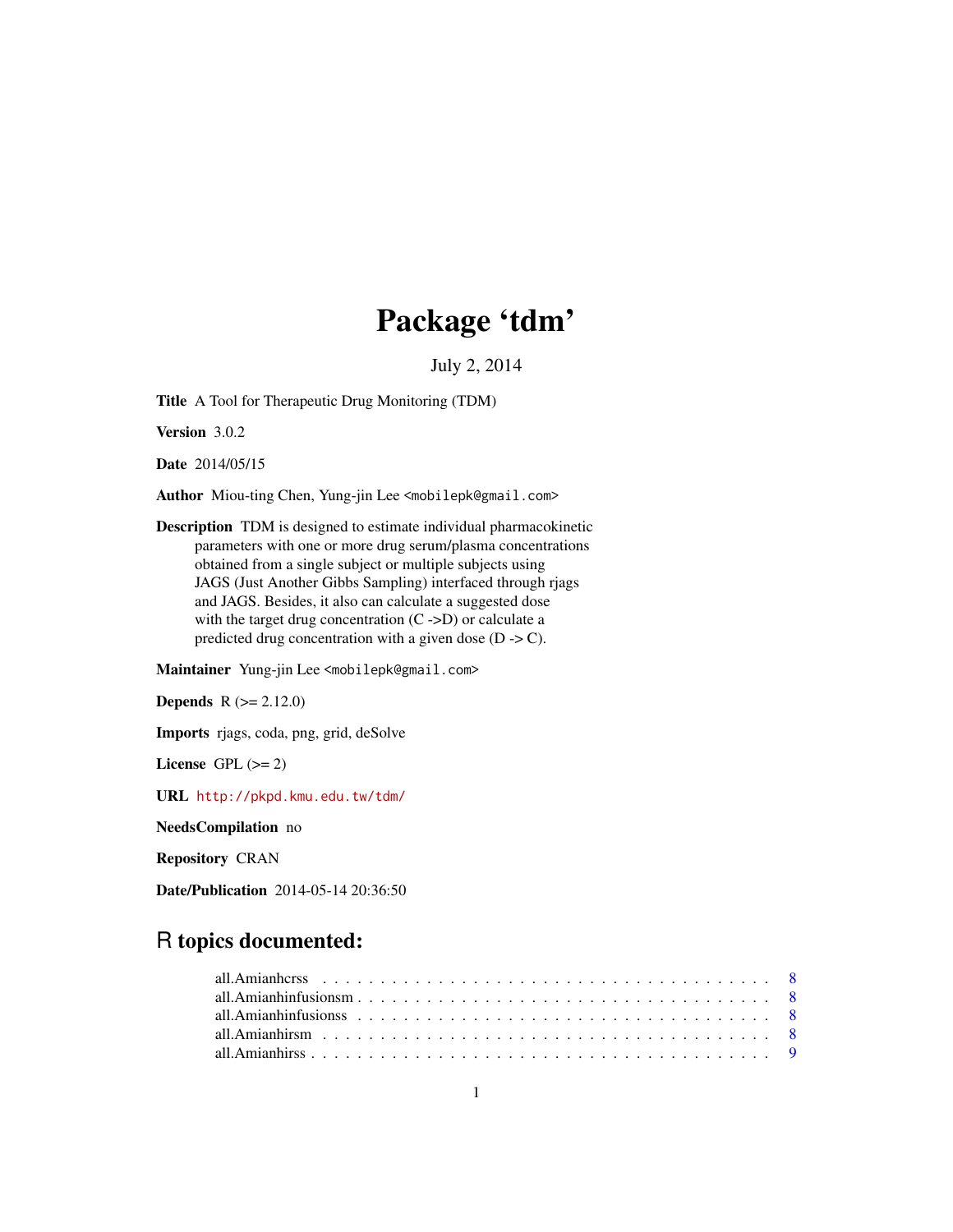| 9<br>all.Amicrss         |
|--------------------------|
| 9                        |
| 9                        |
| 10                       |
| 10                       |
| 10                       |
| 10                       |
| all.Amiss $\ldots$<br>11 |
| 11                       |
| 11                       |
| 11                       |
| 12                       |
| 12                       |
| 12                       |
| 12                       |
| 13                       |
| 13                       |
| 13                       |
| 13                       |
| 14                       |
| 14                       |
| 14                       |
| 14                       |
| 15<br>all Inds.          |
| 15                       |
| 15                       |
| 15                       |
| 16                       |
| 16                       |
| 16                       |
| 16                       |
| 17                       |
| 17                       |
| 17                       |
| 17                       |
| 18                       |
| all.Theirsm<br>18        |
| 18                       |
| 18<br>all.Valsm          |
| 19                       |
| 19<br>all.Vansm          |
| 19                       |
| 19<br>Ami.model          |
| 20                       |
| $Ami$ .sm                |
| 20                       |
| 20                       |
| 20                       |
| 21                       |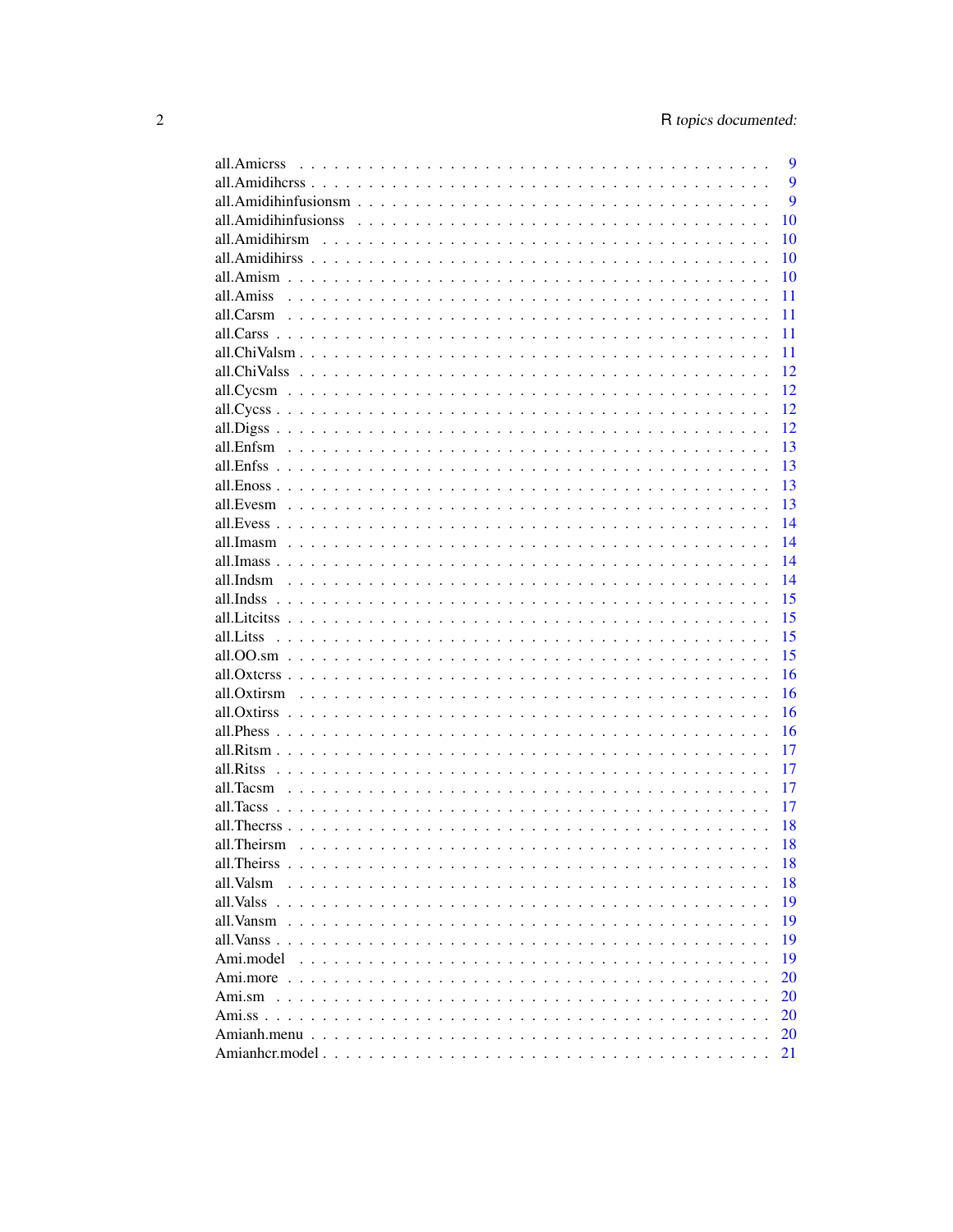|                                                                                                                                           | 21       |
|-------------------------------------------------------------------------------------------------------------------------------------------|----------|
|                                                                                                                                           | 21       |
|                                                                                                                                           | 22       |
|                                                                                                                                           | 22       |
|                                                                                                                                           | 22       |
|                                                                                                                                           | 23       |
|                                                                                                                                           | 23       |
|                                                                                                                                           | 23       |
|                                                                                                                                           | 24       |
|                                                                                                                                           | 24       |
|                                                                                                                                           | 24       |
|                                                                                                                                           | 25       |
|                                                                                                                                           | 25       |
|                                                                                                                                           | 25       |
|                                                                                                                                           | 26       |
|                                                                                                                                           | 26       |
|                                                                                                                                           | 26       |
|                                                                                                                                           | 27       |
|                                                                                                                                           | 27       |
|                                                                                                                                           | 27       |
|                                                                                                                                           | 28       |
|                                                                                                                                           | 28       |
|                                                                                                                                           | 28       |
|                                                                                                                                           | 28       |
|                                                                                                                                           | 29       |
|                                                                                                                                           | 29       |
|                                                                                                                                           | 29       |
|                                                                                                                                           | 29       |
|                                                                                                                                           | 30       |
|                                                                                                                                           | 30       |
|                                                                                                                                           | 30       |
| $ChiVal.more \dots \dots \dots \dots \dots \dots \dots \dots \dots \dots \dots \dots \dots \dots \dots \dots \dots$                       | 31       |
|                                                                                                                                           |          |
|                                                                                                                                           | 31       |
|                                                                                                                                           | 31       |
|                                                                                                                                           | 32       |
|                                                                                                                                           | 32<br>32 |
| Cyc.sm<br>. The contract of the contract of the contract of the contract of the contract of the contract of the contract of $\mathcal{A}$ |          |
|                                                                                                                                           | 33       |
|                                                                                                                                           | 33       |
|                                                                                                                                           | 33       |
|                                                                                                                                           | 33       |
|                                                                                                                                           | 34       |
|                                                                                                                                           | 34       |
|                                                                                                                                           | 34       |
| Enf.more                                                                                                                                  | 34       |
| $Enf.sm.$                                                                                                                                 | 35       |
| Enf.ss                                                                                                                                    | 35       |
|                                                                                                                                           | 35       |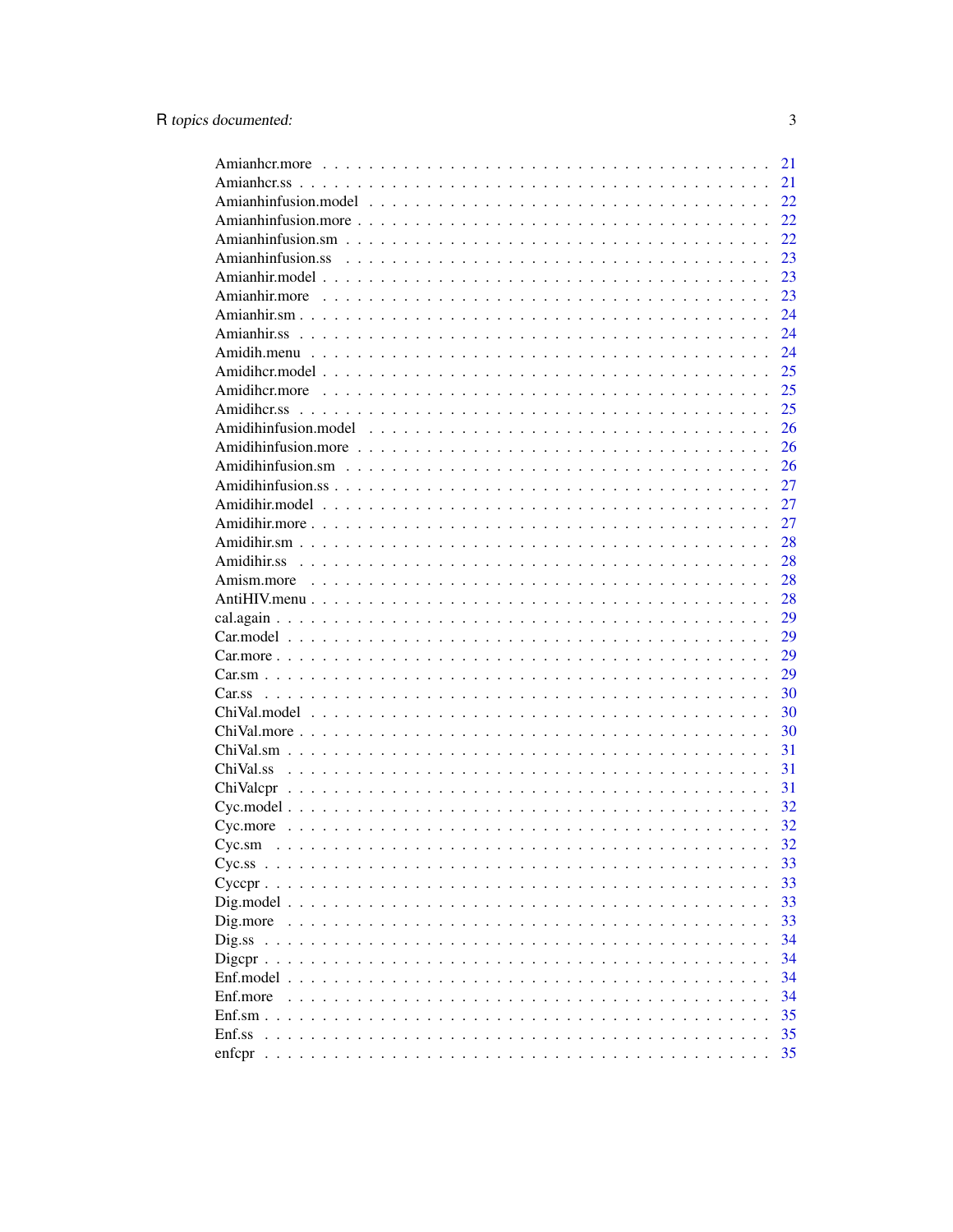| 36 |
|----|
| 36 |
| 36 |
| 36 |
| 37 |
| 37 |
| 37 |
| 38 |
| 38 |
| 38 |
| 38 |
| 39 |
| 39 |
| 39 |
| 40 |
|    |
| 40 |
| 40 |
| 40 |
| 40 |
| 41 |
| 41 |
| 41 |
| 41 |
| 42 |
| 42 |
| 42 |
| 42 |
| 43 |
| 43 |
| 43 |
| 43 |
| 44 |
| 44 |
| 44 |
| 44 |
| 44 |
| 45 |
| 45 |
| 45 |
|    |
| 45 |
| 45 |
| 46 |
| 46 |
| 46 |
| 46 |
| 46 |
| 47 |
| 47 |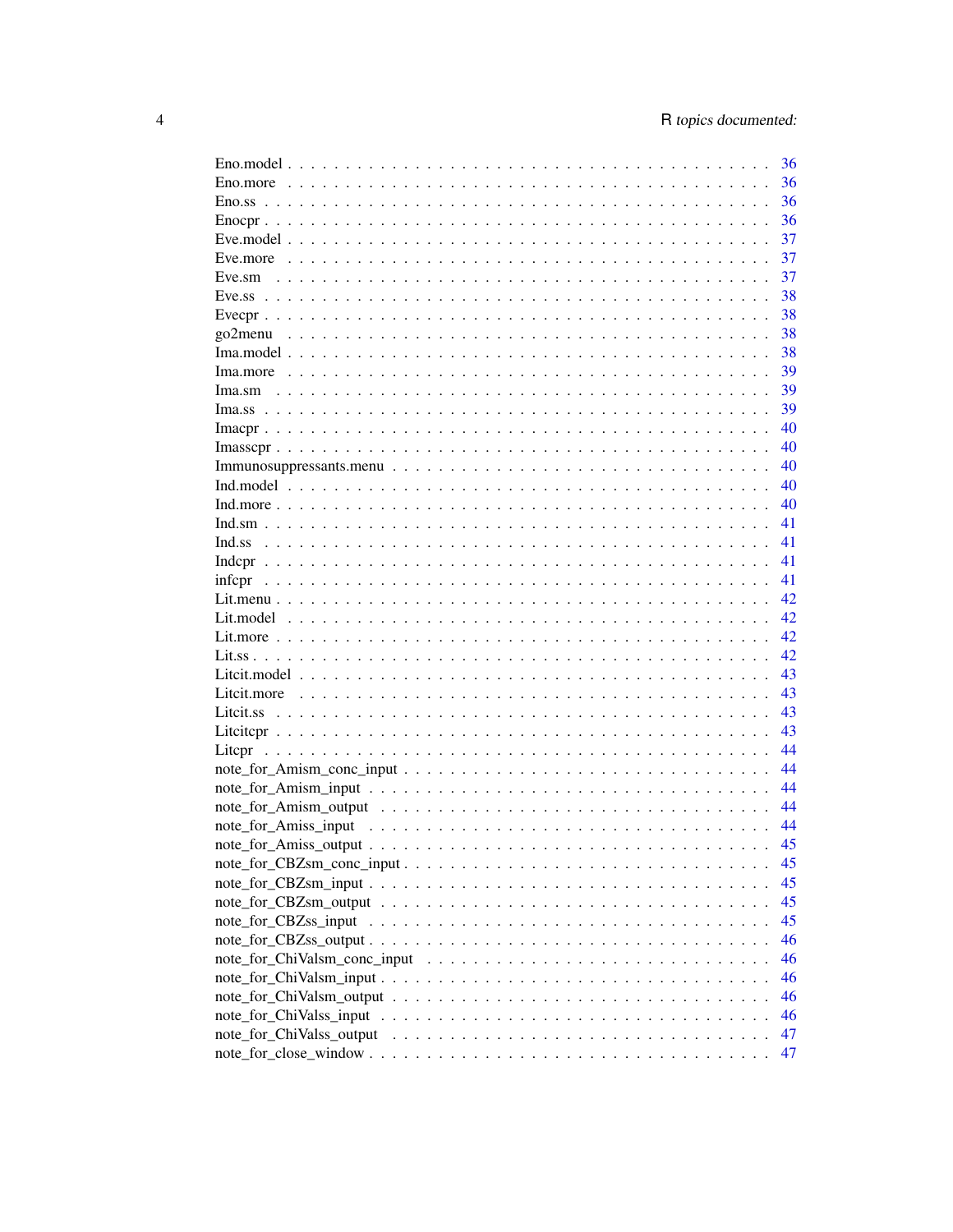|                       | 47 |
|-----------------------|----|
|                       | 47 |
|                       | 47 |
|                       | 48 |
|                       | 48 |
|                       | 48 |
|                       | 48 |
|                       | 48 |
|                       |    |
|                       |    |
|                       |    |
|                       |    |
|                       |    |
|                       |    |
|                       |    |
|                       |    |
|                       |    |
|                       |    |
|                       |    |
|                       |    |
|                       |    |
|                       | 51 |
|                       | 51 |
|                       |    |
|                       |    |
|                       |    |
|                       | 52 |
|                       | 52 |
|                       | 53 |
|                       | 53 |
|                       | 53 |
|                       | 53 |
|                       | 53 |
|                       | 54 |
|                       |    |
|                       | 54 |
|                       | 54 |
|                       | 54 |
|                       | 55 |
|                       | 55 |
|                       | 55 |
| note_for_Indss_output | 55 |
|                       | 55 |
|                       | 56 |
|                       | 56 |
|                       | 56 |
|                       | 56 |
|                       | 56 |
|                       |    |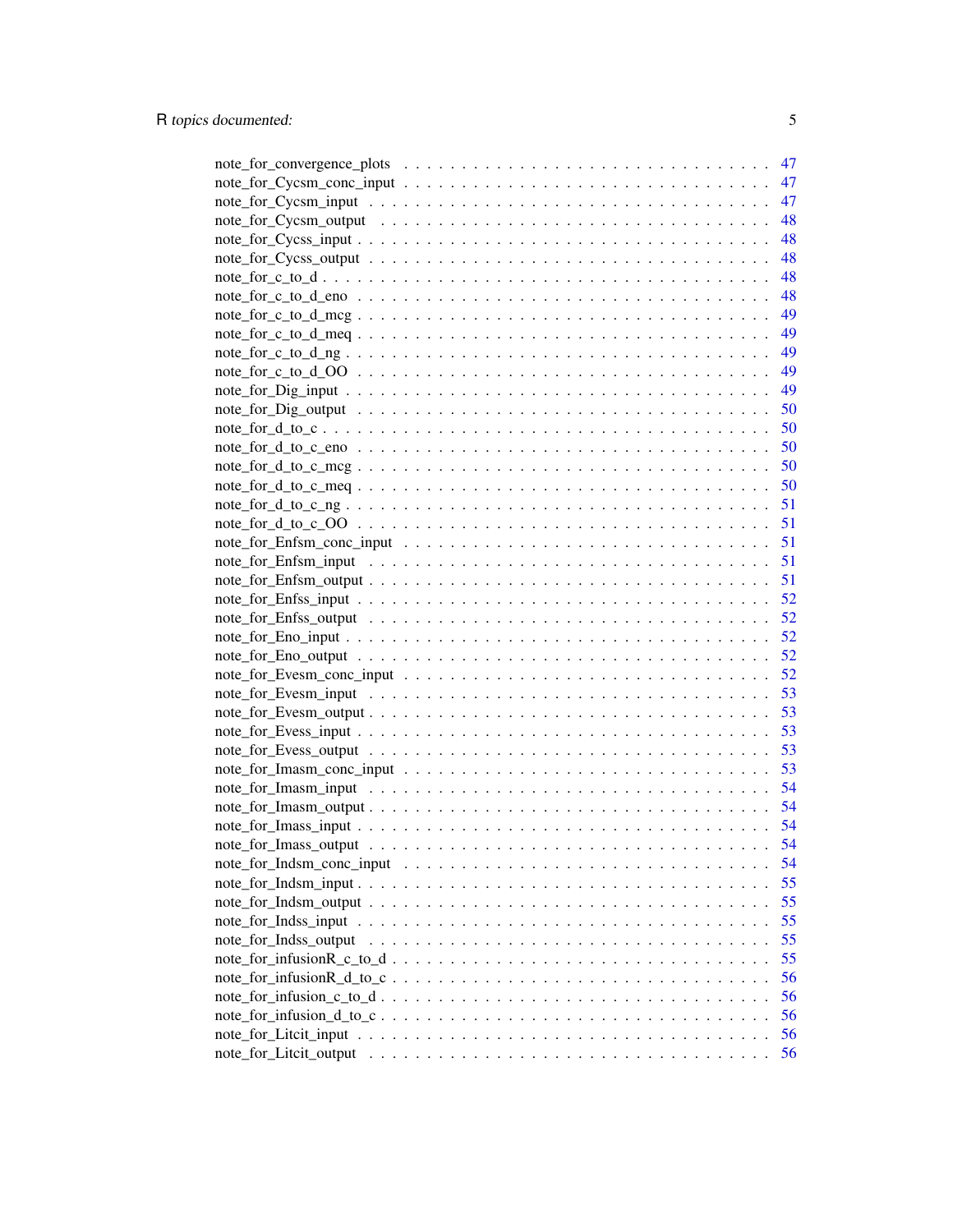|            | 57       |
|------------|----------|
|            | 57       |
|            | 57       |
|            | 57       |
|            | 57       |
|            | 58       |
|            | 58       |
|            | 58       |
|            | 58       |
|            | 58       |
|            | 59       |
|            | 59       |
|            | 59       |
|            | 59       |
|            | 59       |
|            | 60       |
|            | 60       |
|            | 60       |
|            | 60       |
|            | 60       |
|            | 61       |
|            | 61       |
|            |          |
|            |          |
|            |          |
|            |          |
|            |          |
|            |          |
|            |          |
|            |          |
|            |          |
|            | 63       |
|            | 63       |
|            |          |
|            | 64<br>64 |
|            |          |
|            | 64       |
|            | 64       |
|            | 64       |
|            | 65       |
|            | 65       |
|            | 65       |
|            | 65       |
|            | 65       |
|            | 66       |
|            | 66       |
|            | 66       |
|            | 66       |
| Oxter.more | 67       |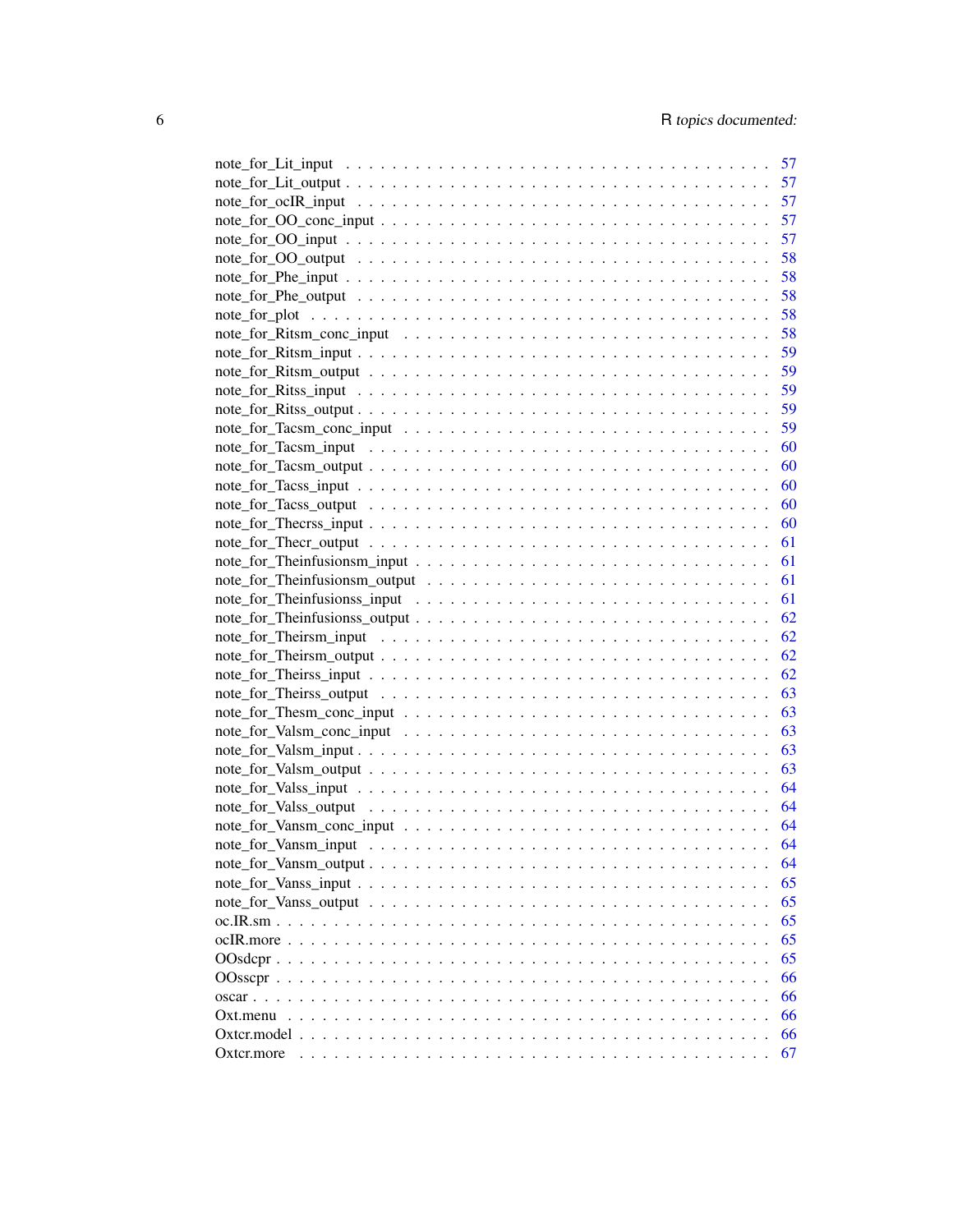|                                                   | 67 |
|---------------------------------------------------|----|
|                                                   | 67 |
|                                                   | 67 |
|                                                   | 68 |
|                                                   | 68 |
|                                                   | 68 |
|                                                   | 69 |
|                                                   | 69 |
|                                                   | 69 |
|                                                   | 69 |
|                                                   | 70 |
|                                                   | 70 |
|                                                   | 70 |
|                                                   | 70 |
| pocpr                                             | 70 |
|                                                   | 71 |
|                                                   | 71 |
|                                                   | 71 |
| Rit.ss                                            | 72 |
|                                                   | 72 |
|                                                   | 72 |
|                                                   | 72 |
|                                                   |    |
|                                                   | 73 |
|                                                   | 73 |
|                                                   | 73 |
|                                                   | 73 |
|                                                   | 74 |
|                                                   | 74 |
| tdm                                               | 74 |
|                                                   | 74 |
|                                                   | 75 |
|                                                   | 75 |
|                                                   | 75 |
|                                                   | 75 |
|                                                   | 76 |
| Theinfusioncpr                                    | 76 |
|                                                   | 76 |
|                                                   | 76 |
| Their.sm $\ldots$<br>$\cdots$<br>$\sim$<br>$\sim$ | 77 |
| Their.ss                                          | 77 |
| TheIRsscpr                                        | 77 |
|                                                   | 77 |
|                                                   | 78 |
|                                                   | 78 |
|                                                   | 78 |
| Val.ss                                            | 78 |
|                                                   | 79 |
|                                                   | 79 |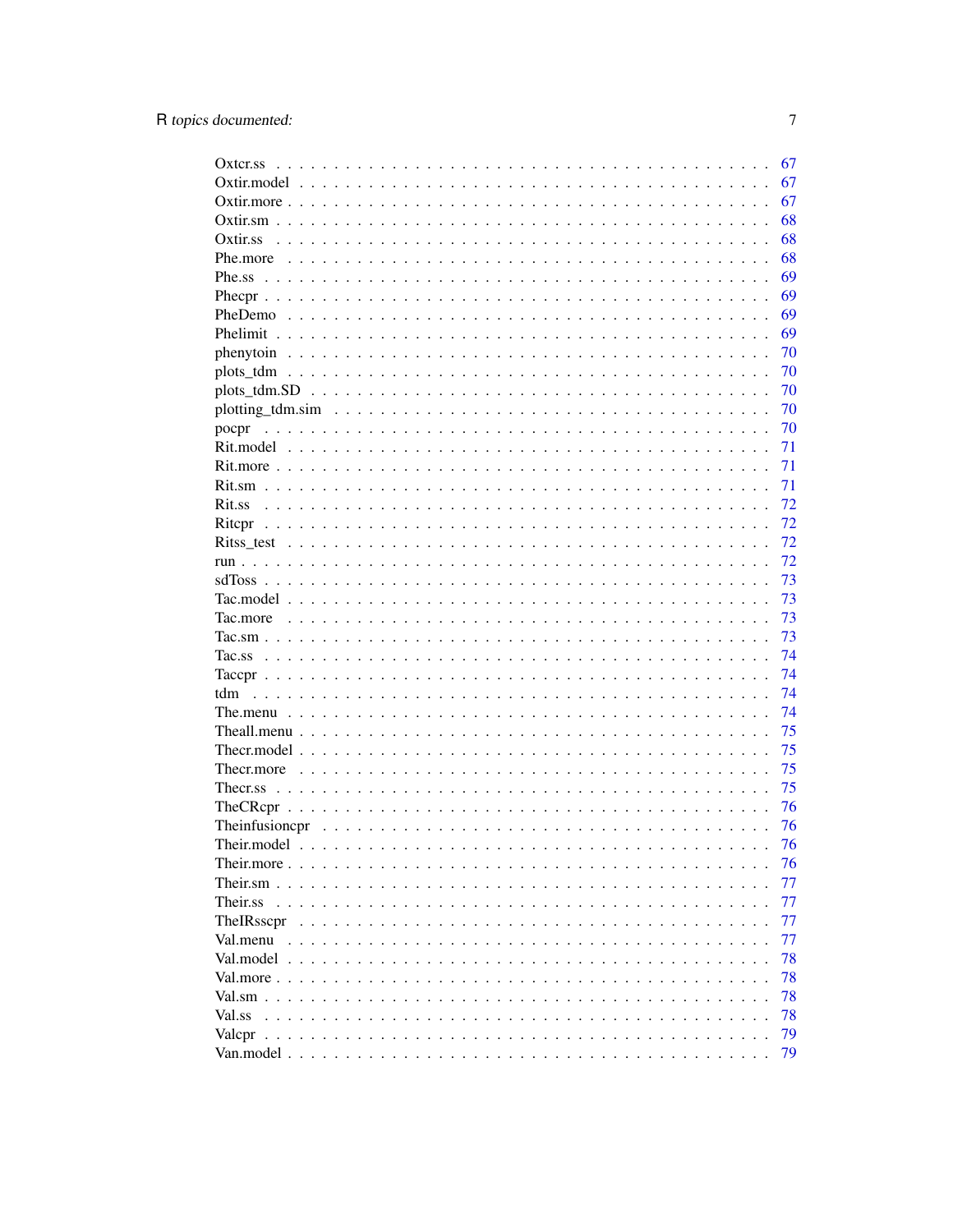### <span id="page-7-0"></span>8 all.Amianhirsm

### **Index** [81](#page-80-0)

all.Amianhcrss *Process to estimate individual PK parameters of aminophylline anhydrous CR tablet with one concentration*

# Description

Process to estimate individual PK parameters of aminophylline anhydrous CR tablet with one concentration at steady-state including estimation of PK parameters and dose adjustment.

all.Amianhinfusionsm *Process to estimate individual PK parameters of aminophylline anhydrous iv infusion with multiple concentrations*

# Description

Process to estimate individual PK parameters of aminophylline anhydrous iv infusion with multiple concentrations at steady-state including estimation of PK parameters and dose adjustment.

| all. Amianhinfusionss Process to estimate individual PK parameters of aminophylline anhy- |
|-------------------------------------------------------------------------------------------|
| <i>drous iv infusion with one concentration</i>                                           |

### Description

Process to estimate individual PK parameters of aminophylline anhydrous iv infusion with one concentration at steady-state including estimation of PK parameters and dose adjustment.

| all.Amianhirsm | Process to estimate individual PK parameters of aminophylline anhy- |
|----------------|---------------------------------------------------------------------|
|                | drous IR tablet with multiple concentrations                        |

#### Description

Process to estimate individual PK parameters of aminophylline anhydrous IR tablet with multiple concentrations at steady-state including estimation of PK parameters and dose adjustment.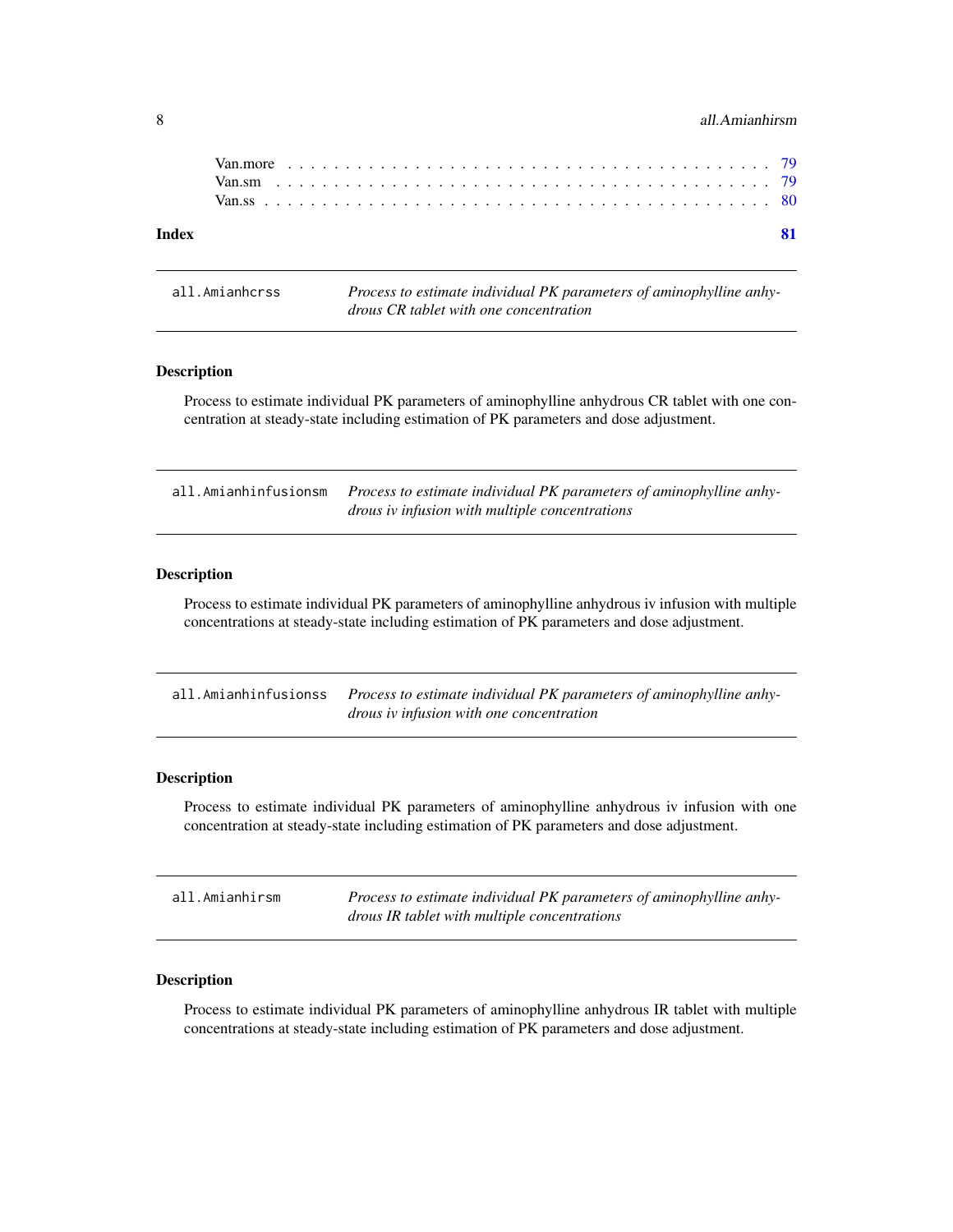<span id="page-8-0"></span>all.Amianhirss *Process to estimate individual PK parameters of aminophylline anhydrous IR tablet with one concentration*

### Description

Process to estimate individual PK parameters of aminophylline anhydrous IR tablet with one concentration at steady-state including estimation of PK parameters and dose adjustment.

| all.Amicrss | Process to estimate individual PK parameters of aminophylline anhy- |
|-------------|---------------------------------------------------------------------|
|             | drous CR tablet with one concentration                              |

### Description

Process to estimate individual PK parameters of aminophylline anhydrous CR tablet with one concentration at steady-state including estimation of PK parameters and dose adjustment.

| all.Amidihcrss | Process to estimate individual PK parameters of aminophylline dihy- |
|----------------|---------------------------------------------------------------------|
|                | drous CR tablet with one concentration                              |

# Description

Process to estimate individual PK parameters of aminophylline dihydrous CR tablet with one concentration at steady-state including estimation of PK parameters and dose adjustment.

| all.Amidihinfusionsm <i>Process to estimate individual PK parameters of aminophylline dihy</i> |
|------------------------------------------------------------------------------------------------|
| drous iv infusion with multiple concentrations                                                 |

# Description

Process to estimate individual PK parameters of aminophylline dihydrous iv infusion with multiple concentrations at steady-state including estimation of PK parameters and dose adjustment.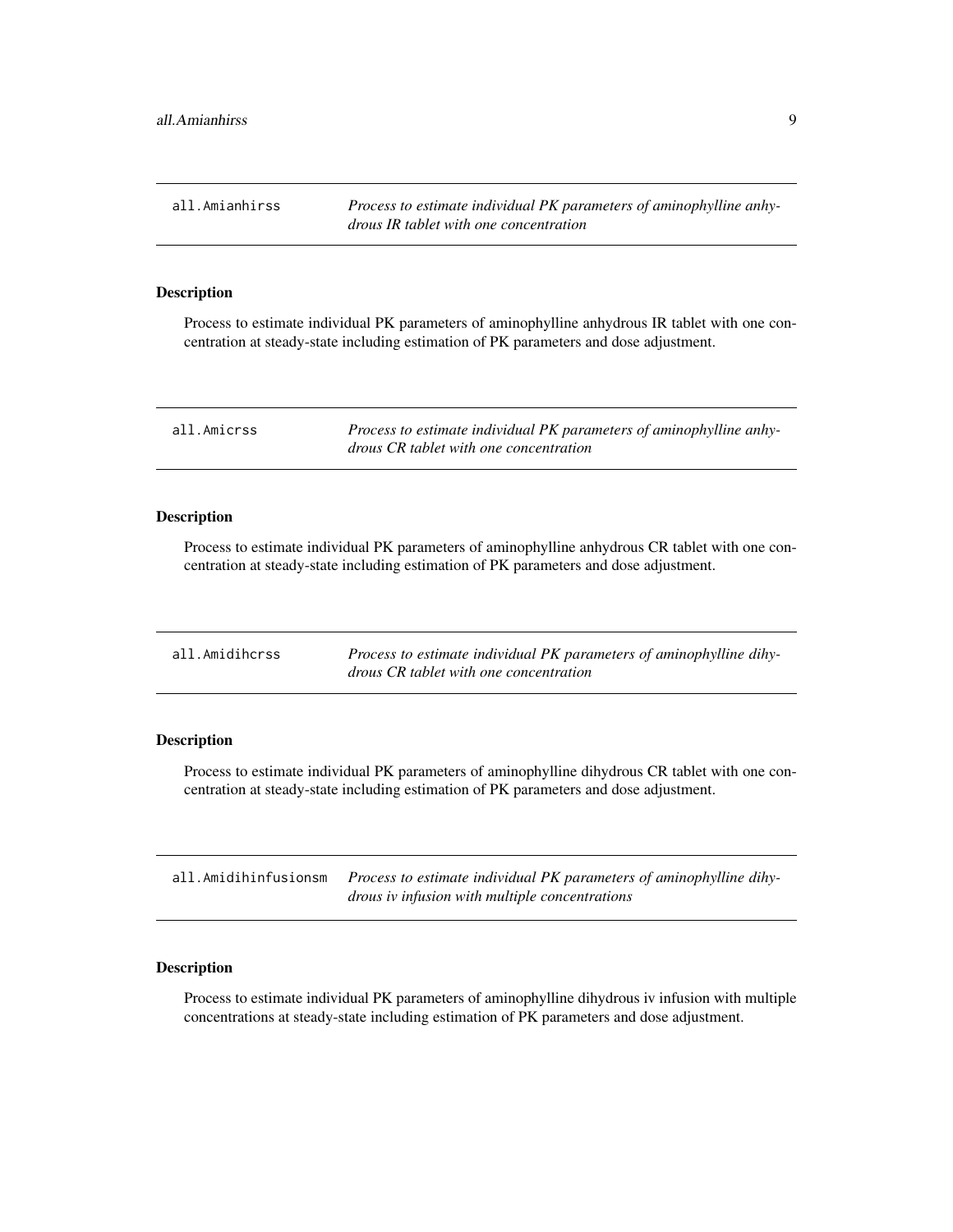<span id="page-9-0"></span>all.Amidihinfusionss *Process to estimate individual PK parameters of aminophylline dihydrous iv infusion with one concentration*

#### Description

Process to estimate individual PK parameters of aminophylline dihydrous iv infusion with one concentration at steady-state including estimation of PK parameters and dose adjustment.

| all.Amidihirsm | Process to estimate individual PK parameters of aminophylline dihy- |
|----------------|---------------------------------------------------------------------|
|                | drous IR tablet with multiple concentrations                        |

### Description

Process to estimate individual PK parameters of aminophylline dihydrous IR tablet with multiple concentrations at steady-state including estimation of PK parameters and dose adjustment.

| all.Amidihirss | Process to estimate individual PK parameters of aminophylline dihy- |
|----------------|---------------------------------------------------------------------|
|                | drous IR tablet with one concentration                              |

### Description

Process to estimate individual PK parameters of aminophylline dihydrous IR tablet with one concentration at steady-state including estimation of PK parameters and dose adjustment.

| all.Amism | Process to estimate individual PK parameters of aminoglycoside with |
|-----------|---------------------------------------------------------------------|
|           | multiple concentrations                                             |

# Description

Process to estimate individual PK parameters of aminoglycoside with multiple concentrations at steady-state including estimation of PK parameters and dose adjustment.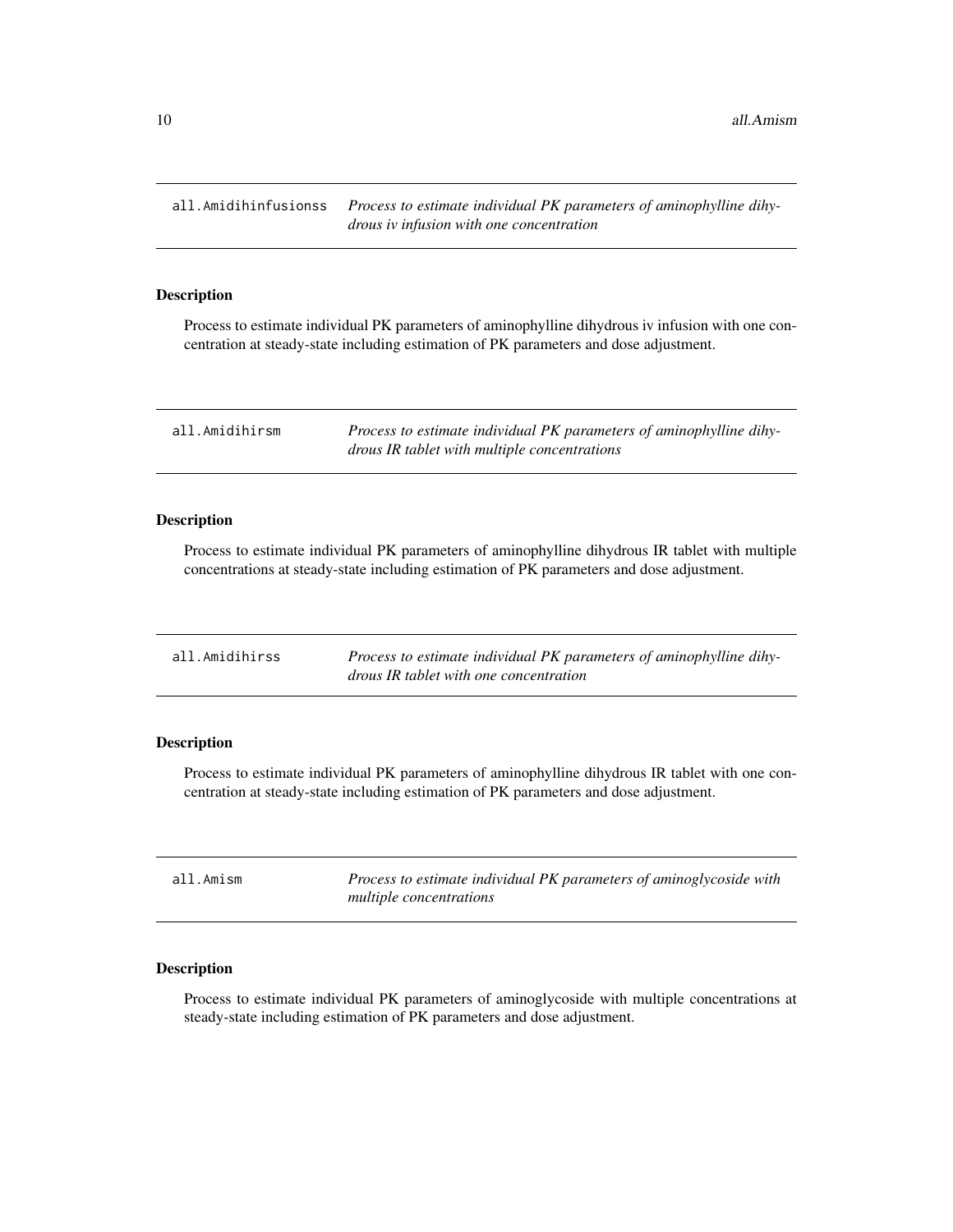<span id="page-10-0"></span>all.Amiss *Process to estimate individual PK parameters of aminoglycoside with one concentration*

# Description

Process to estimate individual PK parameters of aminoglycoside with one concentration at steadystate including estimation of PK parameters and dose adjustment.

| all.Carsm | Process to estimate individual PK parameters of carbamazepine with |
|-----------|--------------------------------------------------------------------|
|           | multiple concentrations                                            |

### Description

Process to estimate individual PK parameters of carbamazepine with multiple concentrations at steady-state including estimation of PK parameters and dose adjustment.

| all.Carss | Process to estimate individual PK parameters of carbamazepine with |
|-----------|--------------------------------------------------------------------|
|           | <i>one</i> concentration                                           |

# Description

Process to estimate individual PK parameters of carbamazepine with one concentration at steadystate including estimation of PK parameters and dose adjustment.

| all.ChiValsm | Process to estimate individual PK parameters of valproate for children |
|--------------|------------------------------------------------------------------------|
|              | with multiple concentrations                                           |

# Description

Process to estimate individual PK parameters of valproate for children with multiple concentrations at steady-state including estimation of PK parameters and dose adjustment.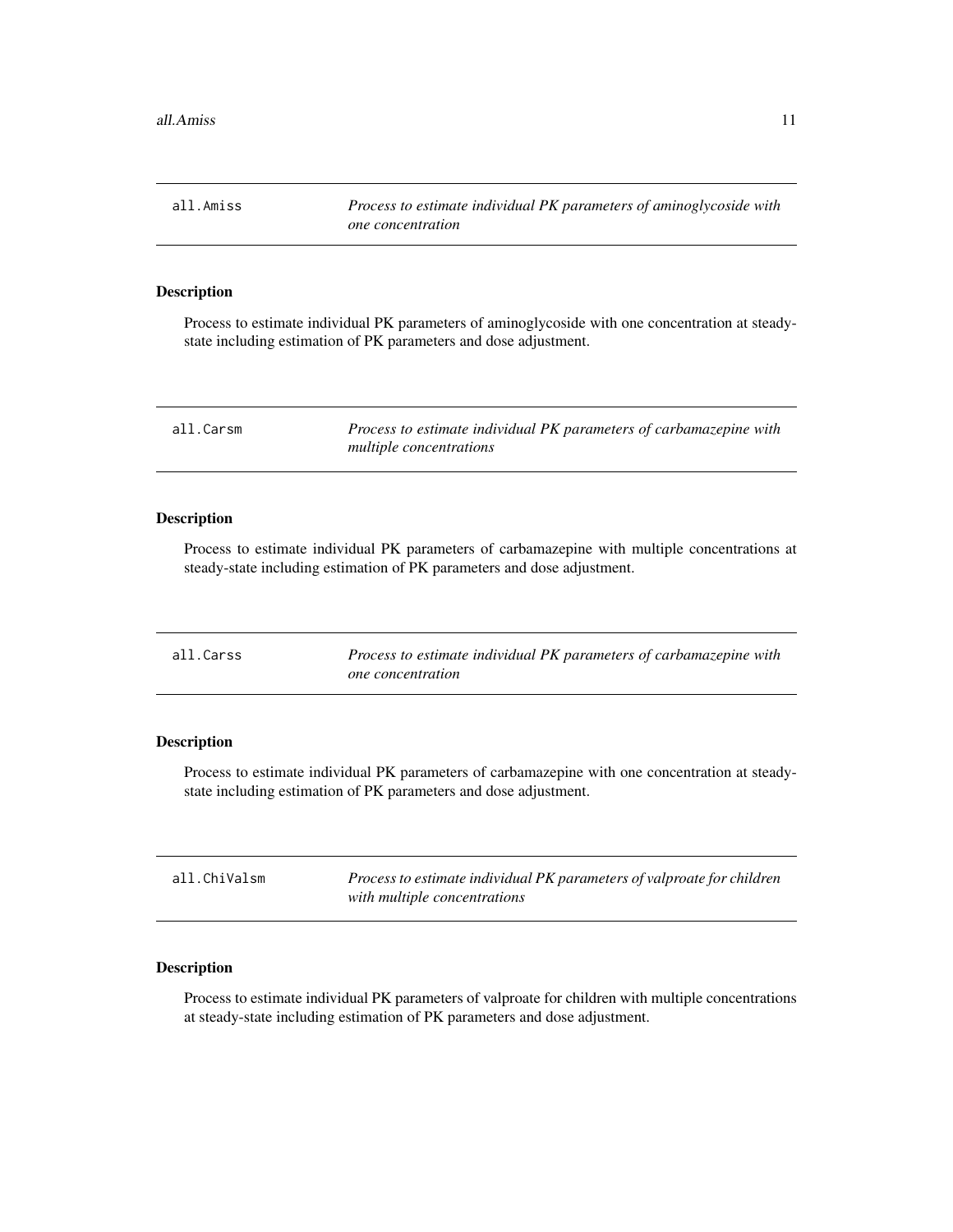<span id="page-11-0"></span>all.ChiValss *Process to estimate individual PK parameters of valproate for children with one concentration*

### Description

Process to estimate individual PK parameters of valproate for children with one concentration at steady-state including estimation of PK parameters and dose adjustment.

| all.Cycsm | Process to estimate individual PK parameters of cyclosporine A with |
|-----------|---------------------------------------------------------------------|
|           | <i>multiple concentrations</i>                                      |

# Description

Process to estimate individual PK parameters of cyclosporine A with multiple concentrations at steady-state including estimation of PK parameters and dose adjustment.

| all.Cycss | Process to estimate individual PK parameters of cyclosporine A with |
|-----------|---------------------------------------------------------------------|
|           | <i>one</i> concentration                                            |

# Description

Process to estimate individual PK parameters of cyclosporine A with one concentration at steadystate including estimation of PK parameters and dose adjustment.

| all.Digss | Process to estimate individual PK parameters of digoxin with one con-<br>centration |
|-----------|-------------------------------------------------------------------------------------|
|           |                                                                                     |

# Description

Process to estimate individual PK parameters of digoxin with one concentration at steady-state including estimation of PK parameters and dose adjustment.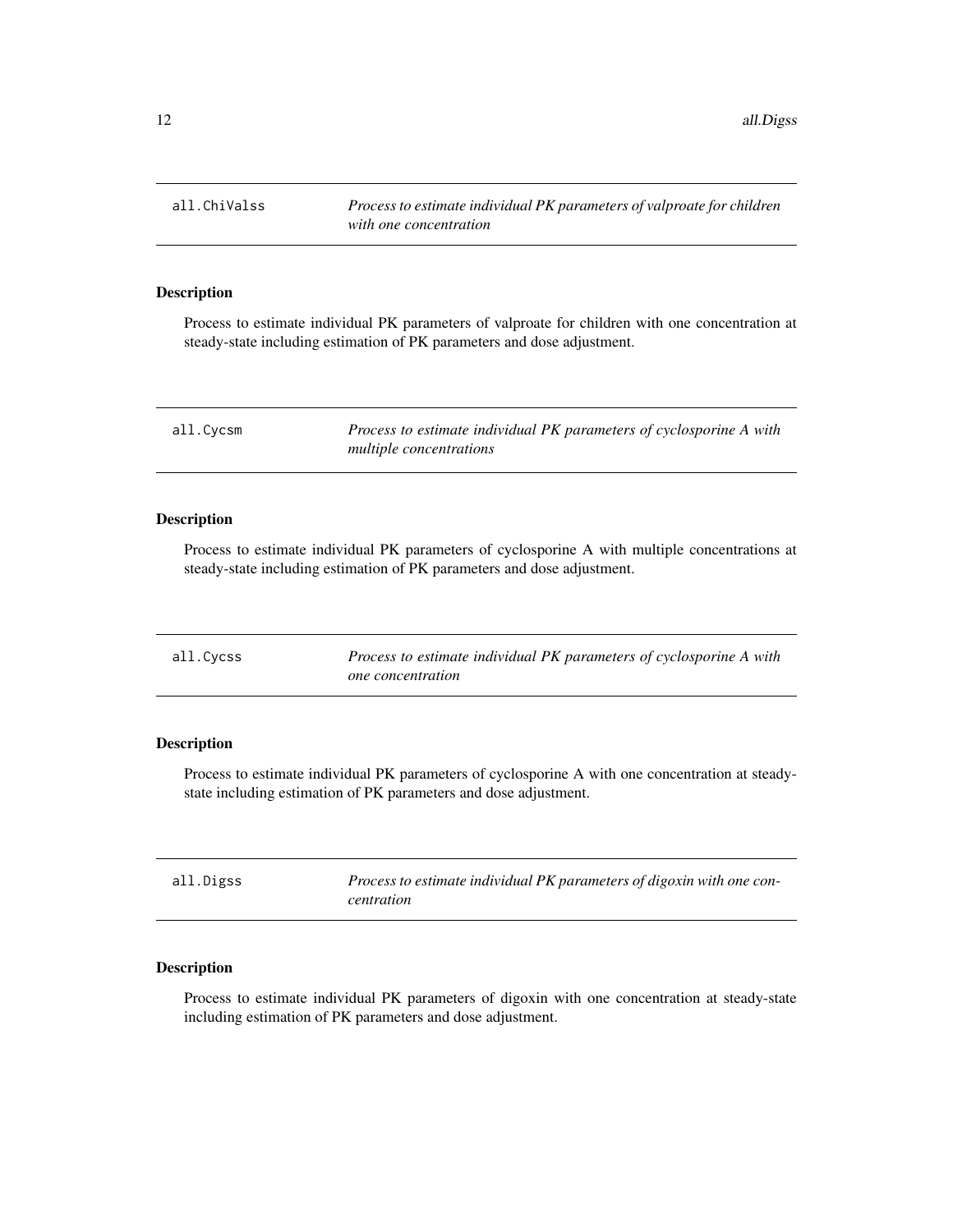<span id="page-12-0"></span>all.Enfsm *Process to estimate individual PK parameters of enfuvirtide with multiple concentrations*

#### Description

Process to estimate individual PK parameters of enfuvirtide with multiple concentrations at steadystate including estimation of PK parameters and dose adjustment.

| all.Enfss | Process to estimate individual PK parameters of enfuvirtide with one |
|-----------|----------------------------------------------------------------------|
|           | concentration                                                        |

# Description

Process to estimate individual PK parameters of enfuvirtide with one concentration at steady-state including estimation of PK parameters and dose adjustment.

| all.Enoss | Process to estimate individual PK parameters of enoxaparin with one |
|-----------|---------------------------------------------------------------------|
|           | concentration                                                       |

# Description

Process to estimate individual PK parameters of enoxaparin with one concentration at steady-state including estimation of PK parameters and dose adjustment.

| all.Evesm | Process to estimate individual PK parameters of everolimus with mul- |
|-----------|----------------------------------------------------------------------|
|           | <i>tiple concentrations</i>                                          |

# Description

Process to estimate individual PK parameters of everolimus with multiple concentrations at steadystate including estimation of PK parameters and dose adjustment.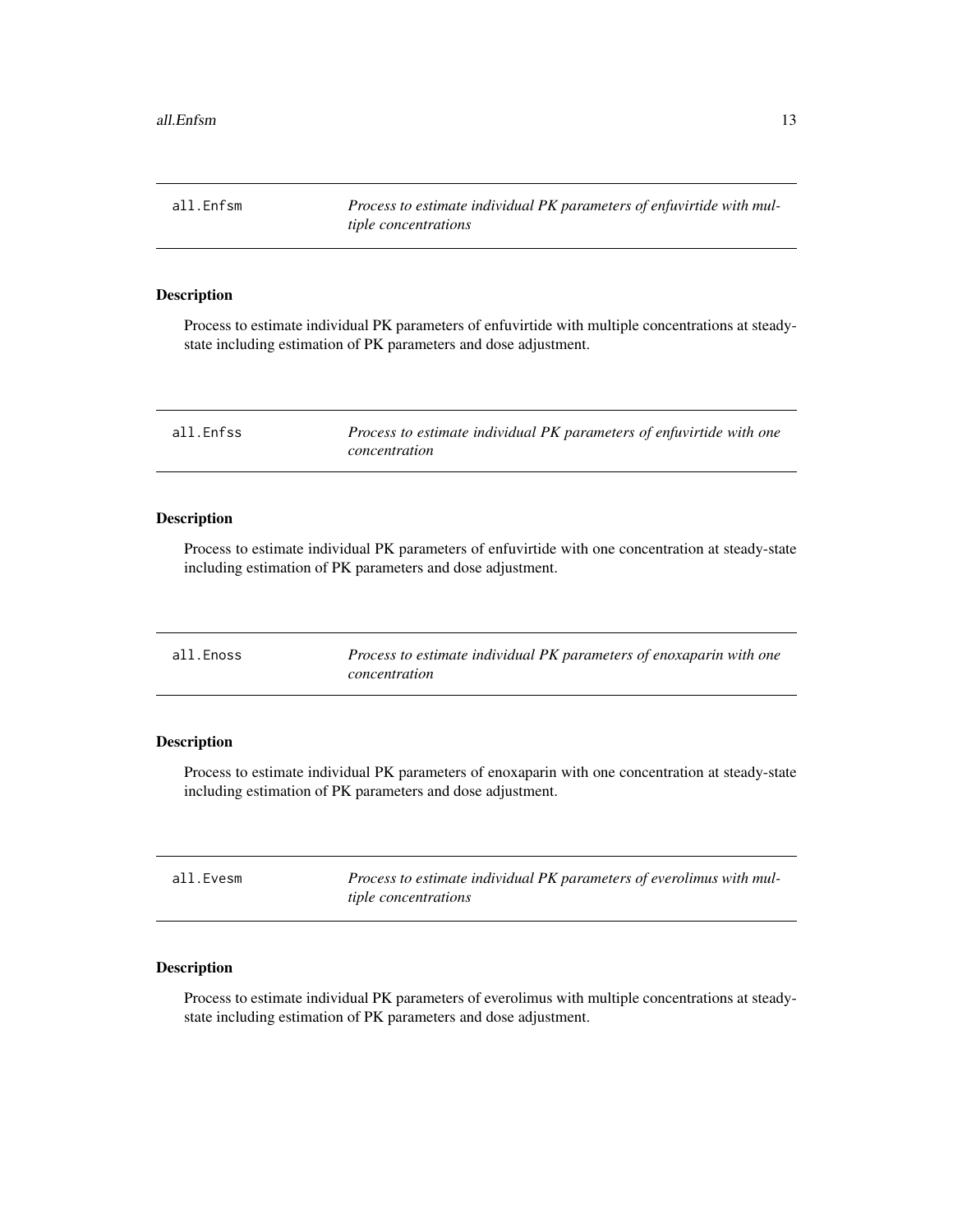<span id="page-13-0"></span>all.Evess *Process to estimate individual PK parameters of everolimus with one concentration*

### Description

Process to estimate individual PK parameters of everolimus with one concentration at steady-state including estimation of PK parameters and dose adjustment.

| all.Imasm | Process to estimate individual PK parameters of imatinib mesylate |
|-----------|-------------------------------------------------------------------|
|           | with multiple concentrations                                      |

### Description

Process to estimate individual PK parameters of imatinib mesylate with multiple concentrations at steady-state including estimation of PK parameters and dose adjustment.

| all.Imass | Process to estimate individual PK parameters of imatinib mesylate |
|-----------|-------------------------------------------------------------------|
|           | with one concentration                                            |

# Description

Process to estimate individual PK parameters of imatinib mesylate with one concentration at steadystate including estimation of PK parameters and dose adjustment.

| all.Indsm | Process to estimate individual PK parameters of indinavir with multi- |
|-----------|-----------------------------------------------------------------------|
|           | ple concentrations                                                    |

# Description

Process to estimate individual PK parameters of indinavir with multiple concentrations at steadystate including estimation of PK parameters and dose adjustment.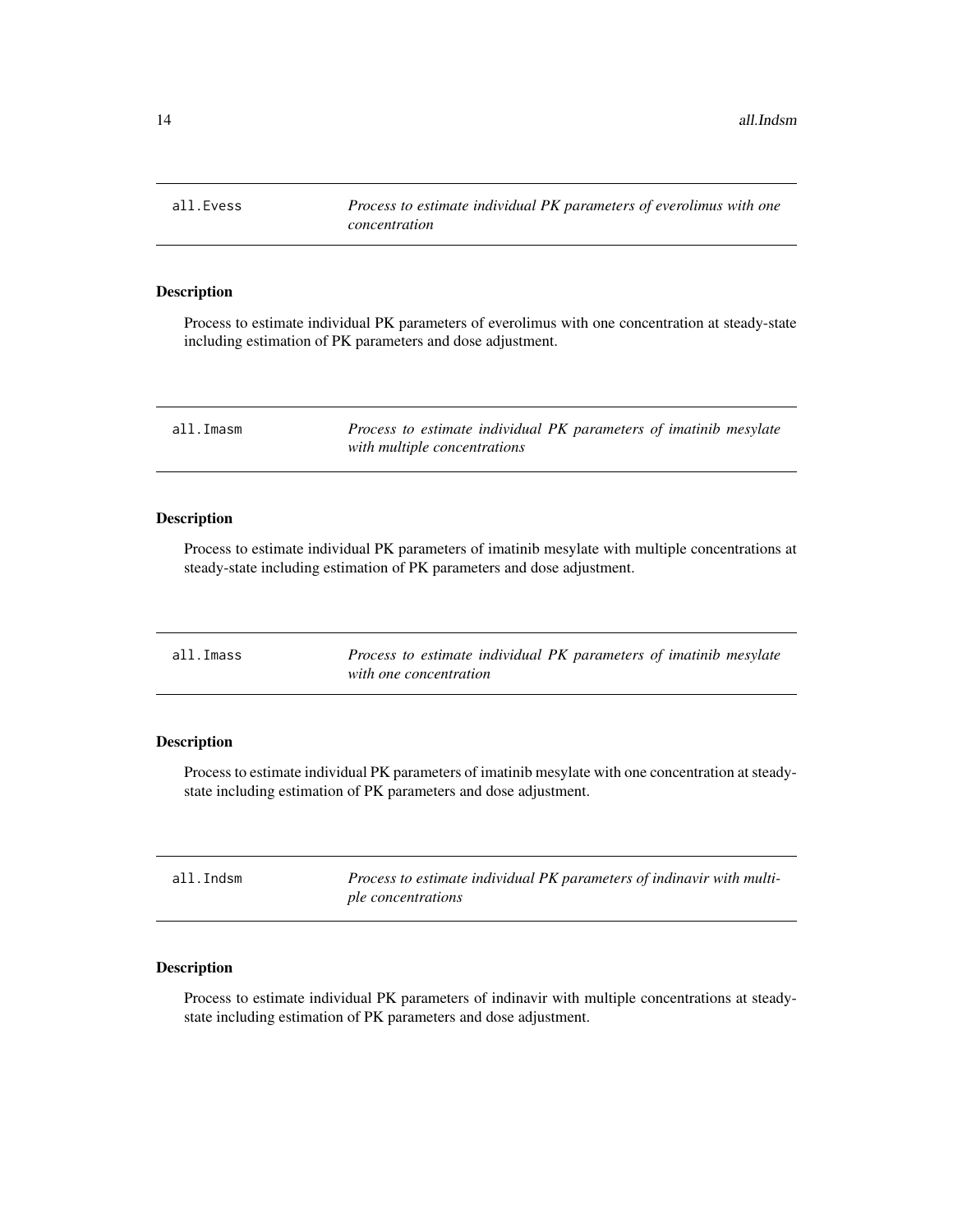<span id="page-14-0"></span>all.Indss *Process to estimate individual PK parameters of indinavir with one concentration*

# Description

Process to estimate individual PK parameters of indinavir with one concentration at steady-state including estimation of PK parameters and dose adjustment.

| all.Litcitss | Process to estimate individual PK parameters of lithium citrate with |
|--------------|----------------------------------------------------------------------|
|              | <i>one concentration</i>                                             |

### Description

Process to estimate individual PK parameters of lithium citrate with one concentration at steadystate including estimation of PK parameters and dose adjustment.

| all.Litss | Process to estimate individual PK parameters of lithium carbonate |
|-----------|-------------------------------------------------------------------|
|           | with one concentration                                            |

### Description

Process to estimate individual PK parameters of lithium carbonate with one concentration at steadystate including estimation of PK parameters and dose adjustment.

all.OO.sm *Main function to run opioids tdm*

#### Description

Main function to run opioids tdm

#### References

1. Linares, O and Linares, A. Computational Opioid Prescribing: A Novel Application of Clinical Pharmacokinetics. Journal of Pain and Palliative Care Pharmacotherapy. Vol 25, No 2, June 2011 2. Linares, O, Daly, D and Linares, A. Personalized Oxycodone Dosing: Using Pharmacogenetic Testing and Clinical Pharmacokinetics to Reduce Toxicity Risk and Increase Effectiveness. Pain Medicine, 2014,...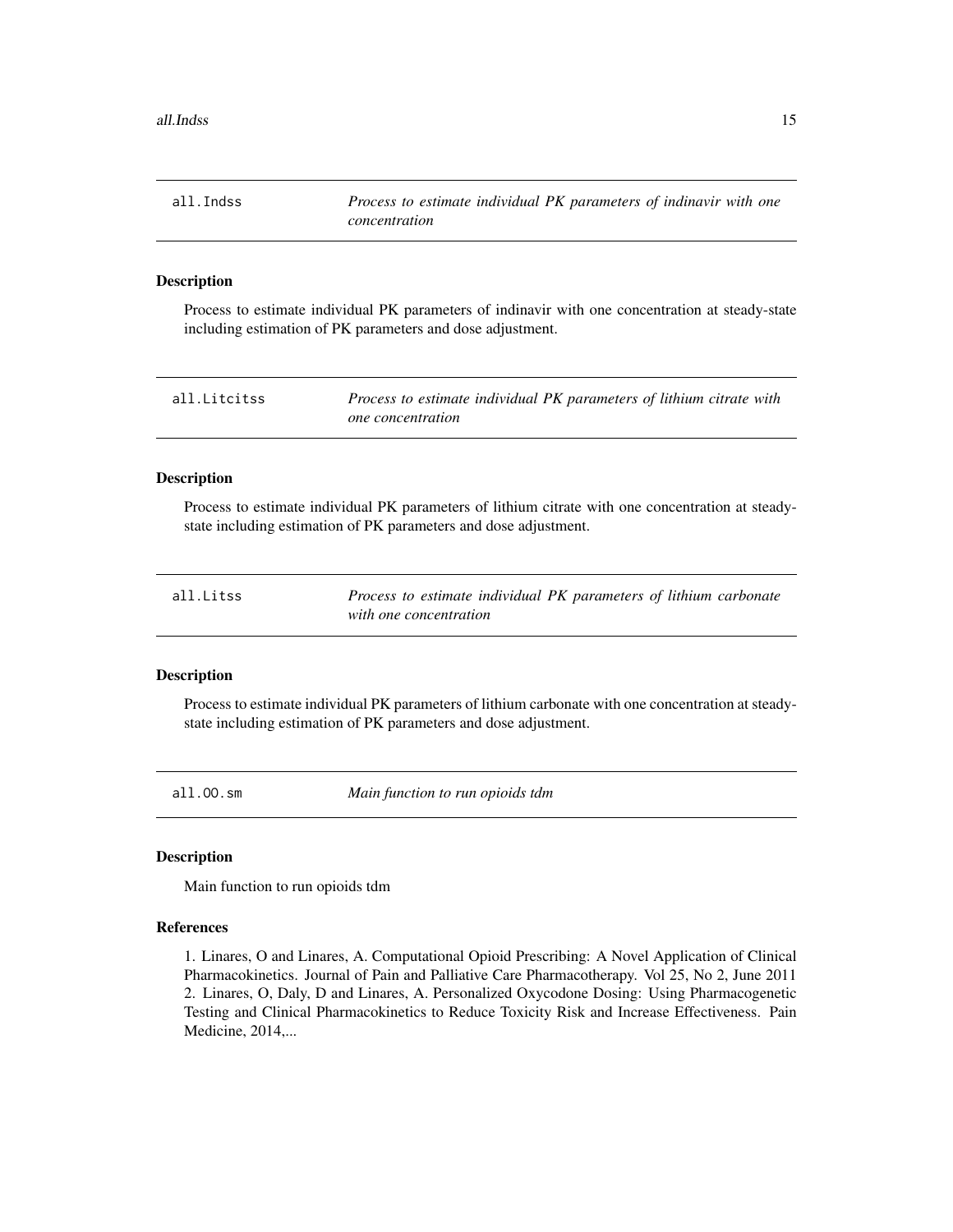<span id="page-15-0"></span>all.Oxtcrss *Process to estimate individual PK parameters of oxtriphylline CR tablet with one concentration*

# Description

Process to estimate individual PK parameters of oxtriphylline CR tablet with one concentration at steady-state including estimation of PK parameters and dose adjustment.

| all.Oxtirsm | Process to estimate individual PK parameters of oxtriphylline IR tablet |
|-------------|-------------------------------------------------------------------------|
|             | with multiple concentrations                                            |

### Description

Process to estimate individual PK parameters of oxtriphylline IR tablet with multiple concentrations at steady-state including estimation of PK parameters and dose adjustment.

| all.Oxtirss | Process to estimate individual PK parameters of oxtriphylline IR tablet |
|-------------|-------------------------------------------------------------------------|
|             | with one concentration                                                  |

# Description

Process to estimate individual PK parameters of oxtriphylline IR tablet with one concentration at steady-state including estimation of PK parameters and dose adjustment.

| all.Phess<br>concentration |  | Process to estimate individual PK parameters of phenytoin with one |
|----------------------------|--|--------------------------------------------------------------------|
|----------------------------|--|--------------------------------------------------------------------|

# Description

Process to estimate individual PK parameters of phenytoin with one concentration at steady-state including estimation of PK parameters and dose adjustment.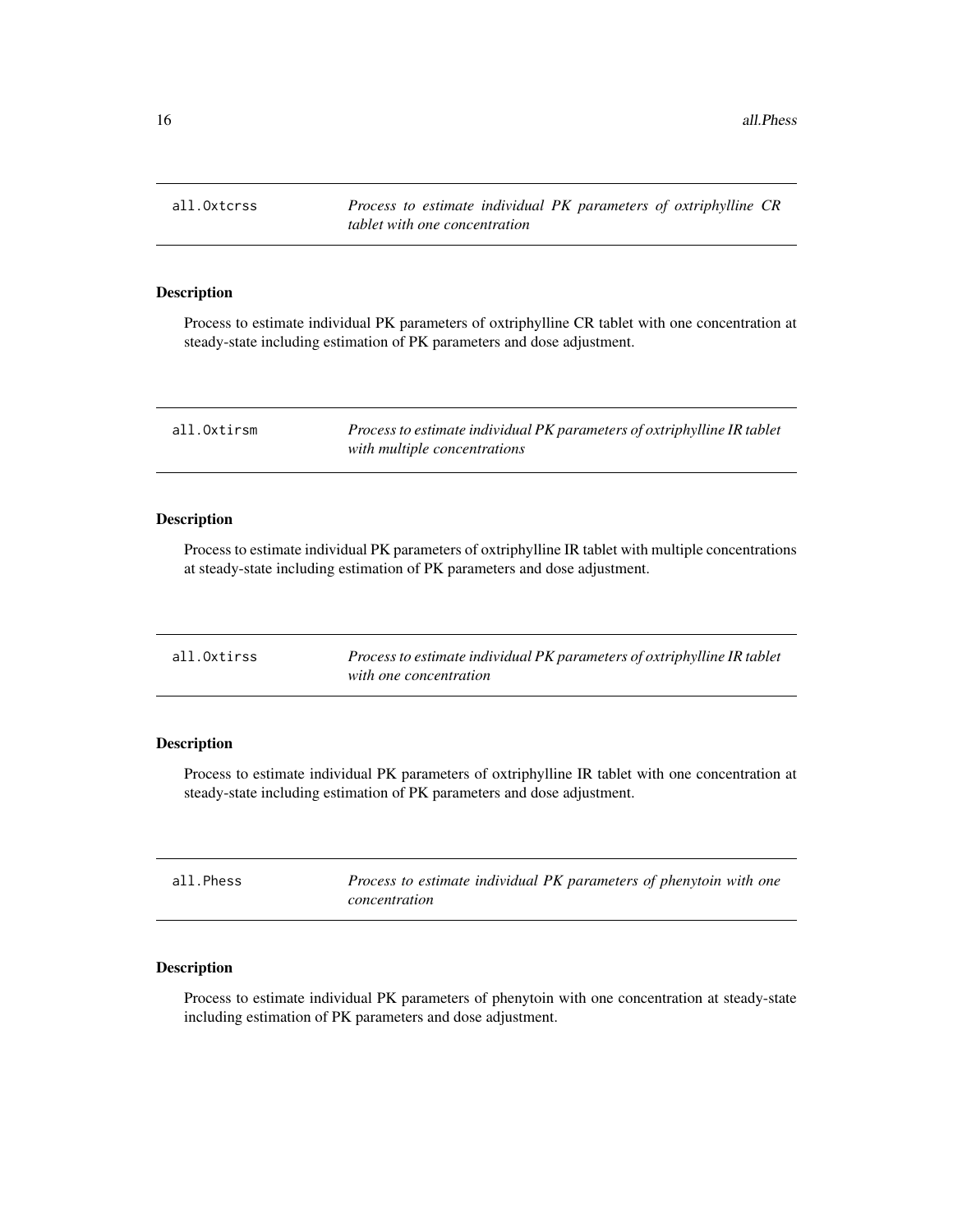<span id="page-16-0"></span>all.Ritsm *Process to estimate individual PK parameters of ritonavir with multiple concentrations*

#### Description

Process to estimate individual PK parameters of ritonavir with multiple concentrations at steadystate including estimation of PK parameters and dose adjustment.

| all.Ritss | Process to estimate individual PK parameters of ritonavir with one |
|-----------|--------------------------------------------------------------------|
|           | concentration                                                      |

### Description

Process to estimate individual PK parameters of ritonavir with one concentration at steady-state including estimation of PK parameters and dose adjustment.

| all.Tacsm | Process to estimate individual PK parameters of tacrolimus with mul- |
|-----------|----------------------------------------------------------------------|
|           | <i>tiple concentrations</i>                                          |

# Description

Process to estimate individual PK parameters of tacrolimus with multiple concentrations at steadystate including estimation of PK parameters and dose adjustment.

| all.Tacss | Process to estimate individual PK parameters of tacrolimus with one |
|-----------|---------------------------------------------------------------------|
|           | concentration                                                       |

# Description

Process to estimate individual PK parameters of tacrolimus with one concentration at steady-state including estimation of PK parameters and dose adjustment.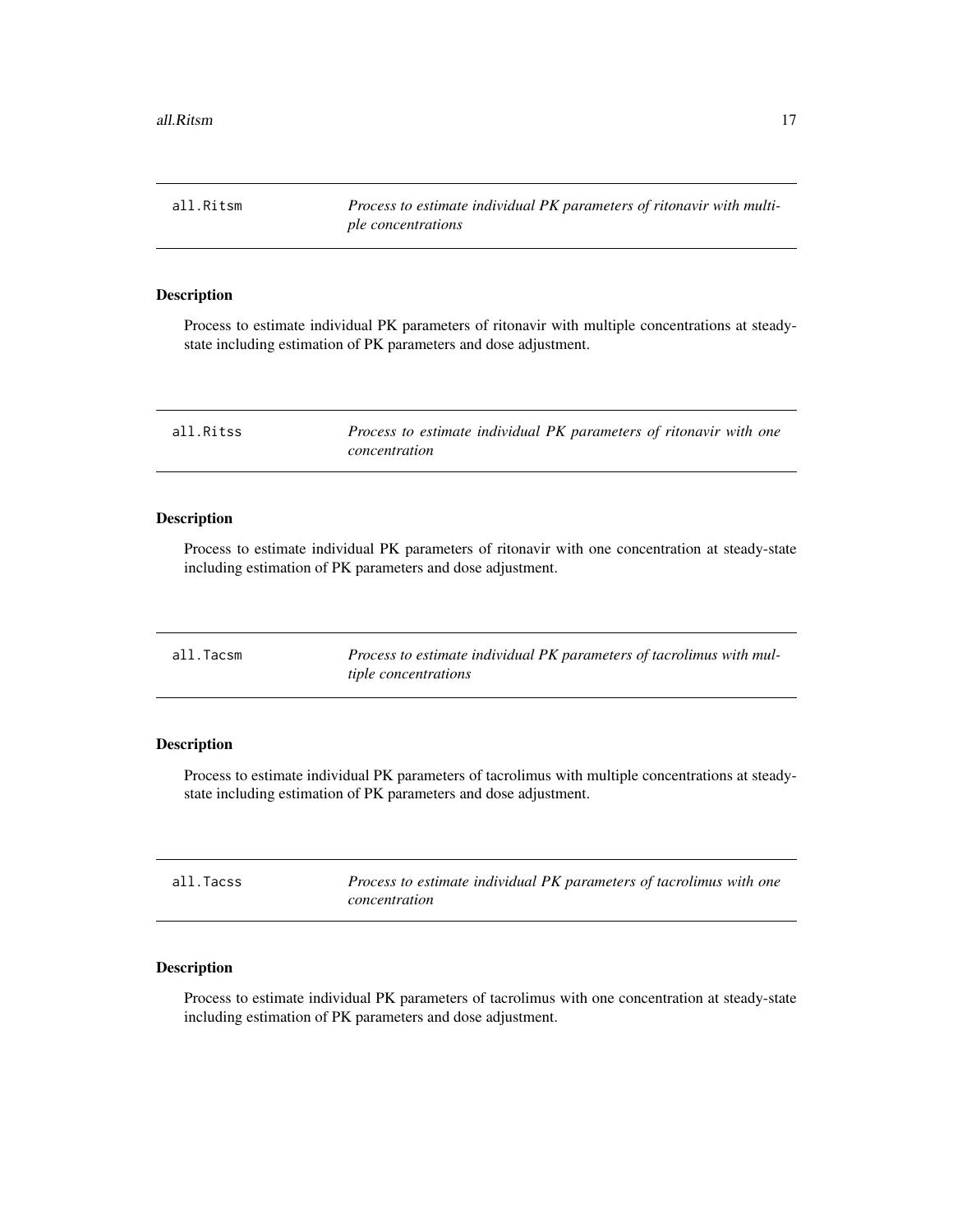<span id="page-17-0"></span>all.Thecrss *Process to estimate individual PK parameters of theophylline CR tablet with one concentration*

# Description

Process to estimate individual PK parameters of theophylline CR tablet with one concentration at steady-state including estimation of PK parameters and dose adjustment.

| all.Theirsm | Process to estimate individual PK parameters of theophylline IR tablet |
|-------------|------------------------------------------------------------------------|
|             | with multiple concentrations                                           |

### Description

Process to estimate individual PK parameters of theophylline IR tablet with multiple concentrations at steady-state including estimation of PK parameters and dose adjustment.

| all.Theirss | Process to estimate individual PK parameters of theophylline IR tablet |
|-------------|------------------------------------------------------------------------|
|             | with one concentration                                                 |

# Description

Process to estimate individual PK parameters of theophylline IR tablet with one concentration at steady-state including estimation of PK parameters and dose adjustment.

| all.Valsm | Process to estimate individual PK parameters of valproate with multi- |
|-----------|-----------------------------------------------------------------------|
|           | ple concentrations                                                    |

# Description

Process to estimate individual PK parameters of valproate with multiple concentrations at steadystate including estimation of PK parameters and dose adjustment.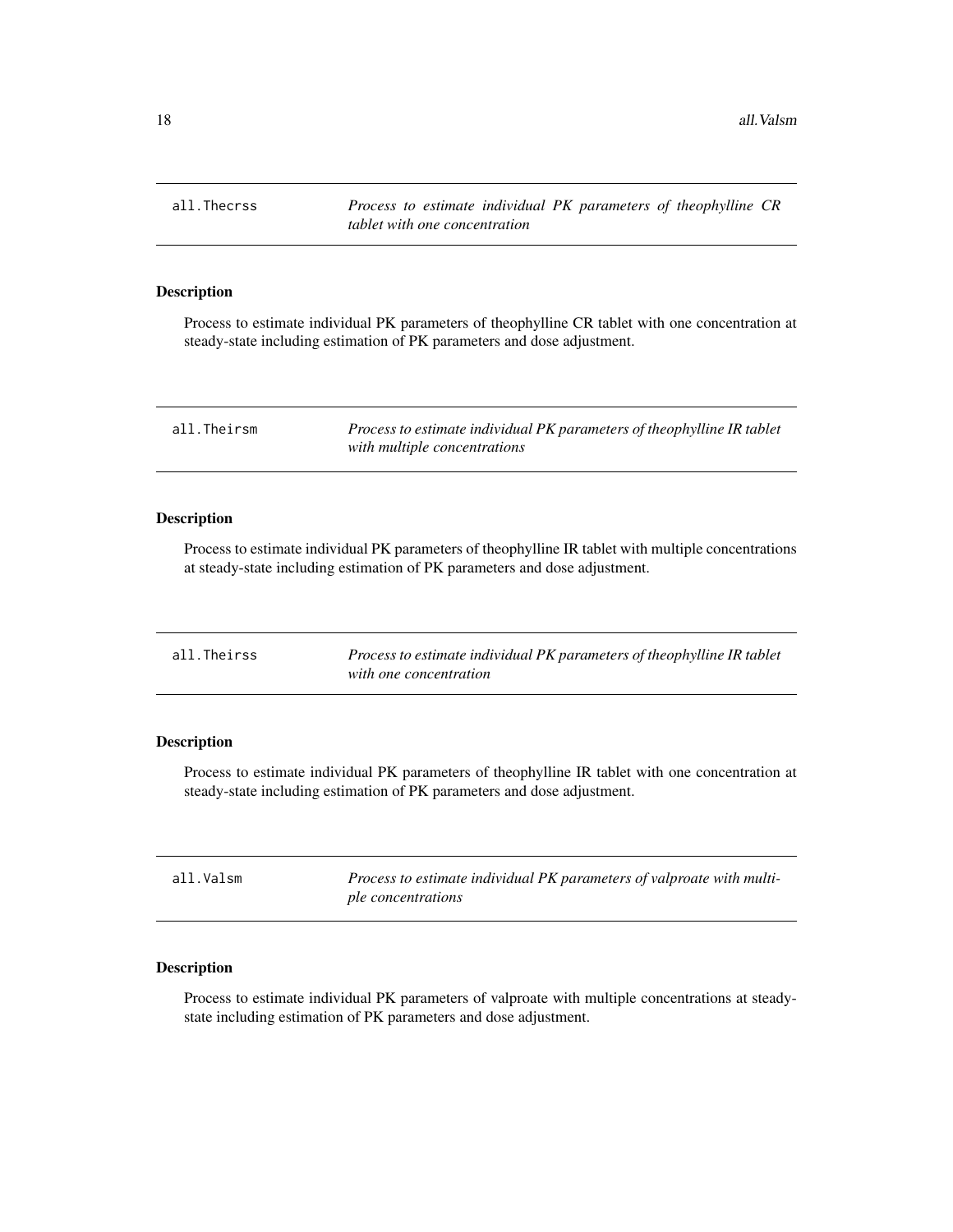<span id="page-18-0"></span>all.Valss *Process to estimate individual PK parameters of valproate with one concentration*

#### Description

Process to estimate individual PK parameters of valproate with one concentration at steady-state including estimation of PK parameters and dose adjustment.

| all.Vansm | Process to estimate individual PK parameters of vancomycin with mul- |
|-----------|----------------------------------------------------------------------|
|           | <i>tiple concentrations</i>                                          |

#### Description

Process to estimate individual PK parameters of vancomycin with multiple concentrations at steadystate including estimation of PK parameters and dose adjustment.

| all.Vanss | Process to estimate individual PK parameters of vancomycin with one |
|-----------|---------------------------------------------------------------------|
|           | concentration                                                       |

# Description

Process to estimate individual PK parameters of vancomycin with one concentration at steady-state including estimation of PK parameters and dose adjustment.

Ami.model *Algorithm to estimate individual PK parameters of aminoglycoside*

#### Description

Algorithm to estimate individual PK parameters of aminoglycoside by Bayesian technique(JAGS).

### References

Burton ME, Chow MS, et al., (1986). Accuracy of Bayesian and Sawchuk-Zaske dosing methods for gentamicin. Clin Pharm 5(2): 143-9.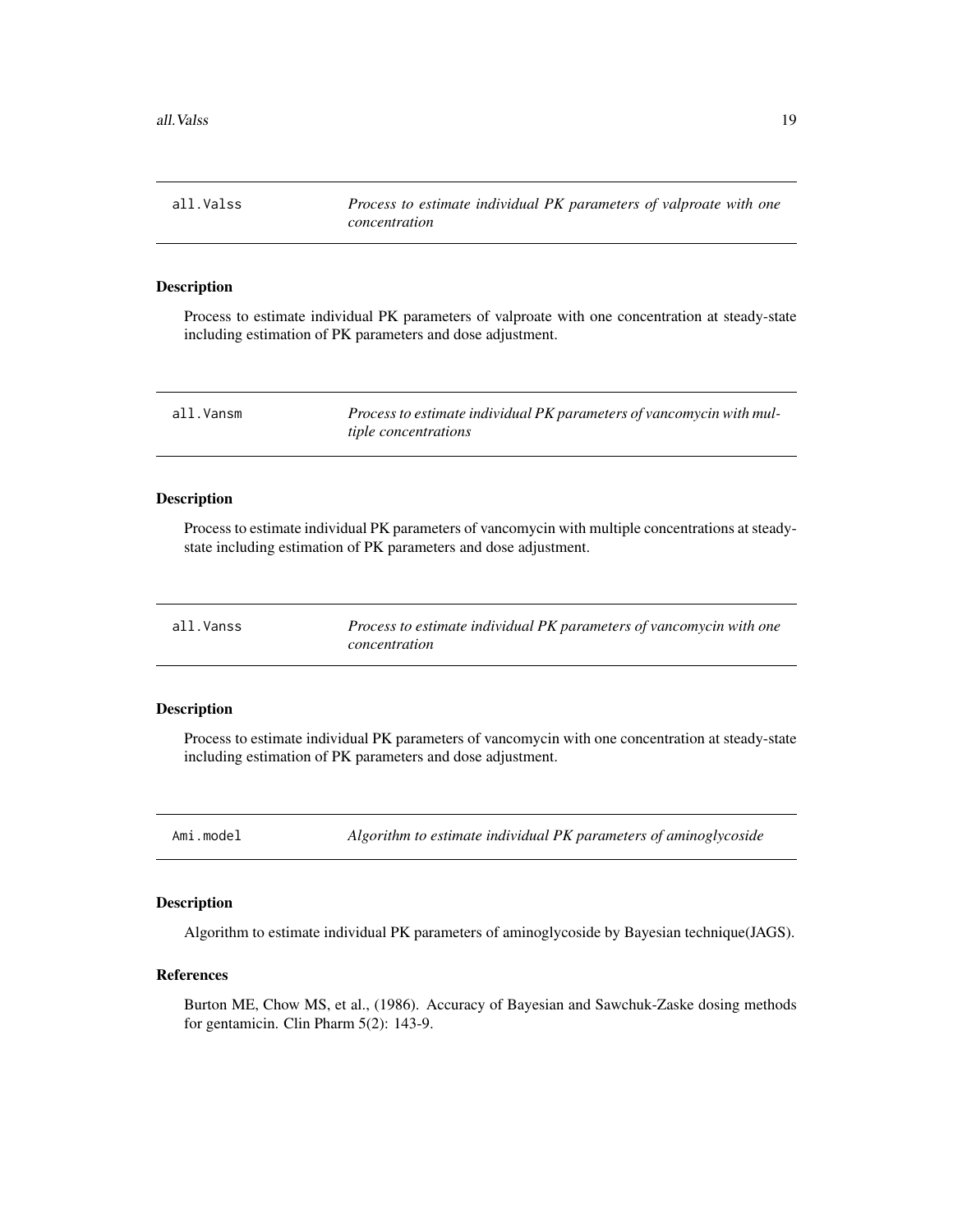<span id="page-19-0"></span>

#### Description

Function to predict individual concentrations of aminoglycoside or to calculate their suggested doses after perdicting individual PK parameters with single concentration.

|  |  | Ami.sm |
|--|--|--------|

n *Algorithm to estimate individual PK parameters of aminoglycoside with multiple concentrations*

#### Description

Algorithm to estimate individual PK parameters of aminoglycoside with multiple concentrations at steady-state.

# References

Burton ME, Chow MS, et al., (1986). Accuracy of Bayesian and Sawchuk-Zaske dosing methods for gentamicin. Clin Pharm 5(2): 143-9.

| Ami.ss | Algorithm to estimate individual PK parameters of aminoglycoside |
|--------|------------------------------------------------------------------|
|        | with one concentration                                           |

### Description

Algorithm to estimate one subject's PK parameters of aminoglycoside with one sampling at steadystate.

# References

Burton, M. E., M. S. Chow, et al. (1986). Accuracy of Bayesian and Sawchuk-Zaske dosing methods for gentamicin. Clin Pharm 5(2): 143-9.

Amianh.menu *Aimnophylline anhydrous input form menu*

### Description

Aimnophylline anhydrous input form menu including IR tablet, CR tablet and iv infusion.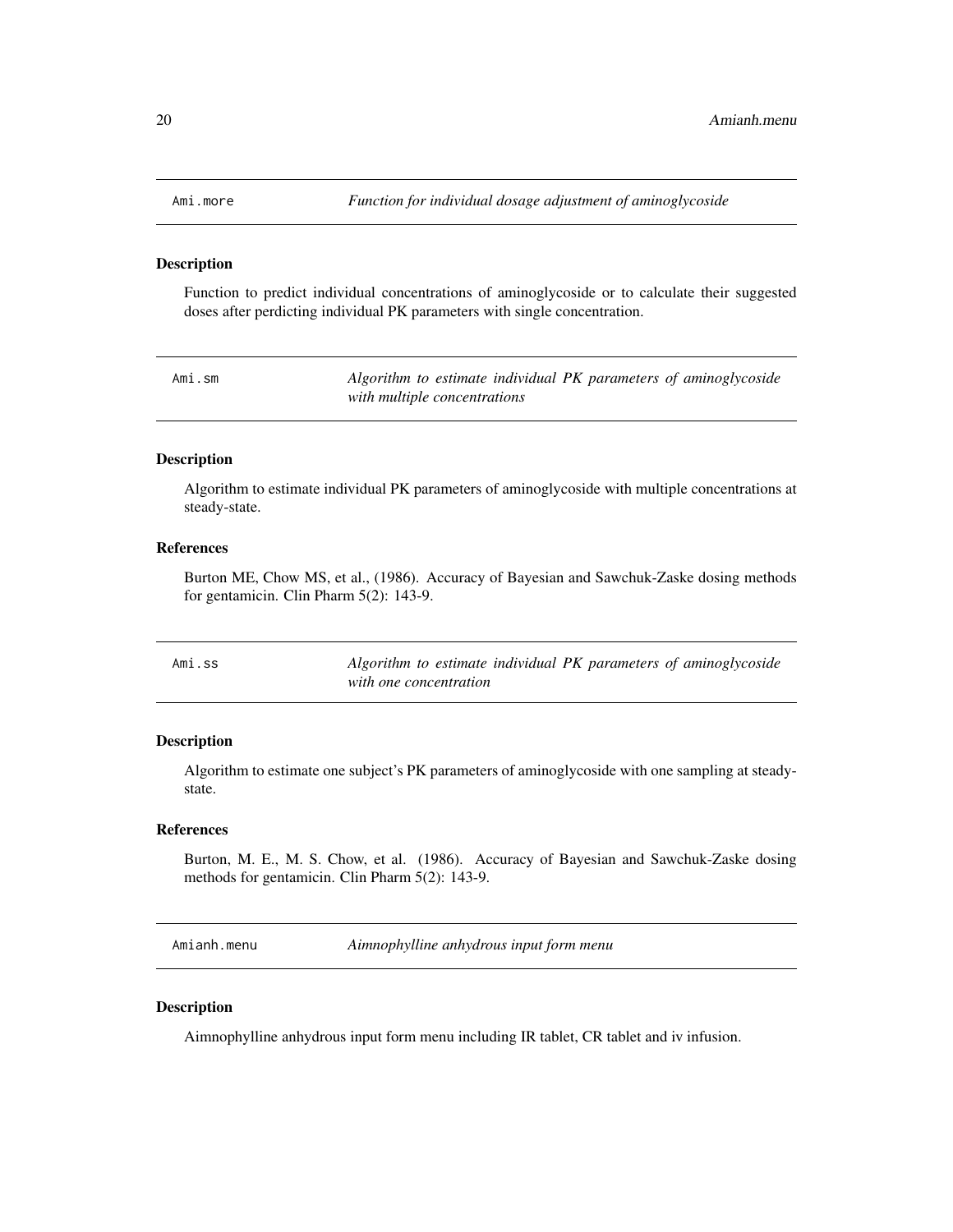<span id="page-20-0"></span>Amianhcr.model *Algorithm to estimate individual PK parameters of aminophylline anhydrous CR*

### Description

Algorithm to estimate individual PK parameters of aminophylline anhydrous CR by Bayesian technique(JAGS).

### References

Otero MJ, Buelga DS, Vazquez MA, et al. Application of population pharmacokinetics to the optimization of theophylline therapy. J Clin Pharm Ther. Apr 1996;21(2):113-125.

| Amianhcr.more | Function for individual dosage adjustment of aminophylline dihydrous |
|---------------|----------------------------------------------------------------------|
|               |                                                                      |

#### Description

Function to predict individual concentrations of aminophylline dihydrous CR or to calculate their suggested doses after perdicting individual PK parameters with single concentration.

Amianhcr.ss *Algorithm to estimate individual PK parameters of aminophylline anhydrous CR with one concentration*

### Description

Algorithm to estimate individual PK parameters of aminophylline anhydrous CR with one sampling at steady-state.

# References

Otero, M. J., D. S. Buelga, et al. (1996). Application of population pharmacokinetics to the optimization of theophylline therapy. J Clin Pharm Ther 21(2): 113-25.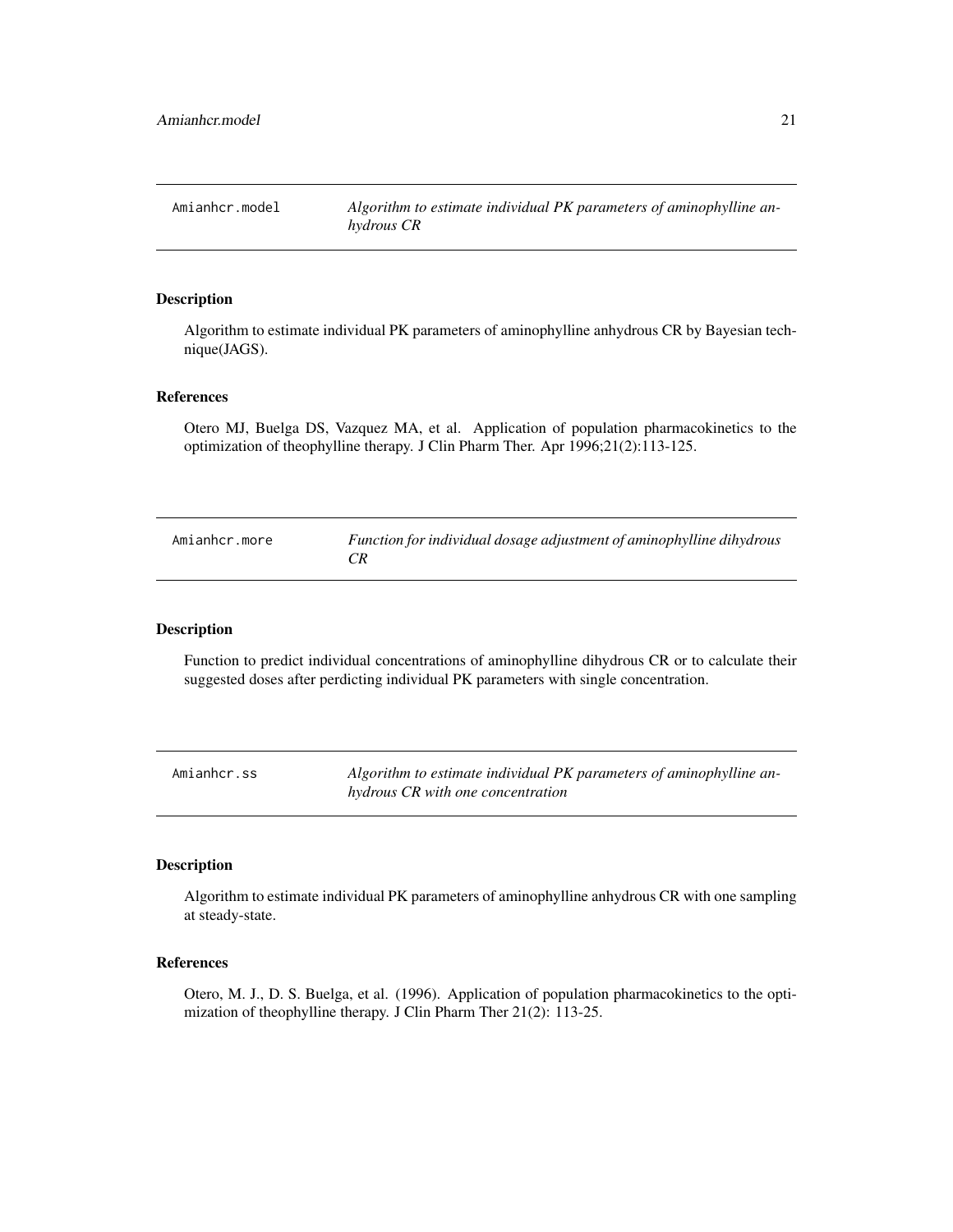<span id="page-21-0"></span>Amianhinfusion.model *Estimate individual PK parameters of iv infusion aminophylline anhydrous with loading dose*

### Description

Estimate individual PK parameters of iv infusion aminophylline anhydrous with loading dose by Bayesian technique(JAGS).

### References

Otero MJ, Buelga DS, Vazquez MA, et al. Application of population pharmacokinetics to the optimization of theophylline therapy. J Clin Pharm Ther. Apr 1996;21(2):113-125.

Amianhinfusion.more *Function for individual dosage adjustment of iv infusion aminophylline anhydrous with loading dose*

#### Description

Function to predict individual concentrations of iv infusion aminophylline anhydrous with loading dose or to calculate their suggested doses after perdicting individual PK parameters with single concentration.

Amianhinfusion.sm *Algorithm to estimate individual PK parameters of iv infusion aminophylline anhydrous with loading dose by multiple concentrations*

#### Description

Algorithm to estimate individual PK parameters of iv infusion aminophylline anhydrous with loading dose with multiple concentrations at steady-state.

### References

Otero, M. J., D. S. Buelga, et al. (1996). Application of population pharmacokinetics to the optimization of theophylline therapy. J Clin Pharm Ther 21(2): 113-25.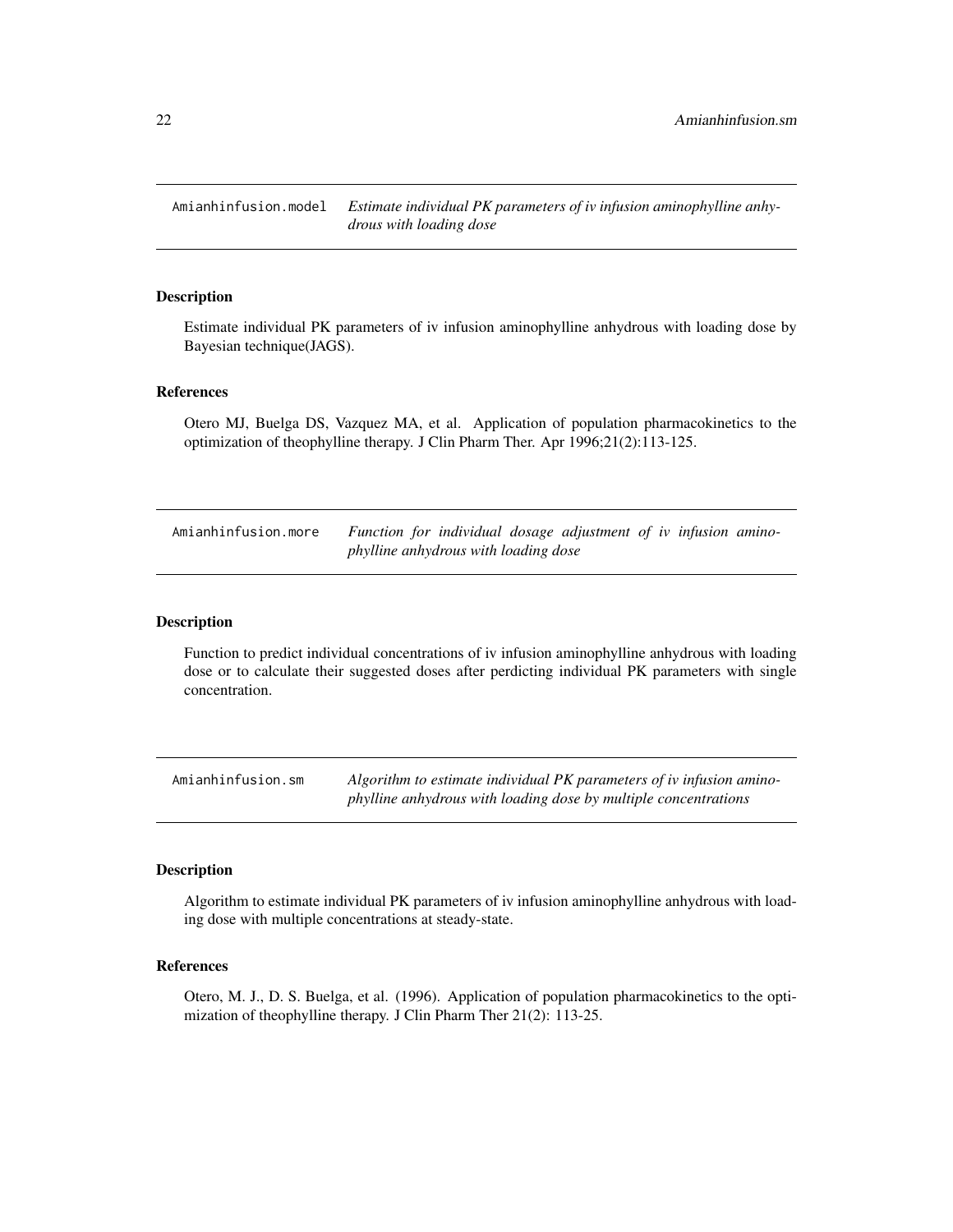<span id="page-22-0"></span>Amianhinfusion.ss *Algorithm to estimate individual PK parameters of iv infusion aminophylline anhydrous with loading dose with one concentration*

### Description

Algorithm to estimate individual PK parameters of iv infusion aminophylline anhydrous with loading dose with one concentration at steady-state.

### References

Otero, M. J., D. S. Buelga, et al. (1996). Application of population pharmacokinetics to the optimization of theophylline therapy. J Clin Pharm Ther 21(2): 113-25.

| Amianhir.model | Algorithm to estimate individual PK parameters of aminophylline an- |
|----------------|---------------------------------------------------------------------|
|                | hydrous IR                                                          |

### Description

Algorithm to estimate individual PK parameters of aminophylline anhydrous IR by Bayesian technique(JAGS).

#### References

Otero MJ, Buelga DS, Vazquez MA, et al. Application of population pharmacokinetics to the optimization of theophylline therapy. J Clin Pharm Ther. Apr 1996;21(2):113-125.

| Amianhir.more | Function for individual dosage adjustment of aminophylline anhy- |  |
|---------------|------------------------------------------------------------------|--|
|               | <i>drous IR</i>                                                  |  |

# Description

Function to predict individual concentrations of aminophylline anhydrous IR or to calculate their suggested doses after perdicting individual PK parameters with single concentration.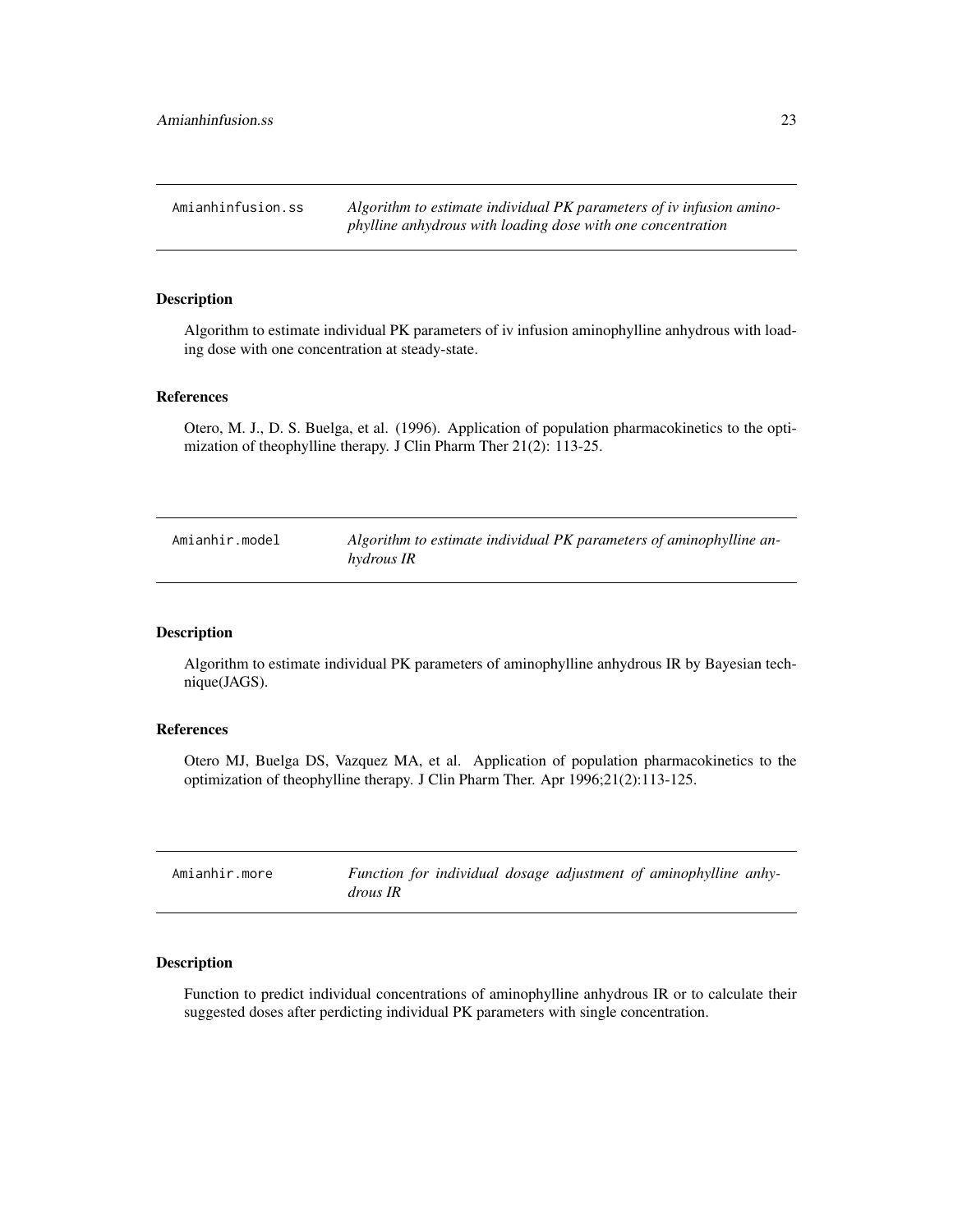<span id="page-23-0"></span>Amianhir.sm *Algorithm to estimate individual PK parameters of aminophylline anhydrous IR with each multiple concentrations*

#### Description

Algorithm to estimate individual PK parameters of aminophylline anhydrous IR with each multiple concentrations at steady-state.

# References

Otero, M. J., D. S. Buelga, et al. (1996). Application of population pharmacokinetics to the optimization of theophylline therapy. J Clin Pharm Ther 21(2): 113-25.

Amianhir.ss *Algorithm to estimate individual PK parameters of aminophylline anhydrous IR with one concentration*

### Description

Algorithm to estimate individual PK parameters of aminophylline anhydrous IR with one sampling at steady-state.

### References

Otero, M. J., D. S. Buelga, et al. (1996). Application of population pharmacokinetics to the optimization of theophylline therapy. J Clin Pharm Ther 21(2): 113-25.

Amidih.menu *Aimnophylline dihydrous input form menu*

# Description

Aimnophylline dihydrous input form menu including IR tablet, CR tablet and iv infusion.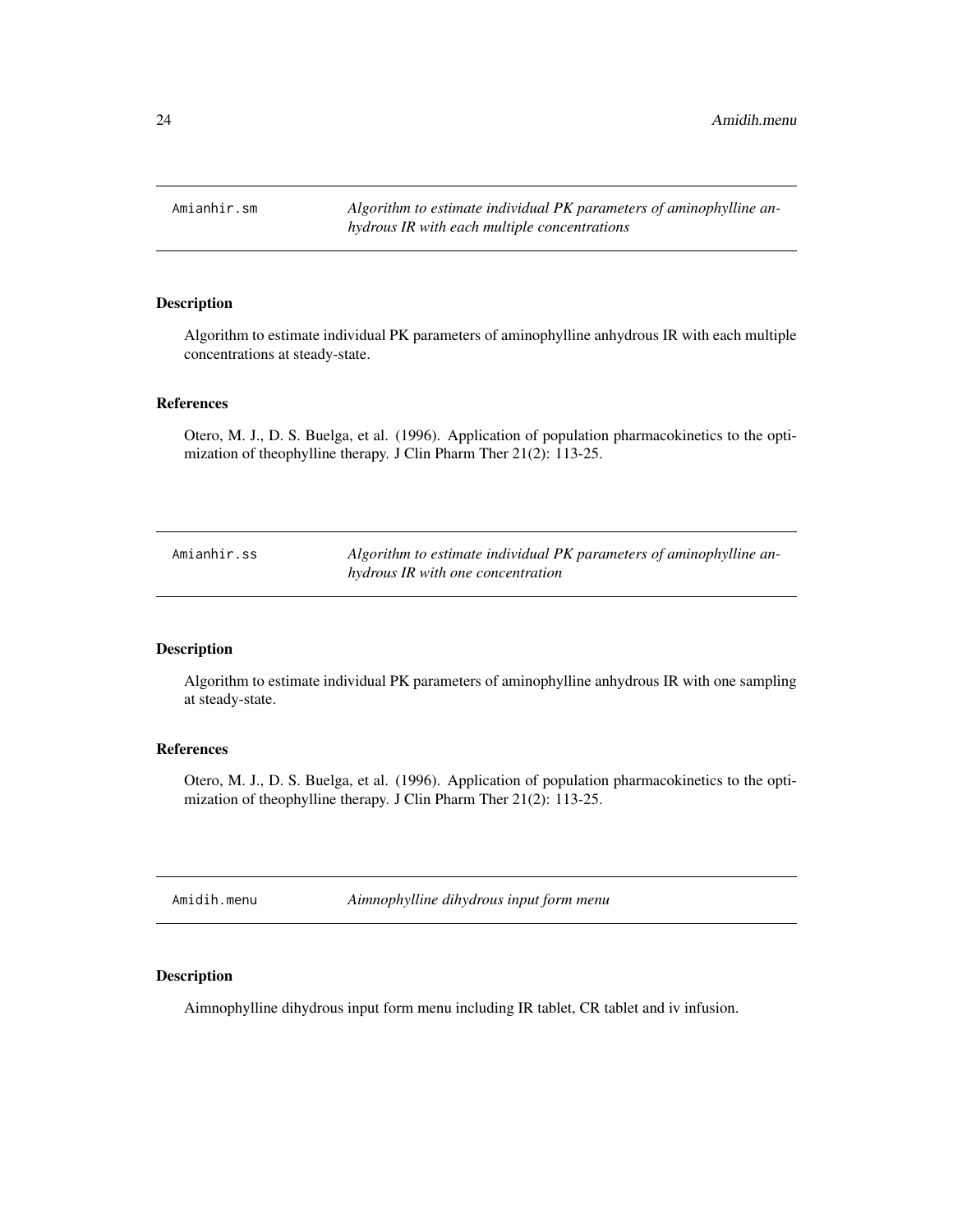<span id="page-24-0"></span>Amidihcr.model *Algorithm to estimate individual PK parameters of aminophylline dihydrous CR*

### Description

Algorithm to estimate individual PK parameters of aminophylline dihydrous CR by Bayesian technique(JAGS).

### References

Otero MJ, Buelga DS, Vazquez MA, et al. Application of population pharmacokinetics to the optimization of theophylline therapy. J Clin Pharm Ther. Apr 1996;21(2):113-125.

| Amidihcr.more | Function for individual dosage adjustment of aminophylline dihydrous |
|---------------|----------------------------------------------------------------------|
|               |                                                                      |

#### Description

Function to predict individual concentrations of aminophylline dihydrous CR or to calculate their suggested doses after perdicting individual PK parameters with single concentration.

Amidihcr.ss *Algorithm to estimate individual PK parameters of aminophylline dihydrous CR with one concentration*

### Description

Algorithm to estimate individual PK parameters of aminophylline dihydrous CR with one sampling at steady-state.

# References

Otero, M. J., D. S. Buelga, et al. (1996). Application of population pharmacokinetics to the optimization of theophylline therapy. J Clin Pharm Ther 21(2): 113-25.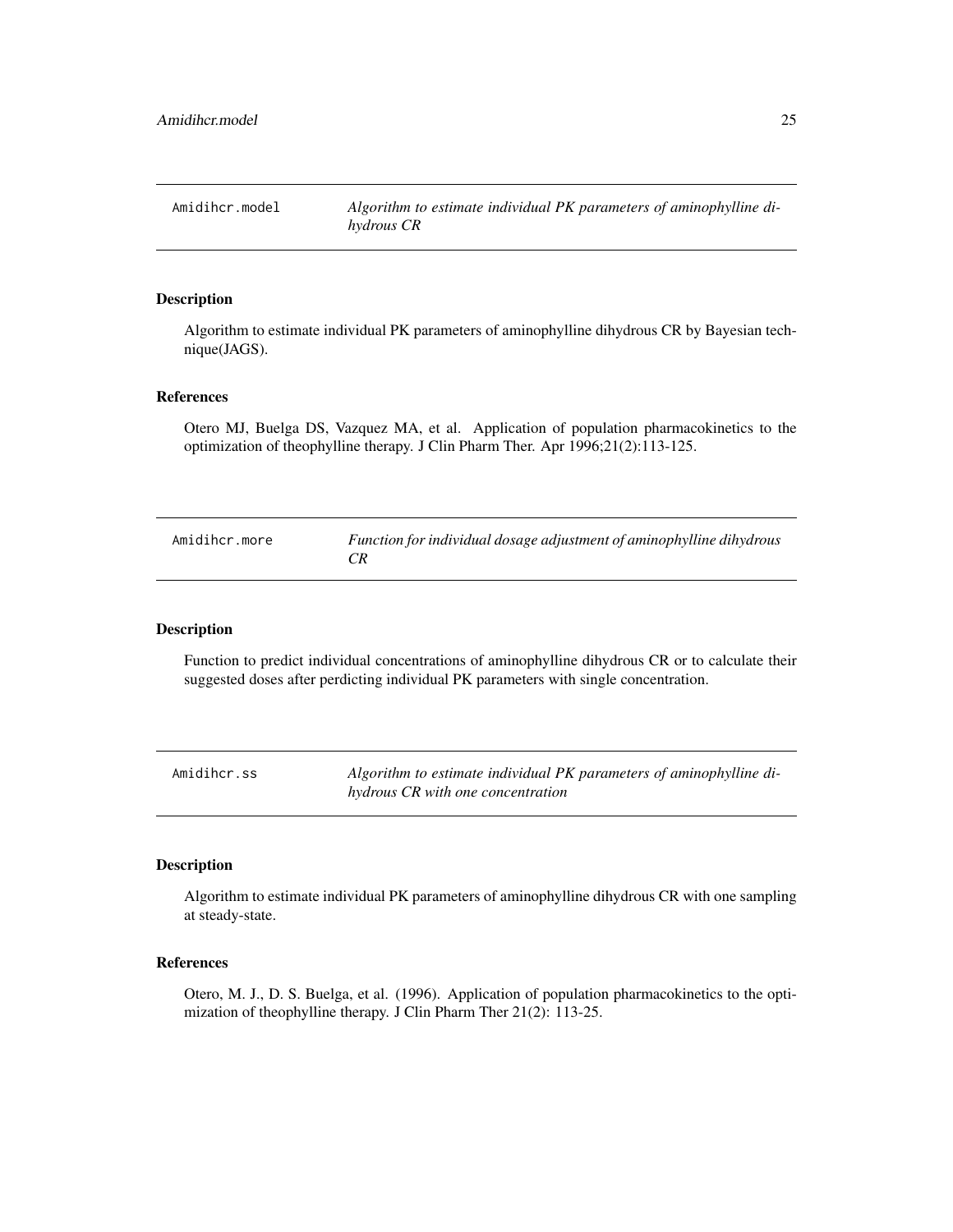<span id="page-25-0"></span>Amidihinfusion.model *Algorithm to estimate individual PK parameters of iv infusion aminophylline dihydrous with loading dose*

### Description

Algorithm to estimate individual PK parameters of iv infusion aminophylline dihydrous with loading dose by Bayesian technique(JAGS).

#### References

Otero MJ, Buelga DS, Vazquez MA, et al. Application of population pharmacokinetics to the optimization of theophylline therapy. J Clin Pharm Ther. Apr 1996;21(2):113-125.

| Amidihinfusion.more | Function for individual dosage adjustment of iv infusion amino- |  |  |  |  |
|---------------------|-----------------------------------------------------------------|--|--|--|--|
|                     | phylline dihydrous with loading dose                            |  |  |  |  |

#### Description

Function to predict individual concentrations of iv infusion Aminophylline dihydrous with loading dose or to calculate their suggested doses after perdicting individual PK parameters with single concentration.

Amidihinfusion.sm *Algorithm to estimate individual PK parameters of iv infusion aminophylline dihydrous with loading dose by multiple concentrations*

#### Description

Algorithm to estimate individual PK parameters of iv infusion aminophylline dihydrous with loading dose with multiple concentrations at steady-state.

### References

Otero, M. J., D. S. Buelga, et al. (1996). Application of population pharmacokinetics to the optimization of theophylline therapy. J Clin Pharm Ther 21(2): 113-25.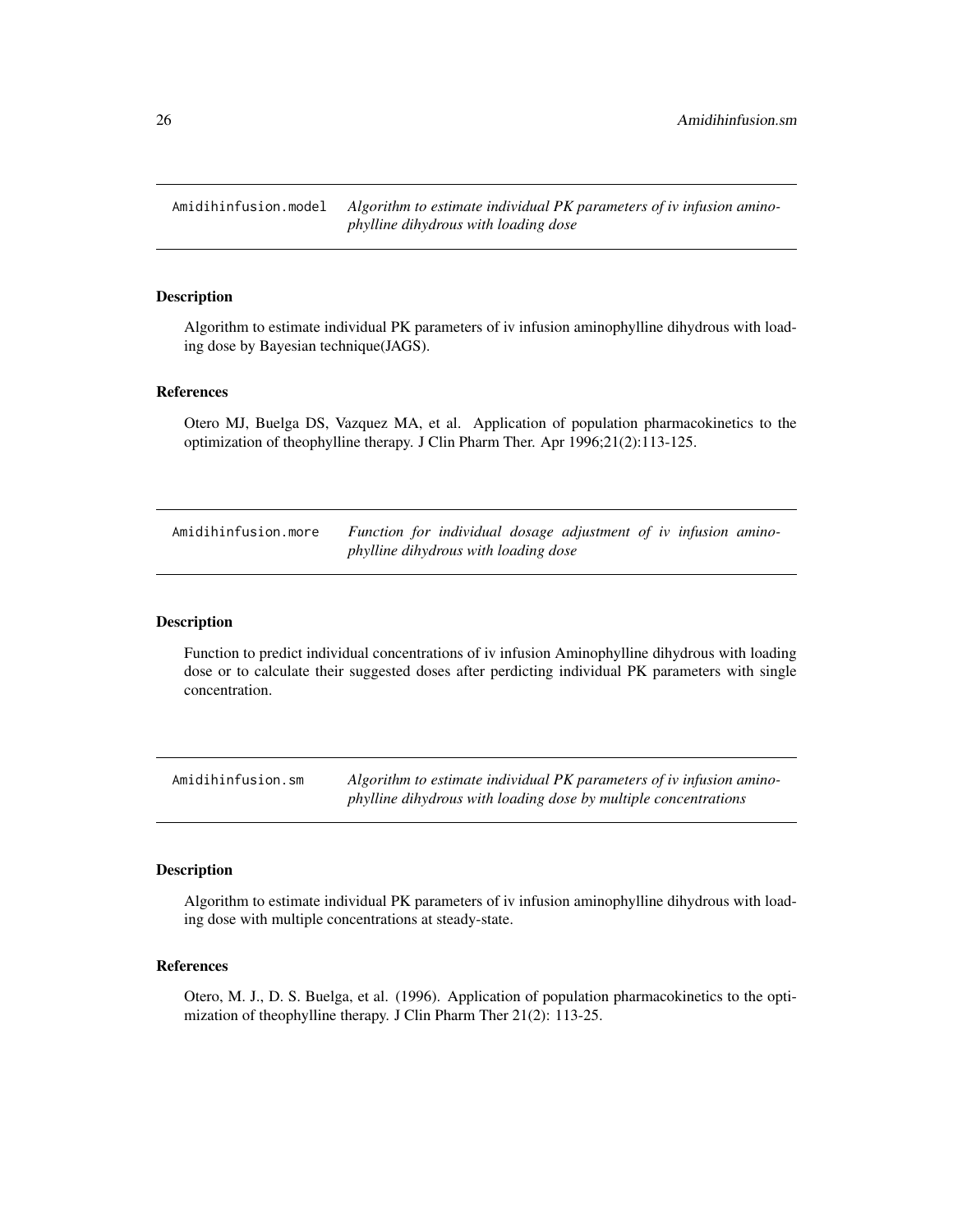<span id="page-26-0"></span>Amidihinfusion.ss *Algorithm to estimate individual PK parameters of iv infusion aminophylline dihydrous with loading dose*

#### Description

Algorithm to estimate individual PK parameters of iv infusion aminophylline dihydrous with loading dose with one sampling at steady-state.

### References

Otero, M. J., D. S. Buelga, et al. (1996). Application of population pharmacokinetics to the optimization of theophylline therapy. J Clin Pharm Ther 21(2): 113-25.

| Amidihir.model | Algorithm to estimate individual PK parameters of aminophylline di- |
|----------------|---------------------------------------------------------------------|
|                | hydrous IR                                                          |

# Description

Algorithm to estimate individual PK parameters of aminophylline dihydrous IR by Bayesian technique(JAGS).

#### References

Otero MJ, Buelga DS, Vazquez MA, et al. Application of population pharmacokinetics to the optimization of theophylline therapy. J Clin Pharm Ther. Apr 1996;21(2):113-125.

| Amidihir.more | Function for individual dosage adjustment of aminophylline dihydrous |
|---------------|----------------------------------------------------------------------|
|               |                                                                      |

# Description

Function to predict individual concentrations of aminophylline dihydrous IR or to calculate their suggested doses after perdicting individual PK parameters with single concentration.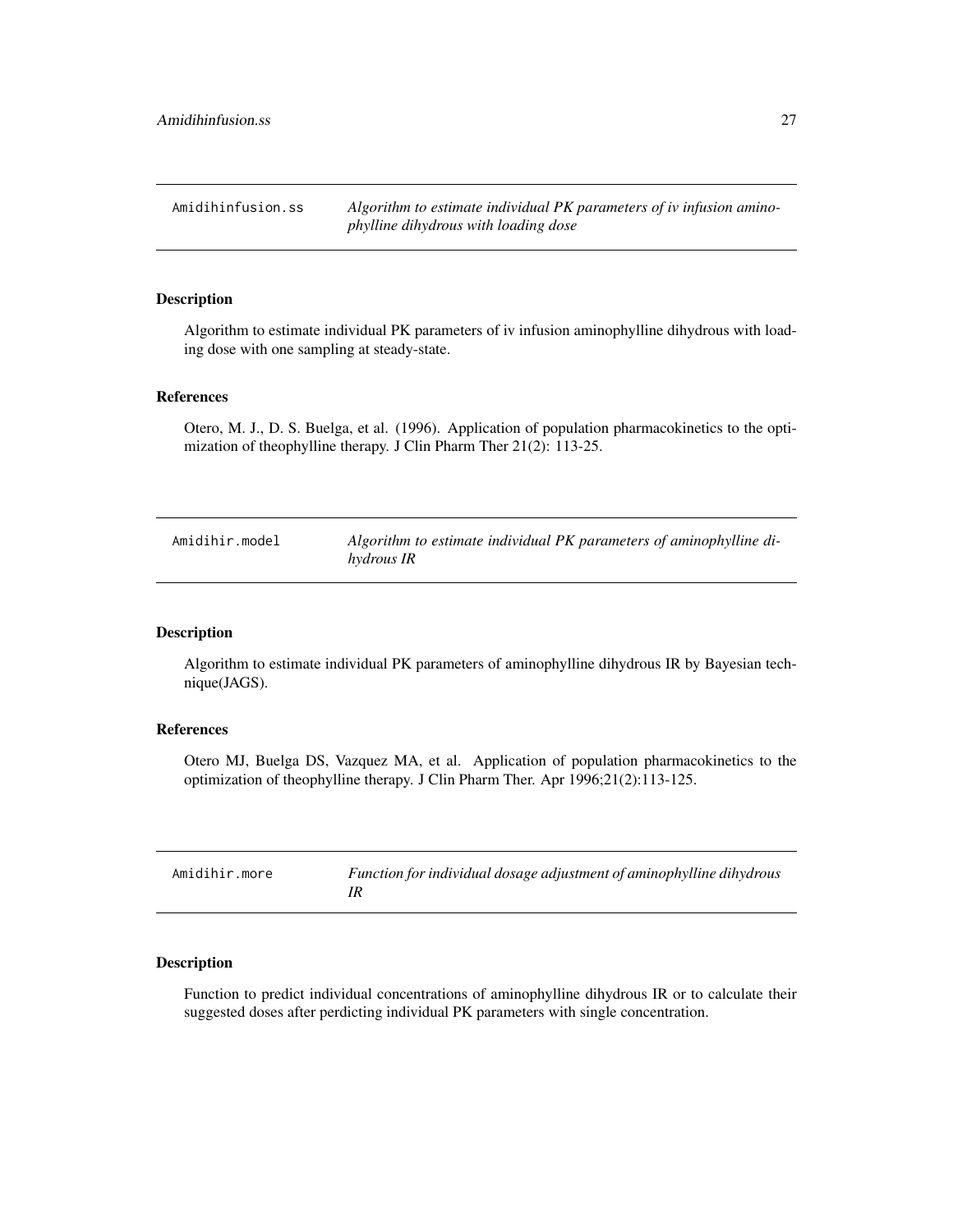<span id="page-27-0"></span>Amidihir.sm *Algorithm to estimate individual PK parameters of aminophylline dihydrous IR with multiple concentrations*

# Description

Algorithm to estimate individual PK parameters of aminophylline dihydrous IR with multiple concentrations at steady-state.

### References

Otero, M. J., D. S. Buelga, et al. (1996). Application of population pharmacokinetics to the optimization of theophylline therapy. J Clin Pharm Ther 21(2): 113-25.

| Amidihir.ss | Algorithm to estimate individual PK parameters of aminophylline di- |
|-------------|---------------------------------------------------------------------|
|             | hydrous IR with one concentration                                   |

### Description

Algorithm to estimate individual PK parameters of aminophylline dihydrous IR with one sampling at steady-state.

# References

Otero, M. J., D. S. Buelga, et al. (1996). Application of population pharmacokinetics to the optimization of theophylline therapy. J Clin Pharm Ther 21(2): 113-25.

Amism.more *Function for individualdosage adjustment of aminoglycoside*

# Description

Function to predict individual concentrations of aminoglycoside or to calculate their suggested doses after perdicting individual PK parameters with multiple conc..

AntiHIV.menu *Anti-HIV drugs menu*

### Description

Anti-HIV drugs menu including enfuvirtide, indinavir and ritonavir.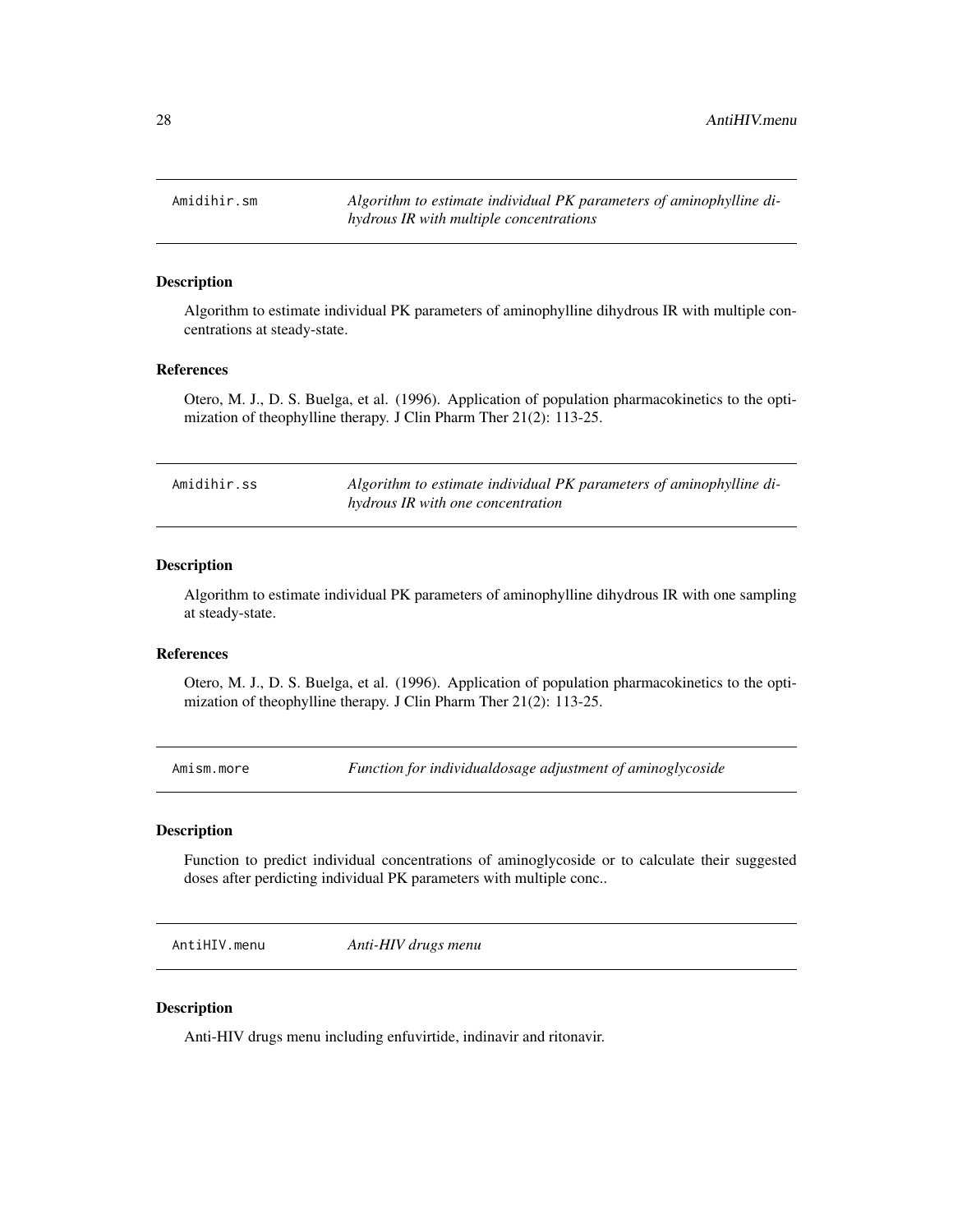<span id="page-28-0"></span>cal.again *Calculate another drug again?*

### **Description**

Decide to redo another drug?

Car.model *Algorithm to estimate individual PK parameters of carbamazepine*

### Description

Algorithm to estimate individual PK parameters of carbamazepine by Bayesian technique(JAGS).

# References

Jiao, Z., M. K. Zhong, et al. (2003). Population pharmacokinetics of carbamazepine in Chinese epilepsy patients. Ther Drug Monit 25(3): 279-86.

Car.more *Function for individual dosage adjustment of carbamazepine*

#### **Description**

Function to predict individual concentrations of carbamazepine or to calculate their suggested doses after perdicting individual PK parameters with single concentration.

Car.sm *Algorithm to estimate individual PK parameters of carbamazepine with multiple concentrations*

#### Description

Algorithm to estimate individual PK parameters of carbamazepine with multiple concentrations at steady-state.

#### References

Jiao, Z., M. K. Zhong, et al. (2003). Population pharmacokinetics of carbamazepine in Chinese epilepsy patients. Ther Drug Monit 25(3): 279-86.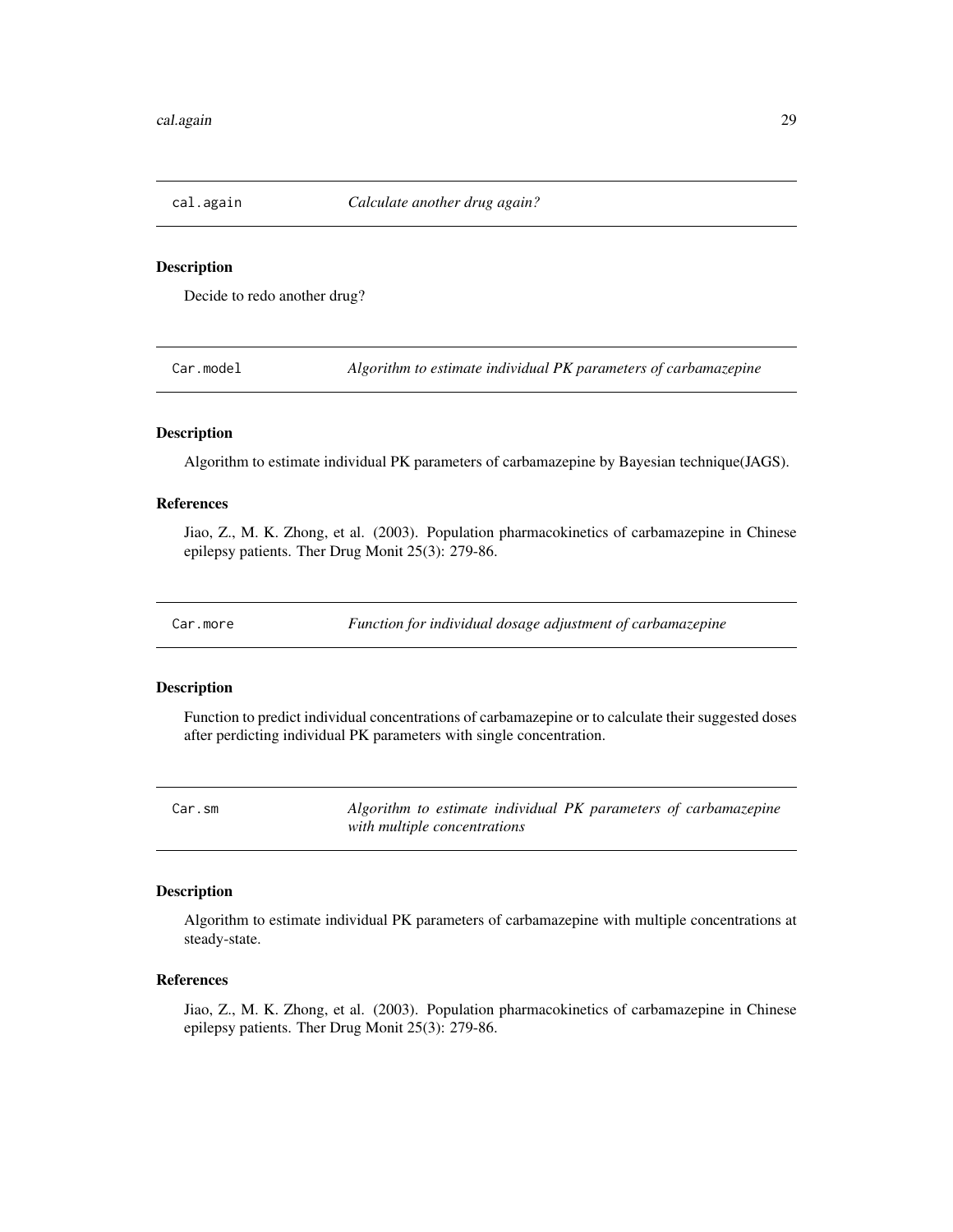<span id="page-29-0"></span>Car.ss *Algorithm to estimate individual PK parameters of carbamazepine by each one concentration*

# Description

Algorithm to estimate individual PK parameters of carbamazepine by each one concentration at steady-state.

#### References

Jiao, Z., M. K. Zhong, et al. (2003). Population pharmacokinetics of carbamazepine in Chinese epilepsy patients. Ther Drug Monit 25(3): 279-86.

| ChiVal.model | Algorithm to estimate individual PK parameters of valproate in chil- |
|--------------|----------------------------------------------------------------------|
|              | dren                                                                 |

### Description

Algorithm to estimate individual PK parameters of valproate in children by Bayesian technique(JAGS).

### References

B. Blanco Serrano et al, Valproate population pharmacokinetics in children. Journal of clinical pharmacy and Therapeutics (1999) 24,73-80.

ChiVal.more *Function for individual dosage adjustment of valproic acid in children*

#### Description

Function to predict individual concentrations of valproic acid in children or to calculate their suggested doses after perdicting individual PK parameters with single concentration.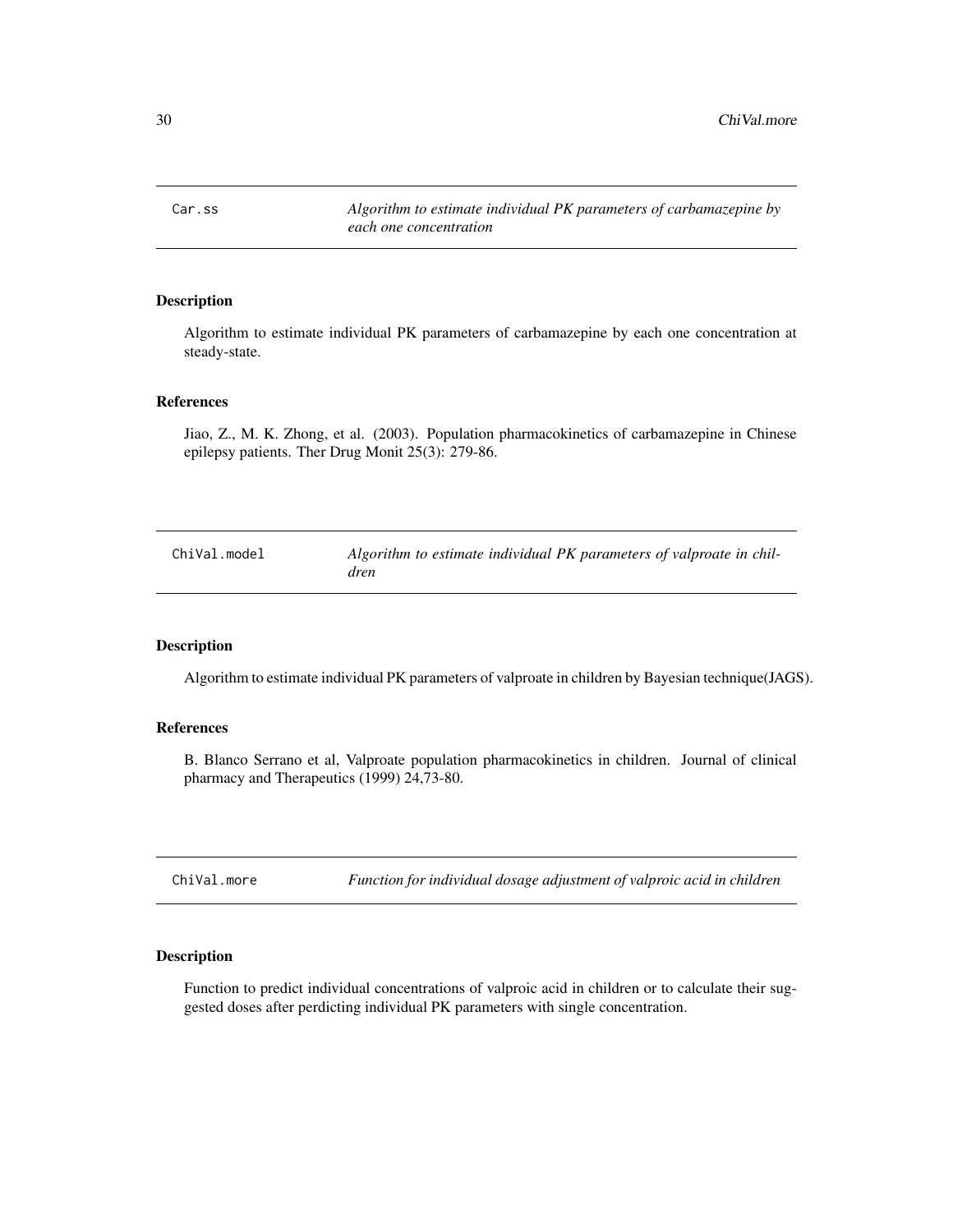<span id="page-30-0"></span>ChiVal.sm *Algorithm to estimate individual PK parameters of valproate in child with each multiple concentrations*

# Description

Algorithm to estimate individual PK parameters of valproate in child with each multiple concentrations at steady-state.

### References

B. Blanco Serrano et al, Valproate population pharmacokinetics in children. Journal of clinical pharmacy and Therapeutics (1999) 24,73-80.

| ChiVal.ss | Algorithm to estimate individual PK parameters of valproate in child |
|-----------|----------------------------------------------------------------------|
|           | with one concentration                                               |

### Description

Algorithm to estimate individual PK parameters of valproate in child with one concentration at steady-state.

#### References

B. Blanco Serrano et al, Valproate population pharmacokinetics in children. Journal of clinical pharmacy and Therapeutics (1999) 24,73-80.

| ChiValcpr | state | Equation for the calculated conc. of valproate in children at steady- |
|-----------|-------|-----------------------------------------------------------------------|
|           |       |                                                                       |

### Description

Equation for the calculated conc. of valproate in children at steady-state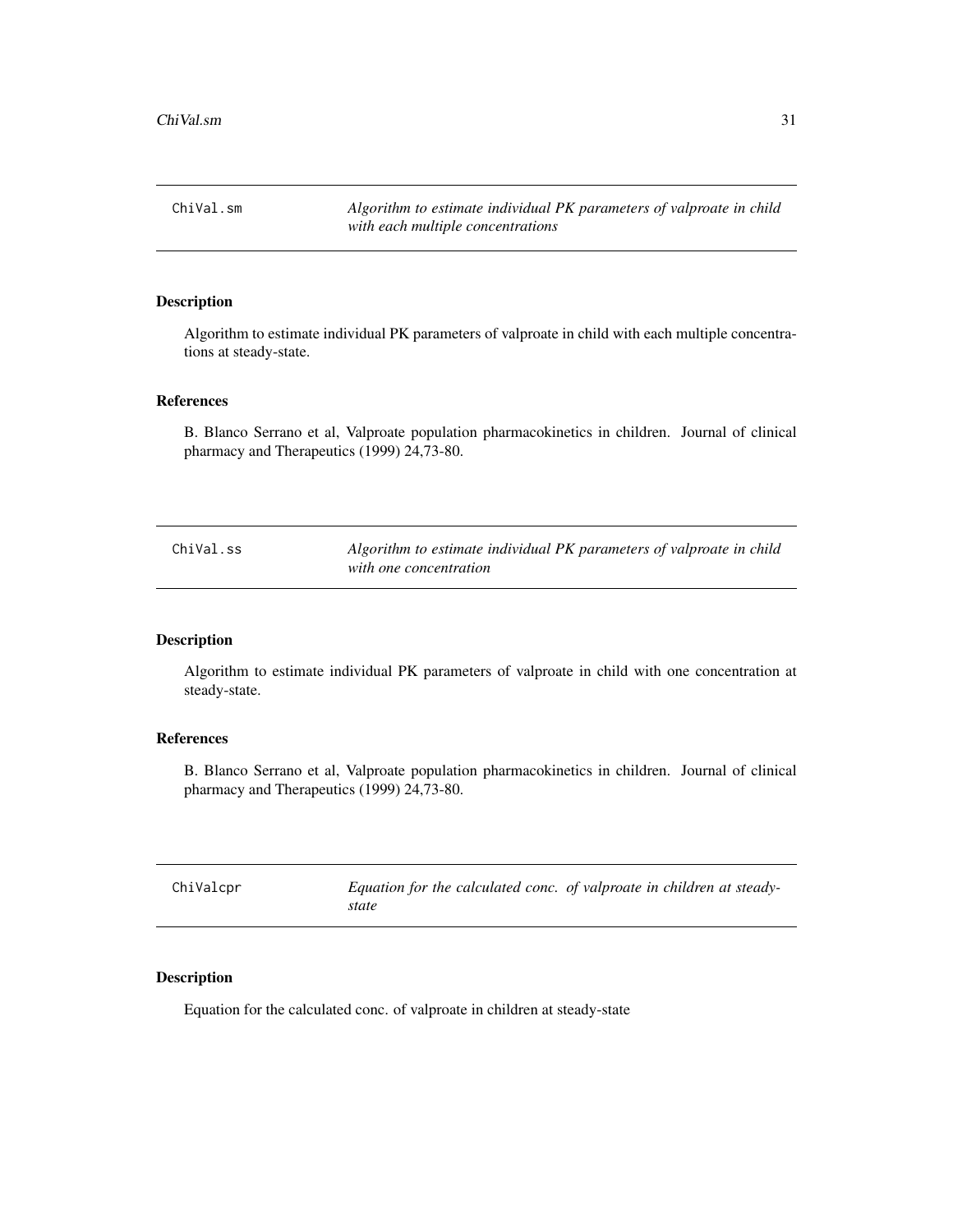<span id="page-31-0"></span>

# Description

Algorithm to estimate individual PK parameters of cyclosporine-A by Bayesian technique(JAGS).

### References

Parke, J. and B. G. Charles (1998). NONMEM population pharmacokinetic modeling of orally administered cyclosporine from routine drug monitoring data after heart transplantation. Ther Drug Monit 20(3): 284-93.

Cyc.more *Function for individual dosage adjustment of cyclosporine*

#### Description

Function to predict individual concentrations of cyclosporine or to calculate their suggested doses after perdicting individual PK parameters with single concentration.

Cyc.sm *Algorithm to estimate individual PK parameters of cyclosporine-A with each multiple concentrations*

#### Description

Algorithm to estimate individual PK parameters of cyclosporine-A with each multiple concentrations at steady-state.

#### References

Parke, J. and B. G. Charles (1998). NONMEM population pharmacokinetic modeling of orally administered cyclosporine from routine drug monitoring data after heart transplantation. Ther Drug Monit 20(3): 284-93.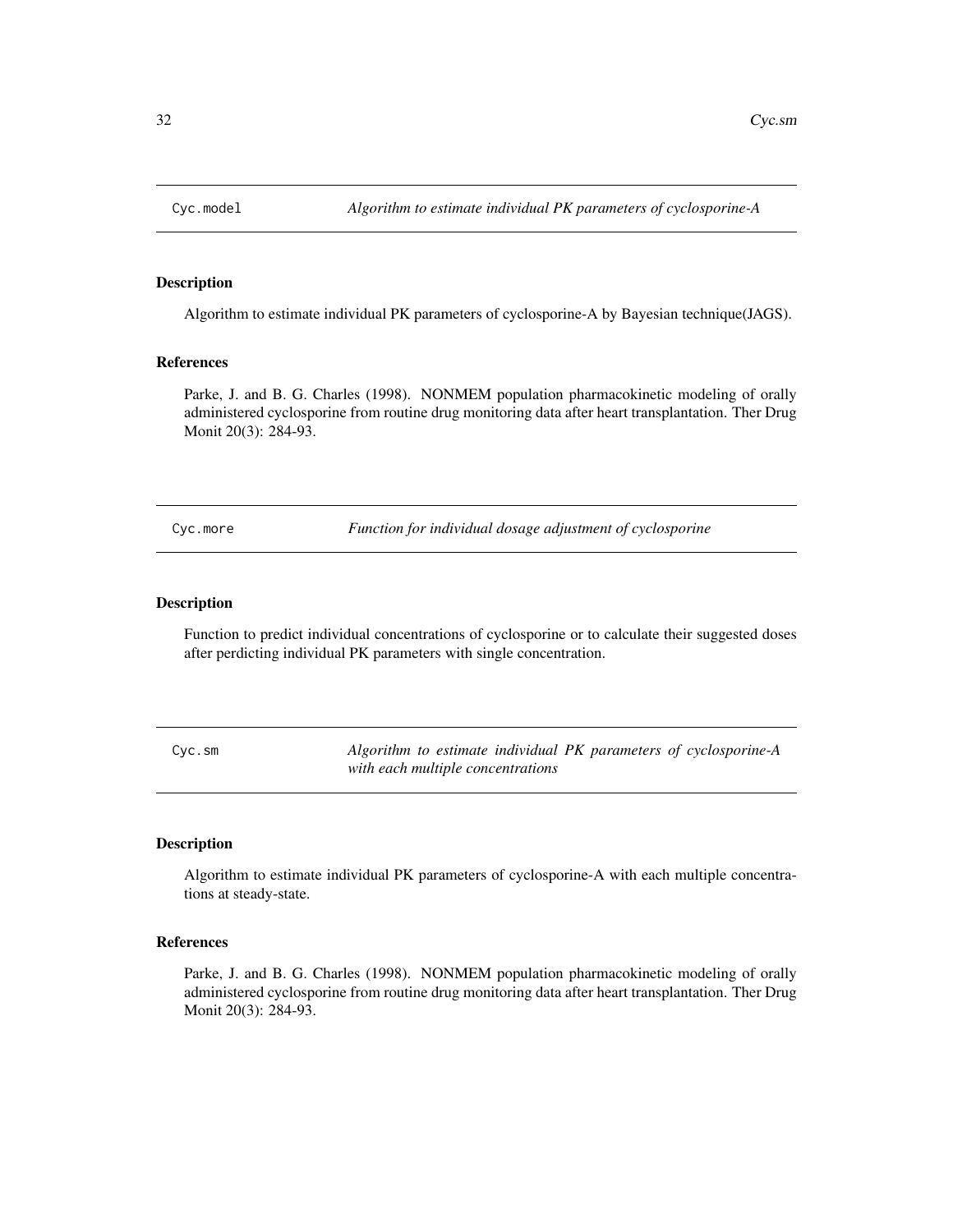<span id="page-32-0"></span>Cyc.ss *Algorithm to estimate individual PK parameters of cyclosporine-A by each one concentration*

### Description

Algorithm to estimate individual PK parameters of cyclosporine-A by each one sampling at steadystate.

# References

Parke, J. and B. G. Charles (1998). NONMEM population pharmacokinetic modeling of orally administered cyclosporine from routine drug monitoring data after heart transplantation. Ther Drug Monit 20(3): 284-93.

| Equation for the calculated conc. of cyclosporine at steady-state<br>Cyccpr |  |
|-----------------------------------------------------------------------------|--|
|-----------------------------------------------------------------------------|--|

# Description

Equation for the calculated conc. of cyclosporine at steady-state

| Dig.model | Algorithm to estimate individual PK parameters of digoxin |  |
|-----------|-----------------------------------------------------------|--|
|-----------|-----------------------------------------------------------|--|

### Description

Algorithm to estimate individual PK parameters of digoxin by Bayesian technique(JAGS).

#### References

Yukawa, E., H. Mine, et al. (1992). Digoxin population pharmacokinetics from routine clinical data: role of patient characteristics for estimating dosing regimens. J Pharm Pharmacol 44(9): 761-5.

Dig.more *Function for individual dosage adjustment of digoxin*

### Description

Function to predict individual concentrations of digoxin or to calculate their suggested doses after perdicting individual PK parameters with single concentration.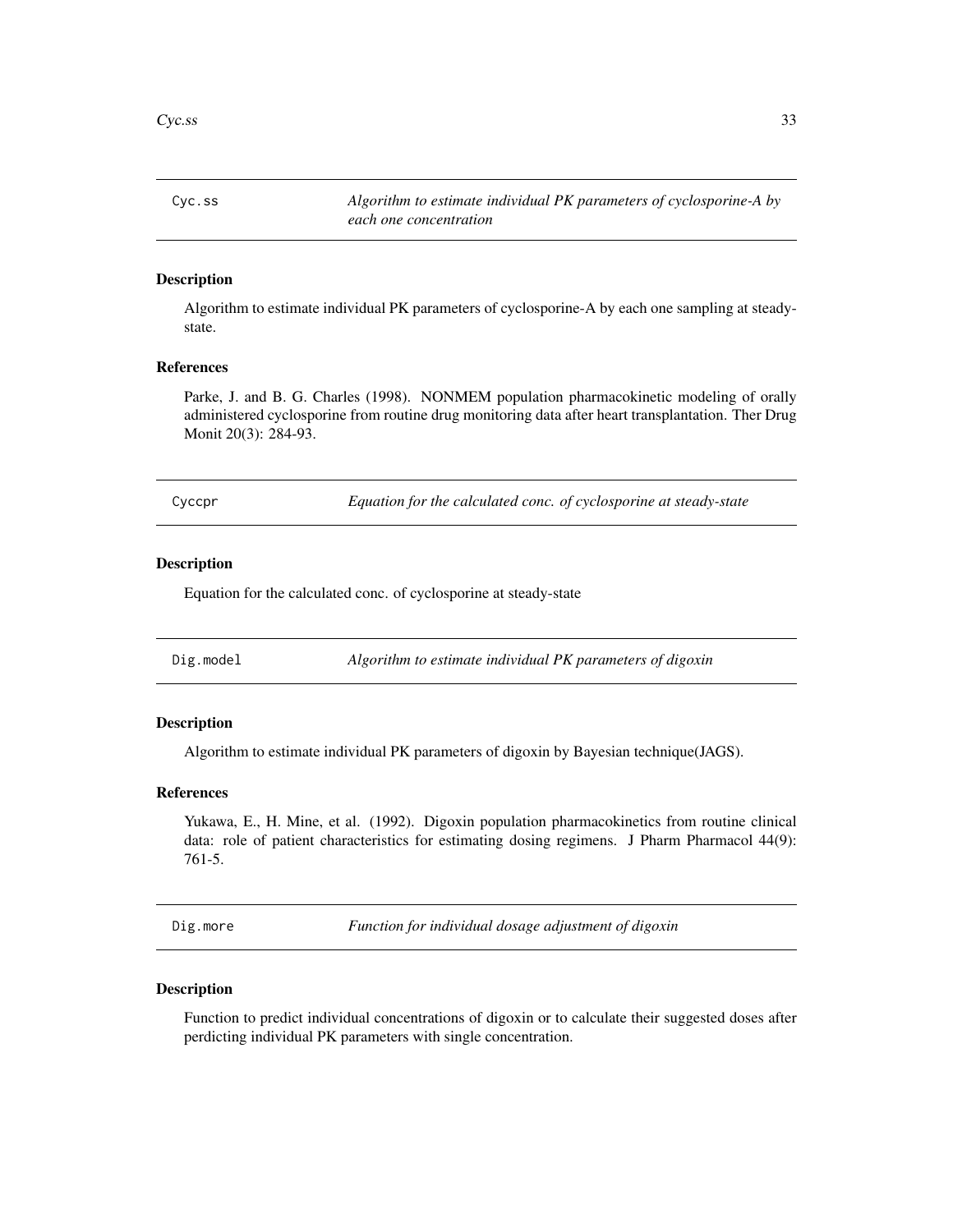<span id="page-33-0"></span>Dig.ss *Algorithm to estimate individual PK parameters of digoxin with one concentration*

# Description

Algorithm to estimate individual PK parameters of digoxin with one concentration at steady-state.

### References

Yukawa, E., H. Mine, et al. (1992). Digoxin population pharmacokinetics from routine clinical data: role of patient characteristics for estimating dosing regimens. J Pharm Pharmacol 44(9): 761-5.

Digcpr *Equation for the calculated conc. of digoxin at steady-state*

#### Description

Equation for the calculated conc. of digoxin at steady-state

Enf.model *Algorithm to estimate individual PK parameters of enfuvirtide*

### Description

Algorithm to estimate individual PK parameters of enfuvirtide by Bayesian technique(JAGS).

#### References

Mould, D. R., X. Zhang, et al. (2005). Population pharmacokinetics and exposure-response relationship of enfuvirtide in treatment-experienced human immunodeficiency virus type 1-infected patients. Clin Pharmacol Ther 77(6): 515-28.

Enf.more *Function for individual dosage adjustment of enfuvirtide*

#### Description

Function to predict individual concentrations of enfuvirtide or to calculate their suggested doses after perdicting individual PK parameters with single concentration.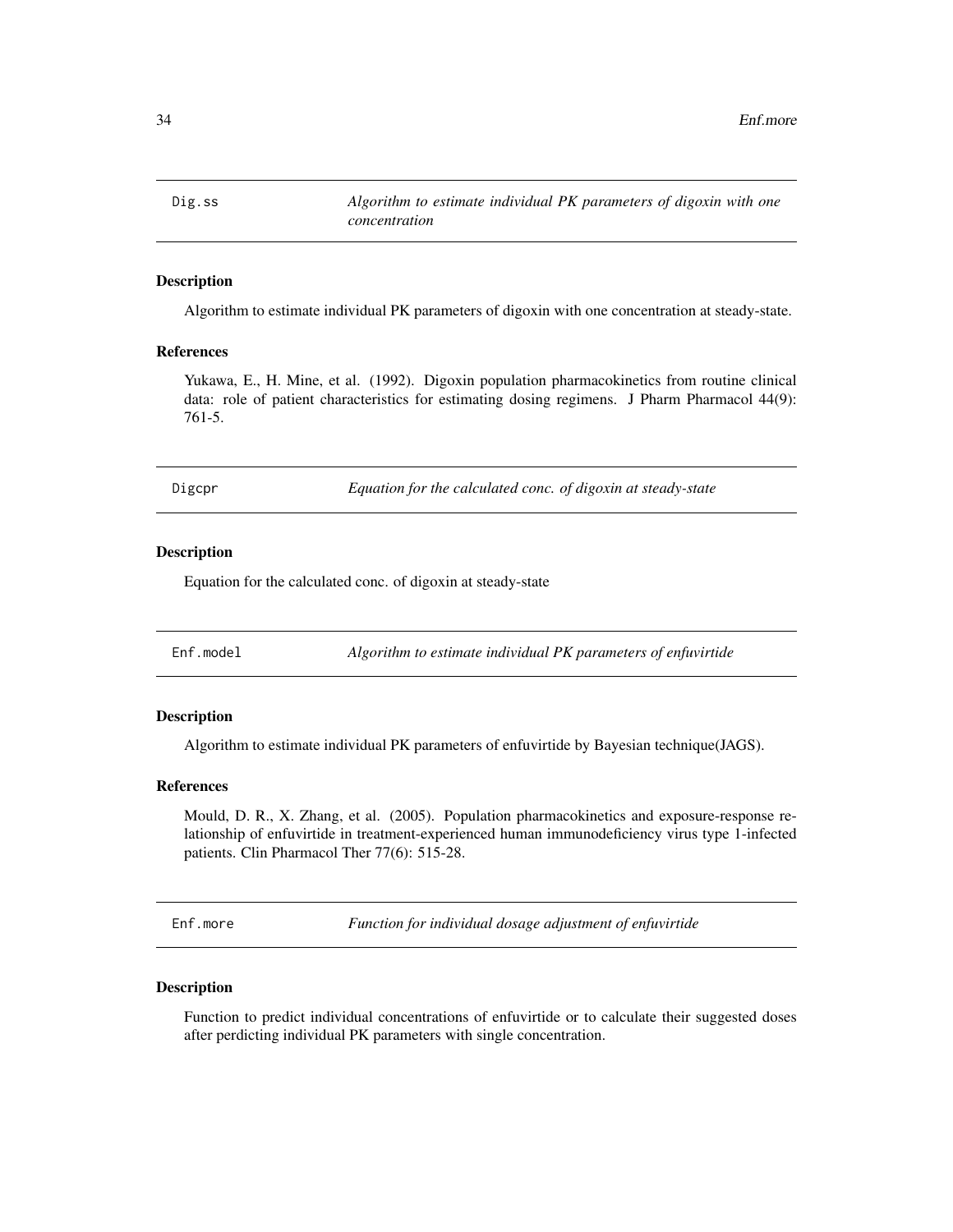<span id="page-34-0"></span>Enf.sm *Algorithm to estimate individual PK parameters of enfuvirtide with each multiple concentrations*

### Description

Algorithm to estimate individual PK parameters of enfuvirtide with each multiple concentrations at steady-state.

### References

Mould, D. R., X. Zhang, et al. (2005). Population pharmacokinetics and exposure-response relationship of enfuvirtide in treatment-experienced human immunodeficiency virus type 1-infected patients. Clin Pharmacol Ther 77(6): 515-28.

Enf.ss *Algorithm to estimate individual PK parameters of enfuvirtide with one concentration*

#### Description

Algorithm to estimate individual PK parameters of enfuvirtide with one concentration at steadystate.

### References

Mould, D. R., X. Zhang, et al. (2005). Population pharmacokinetics and exposure-response relationship of enfuvirtide in treatment-experienced human immunodeficiency virus type 1-infected patients. Clin Pharmacol Ther 77(6): 515-28.

enfcpr *Equation of Enfuvirtide PK at steady-state*

#### Description

Equation of Enfuvirtide PK at steady-state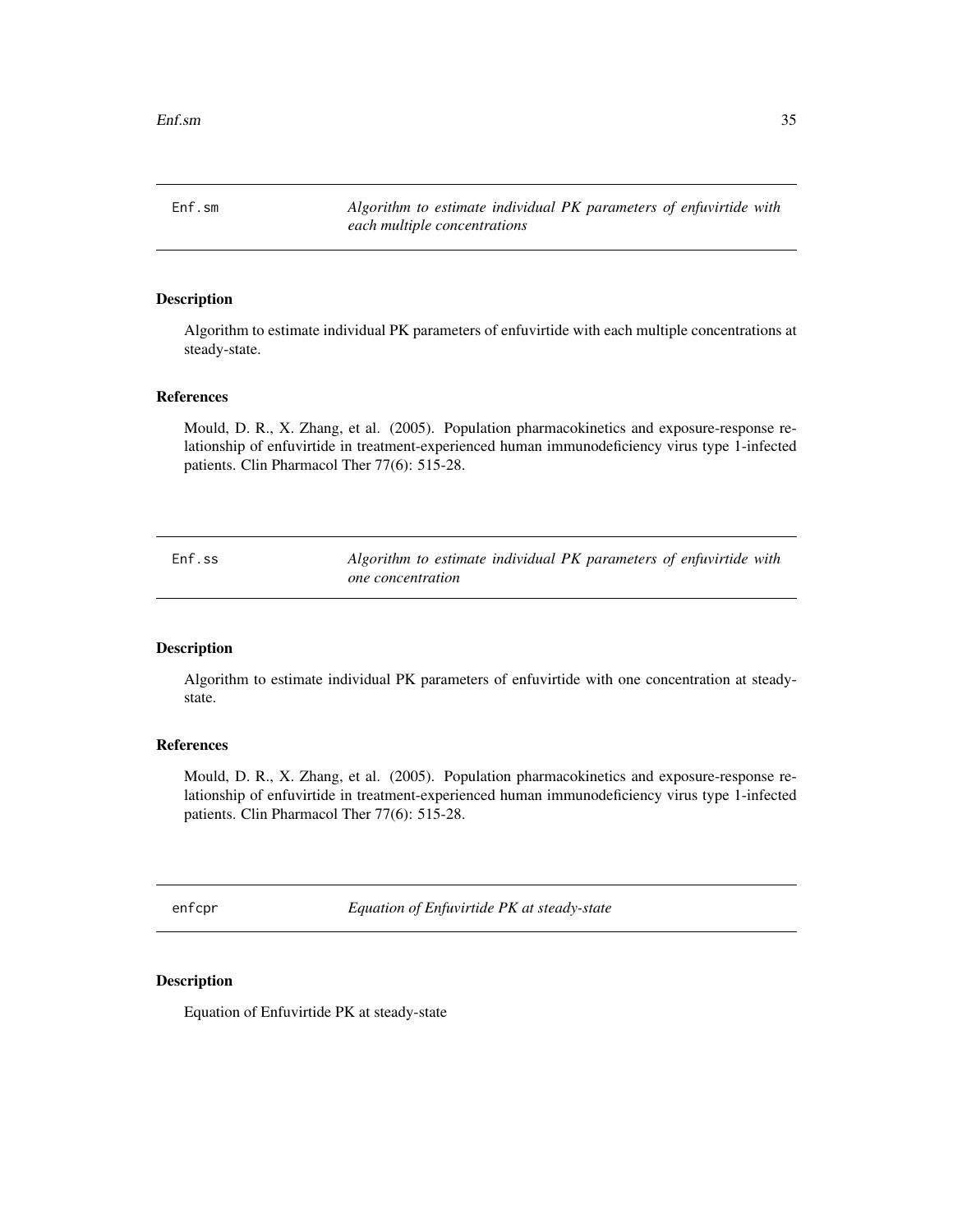<span id="page-35-0"></span>

#### Description

Algorithm to estimate individual PK parameters of enoxaparin by Bayesian technique(JAGS).

# References

Hulot, J. S., G. Montalescot, et al. (2005). Dosing strategy in patients with renal failure receiving enoxaparin for the treatment of non-ST-segment elevation acute coronary syndrome. Clin Pharmacol Ther 77(6): 542-52.

Eno.more *Function for individual dosage adjustment of enoxaparin*

#### Description

Function to predict individual anti-Xa maximal activit of enoxaparin or to calculate their suggested doses after perdicting individual PK parameters with single anti-Xa maximal activit.

| Eno.ss | Algorithm to estimate individual PK parameters of enoxaparin with |
|--------|-------------------------------------------------------------------|
|        | <i>one</i> concentration                                          |

### Description

Algorithm to estimate individual PK parameters of enoxaparin with one concentration at steadystate.

### References

Hulot, J. S., G. Montalescot, et al. (2005). Dosing strategy in patients with renal failure receiving enoxaparin for the treatment of non-ST-segment elevation acute coronary syndrome. Clin Pharmacol Ther 77(6): 542-52.

Enocpr *Equation for the calculated anti-Xa maximal activity of enoxaparin at steady-state*

### Description

Equation for the calculated anti-Xa maximal activity of enoxaparin at steady-state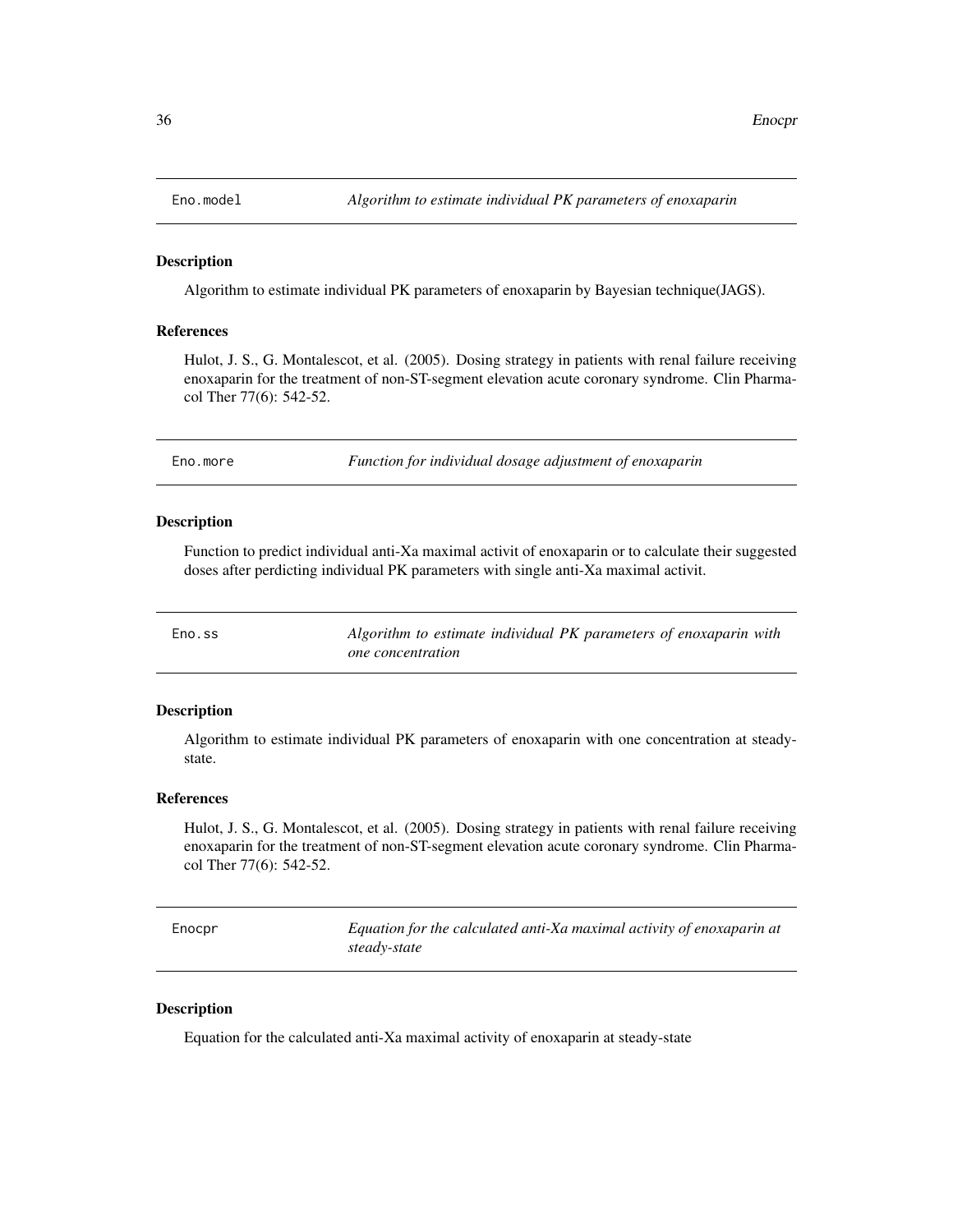Algorithm to estimate individual PK parameters of everolimus by Bayesian technique(JAGS).

## References

Kovarik, J. M., C. H. Hsu, et al. (2001). Population pharmacokinetics of everolimus in de novo renal transplant patients: impact of ethnicity and comedications. Clin Pharmacol Ther 70(3): 247- 54. Cl=Cl/F Vd=Vd/F

Eve.more *Function for individual dosage adjustment of everolimus*

#### Description

Function to predict individual concentrations of everolimus or to calculate their suggested doses after perdicting individual PK parameters with single concentration.

Eve.sm *Algorithm to estimate individual PK parameters of everolimus with each multiple concentrations*

#### Description

Algorithm to estimate individual PK parameters of everolimus with each multiple concentrations at steady-state.

## References

Kovarik, J. M., C. H. Hsu, et al. (2001). Population pharmacokinetics of everolimus in de novo renal transplant patients: impact of ethnicity and comedications. Clin Pharmacol Ther 70(3): 247-54.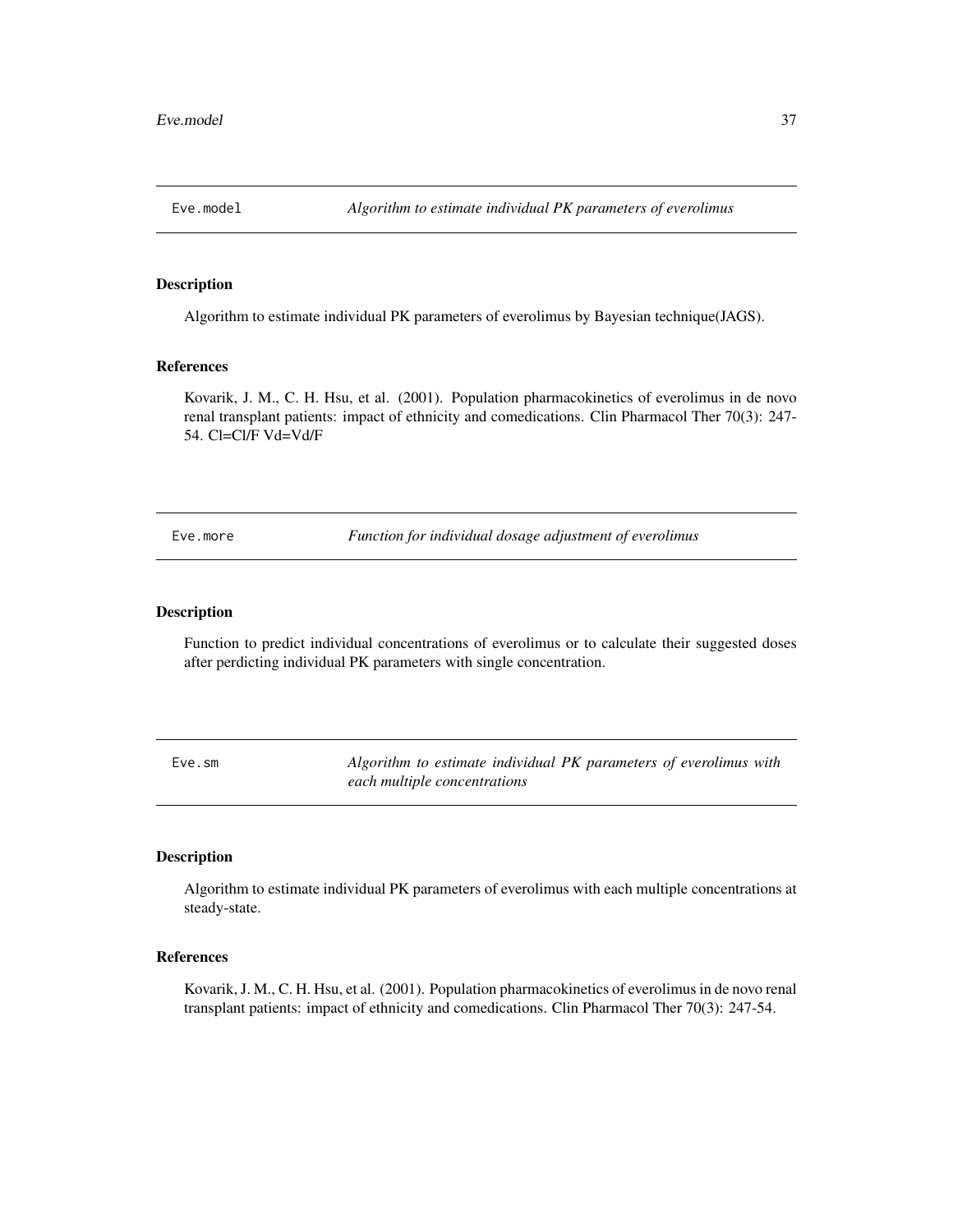Eve.ss *Algorithm to estimate individual PK parameters of everolimus with one concentration*

## Description

Algorithm to estimate individual PK parameters of everolimus with one concentration at steadystate.

## References

Kovarik, J. M., C. H. Hsu, et al. (2001). Population pharmacokinetics of everolimus in de novo renal transplant patients: impact of ethnicity and comedications. Clin Pharmacol Ther 70(3): 247-54.

| Evecpr | Equation for the calculated conc. of everolimus at steady-state |  |
|--------|-----------------------------------------------------------------|--|
|        |                                                                 |  |

#### Description

Equation for the calculated conc. of everolimus at steady-state

go2menu *display menu list*

## Description

Display menu list.

Ima.model *Algorithm to estimate individual PK parameters of imatinib mesylate*

#### Description

Algorithm to estimate individual PK parameters of imatinib mesylate by Bayesian technique(JAGS).

## References

Schmidli, H., B. Peng, et al. (2005). Population pharmacokinetics of imatinib mesylate in patients with chronic-phase chronic myeloid leukaemia: results of a phase III study. Br J Clin Pharmacol 60(1): 35-44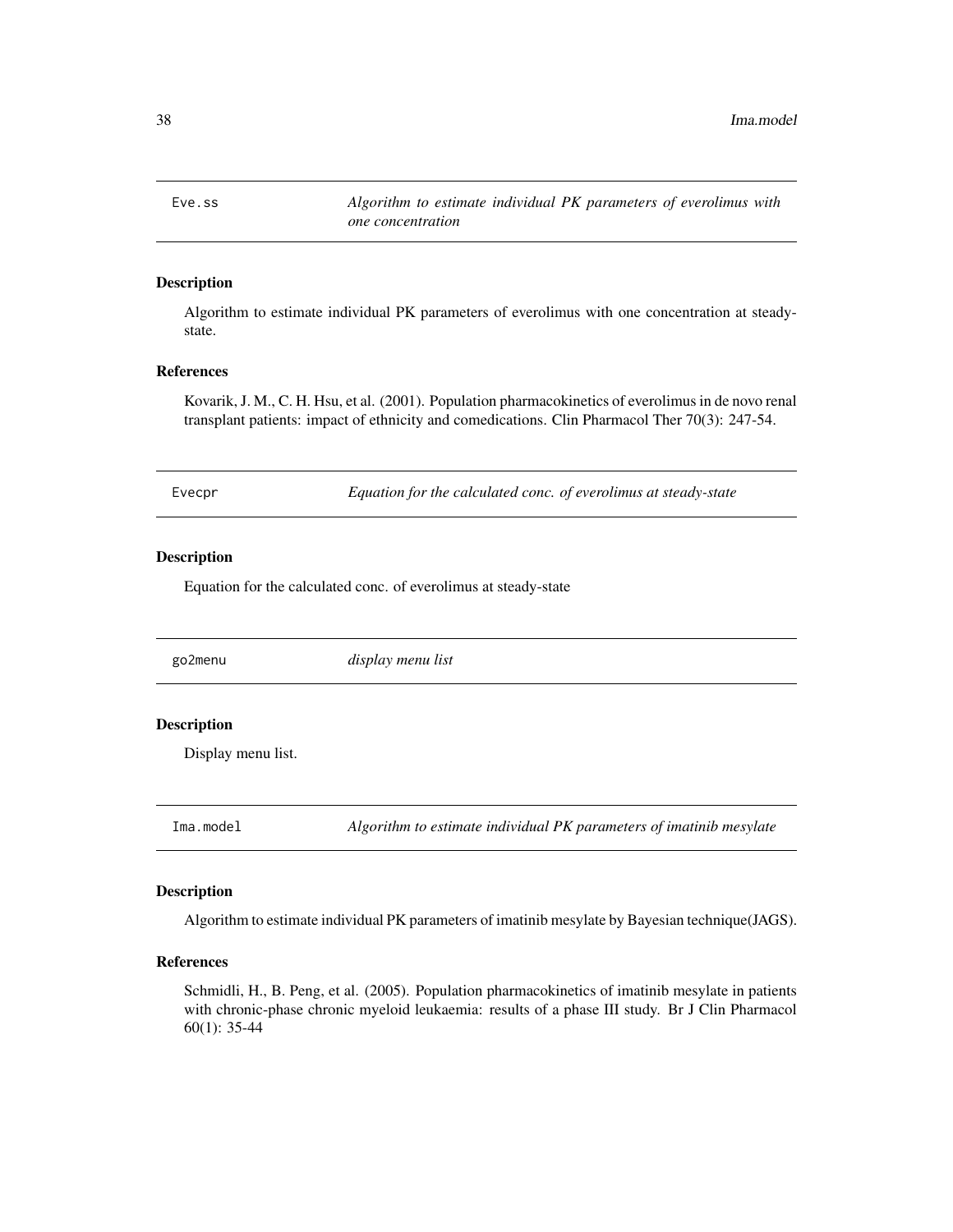Function to predict individual concentrations of imatinib mesylate or to calculate their suggested doses after perdicting individual PK parameters with single concentration.

Ima.sm *Algorithm to estimate individual PK parameters of imatinib mesylate with each multiple concentrations*

#### Description

Algorithm to estimate individual PK parameters of imatinib mesylate with each multiple samplings and ts must >1.5hr(absorption time).

#### References

Schmidli, H., B. Peng, et al. (2005). Population pharmacokinetics of imatinib mesylate in patients with chronic-phase chronic myeloid leukaemia: results of a phase III study. Br J Clin Pharmacol 60(1): 35-44

Ima.ss *Algorithm to estimate individual PK parameters of imatinib mesylate with one concentration*

#### Description

Algorithm to estimate individual PK parameters of imatinib mesylate with one concentration and ts must >1.5hr(absorption time).

## References

Schmidli, H., B. Peng, et al. (2005). Population pharmacokinetics of imatinib mesylate in patients with chronic-phase chronic myeloid leukaemia: results of a phase III study. Br J Clin Pharmacol 60(1): 35-44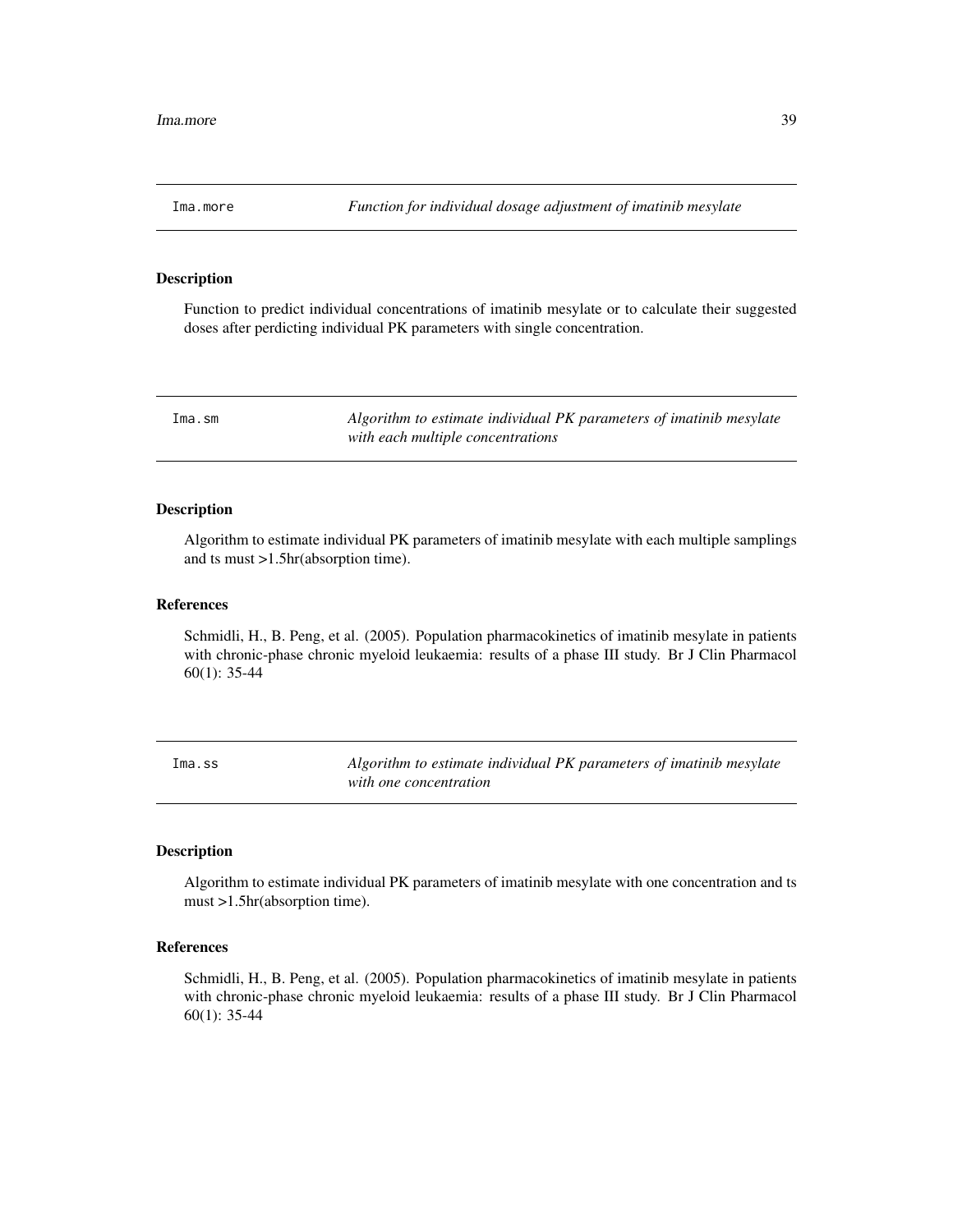Equation for the calculated conc. of imatinib mesylate

Imasscpr *Equation for the calculated conc. of imatinib mesylate at steady-state*

### Description

Equation for the calculated conc. of imatinib mesylate at steady-state

Immunosuppressants.menu

*Main immunosuppressants menu*

#### Description

Main immunosuppressants menu including cyclosporine-A, everolimus and tacrolimus.

Ind.model *Algorithm to estimate individual PK parameters of indinavir*

#### **Description**

Algorithm to estimate individual PK parameters of indinavir by Bayesian technique(JAGS).

#### References

Csajka, C., C. Marzolini, et al. (2004). Population pharmacokinetics of indinavir in patients infected with human immunodeficiency virus. Antimicrob Agents Chemother 48(9): 3226-32.

Ind.more *Function for individual dosage adjustment of indinavir*

#### Description

Function to predict individual concentrations of indinavir or to calculate their suggested doses after perdicting individual PK parameters with single concentration.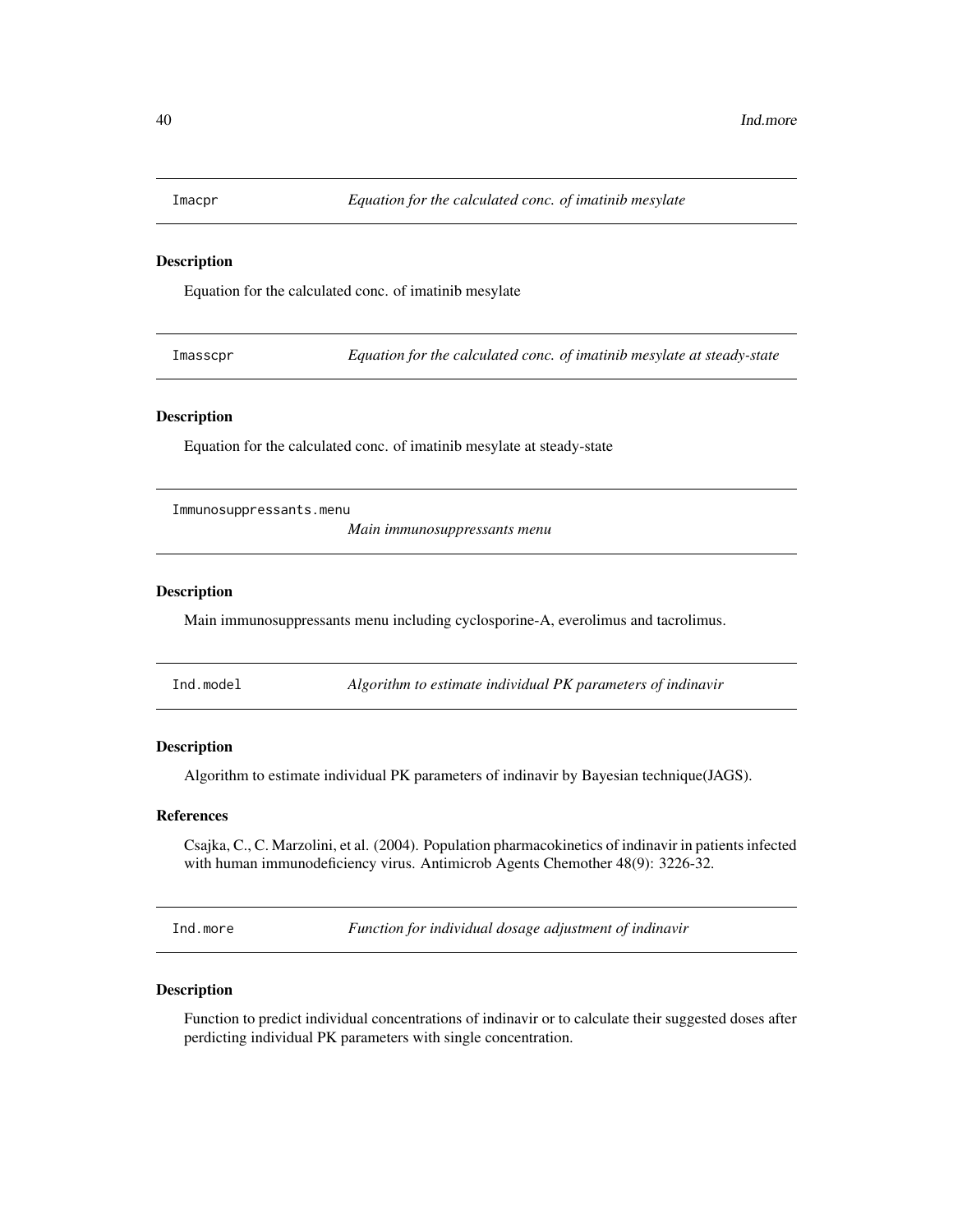Ind.sm *Algorithm to estimate individual PK parameters of indinavir with each multiple concentrations*

### Description

Algorithm to estimate individual PK parameters of indinavir with each multiple concentrations at steady-state.

## References

Csajka, C., C. Marzolini, et al. (2004). Population pharmacokinetics of indinavir in patients infected with human immunodeficiency virus. Antimicrob Agents Chemother 48(9): 3226-32.

| Ind.ss | Algorithm to estimate individual PK parameters of indinavir with one |
|--------|----------------------------------------------------------------------|
|        | concentration                                                        |

## Description

Algorithm to estimate individual PK parameters of indinavir with one concentration at steady-state.

#### References

Csajka, C., C. Marzolini, et al. (2004). Population pharmacokinetics of indinavir in patients infected with human immunodeficiency virus. Antimicrob Agents Chemother 48(9): 3226-32.

Indcpr *Equation for the calculated conc. of indinavir at steady-state*

## Description

Equation for the calculated conc. of indinavir at steady-state

infcpr *Equation of intermediate iv infusion conc. at steady-state*

### Description

Equation of intermediate iv infusion conc. at steady-state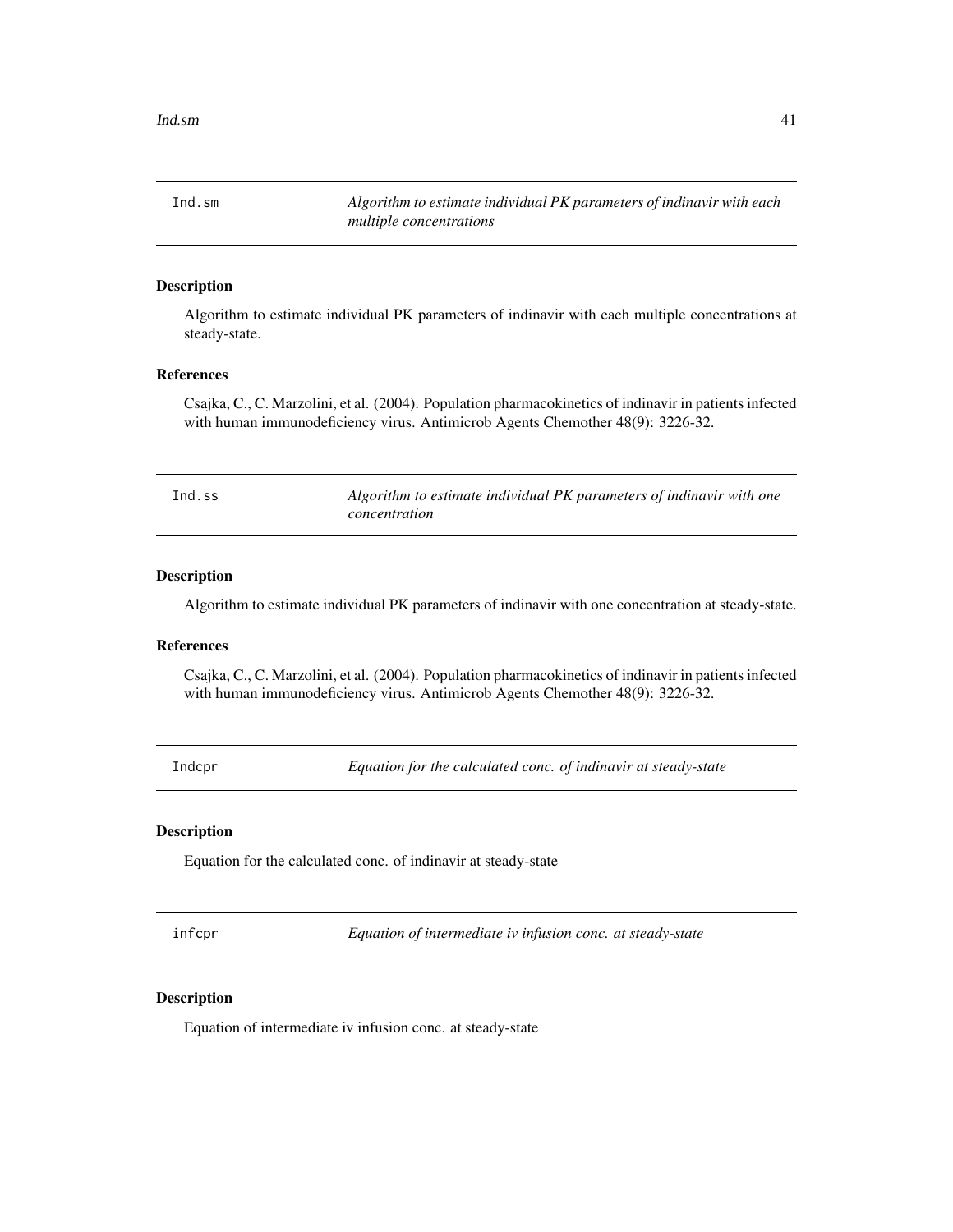Lithium salt form menu including lithium carbonate and lithium citrate.

Lit.model *Algorithm to estimate individual PK parameters of lithium carbonate*

### Description

Algorithm to estimate individual PK parameters of lithium carbonate by Bayesian technique(JAGS).

### References

Yukawa, E., N. Nomiyama, et al. (1993). Lithium population pharmacokinetics from routine clinical data: role of patient characteristics for estimating dosing regimens. Ther Drug Monit 15(2): 75-82.

Lit.more *Function for individual dosage adjustment of lithium carbonate*

#### Description

Function to predict individual concentrations of lithium carbonate or to calculate their suggested doses after perdicting individual PK parameters with single concentration.

| Lit.ss | Algorithm to estimate individual PK parameters of lithium carbonate |
|--------|---------------------------------------------------------------------|
|        | with one concentration                                              |

#### Description

Algorithm to estimate individual PK parameters of lithium carbonate with one sampling at steadystate.

## References

Yukawa, E., N. Nomiyama, et al. (1993). Lithium population pharmacokinetics from routine clinical data: role of patient characteristics for estimating dosing regimens. Ther Drug Monit 15(2): 75-82.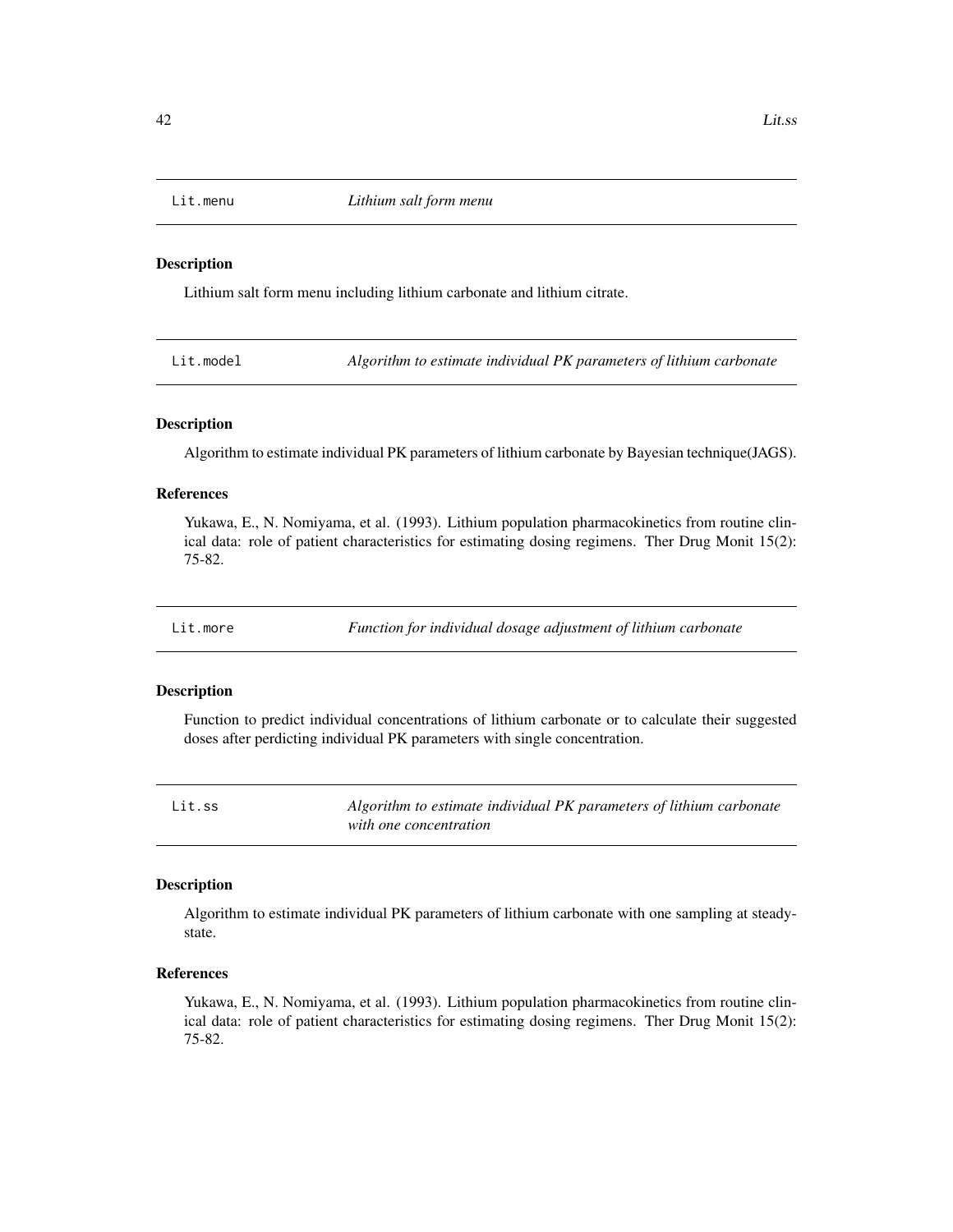Algorithm to estimate individual PK parameters of lithium citrate by Bayesian technique(JAGS).

#### References

Yukawa, E., N. Nomiyama, et al. (1993). Lithium population pharmacokinetics from routine clinical data: role of patient characteristics for estimating dosing regimens. Ther Drug Monit 15(2): 75-82.

Litcit.more *Function for individual dosage adjustment of lithium citrate*

#### Description

Function to predict individual concentrations of lithium citrate or to calculate their suggested doses after perdicting individual PK parameters with single concentration.

| Litcit.ss | Algorithm to estimate individual PK parameters of lithium citrate with |
|-----------|------------------------------------------------------------------------|
|           | one concentration                                                      |

### Description

Algorithm to estimate individual PK parameters of lithium citrate with one sampling at steady-state.

#### References

Yukawa, E., N. Nomiyama, et al. (1993). Lithium population pharmacokinetics from routine clinical data: role of patient characteristics for estimating dosing regimens. Ther Drug Monit 15(2): 75-82.

Litcitcpr *Equation for the calculated conc. of lithium citrate at steady-state*

### Description

Equation for the calculated conc. of lithium citrate at steady-state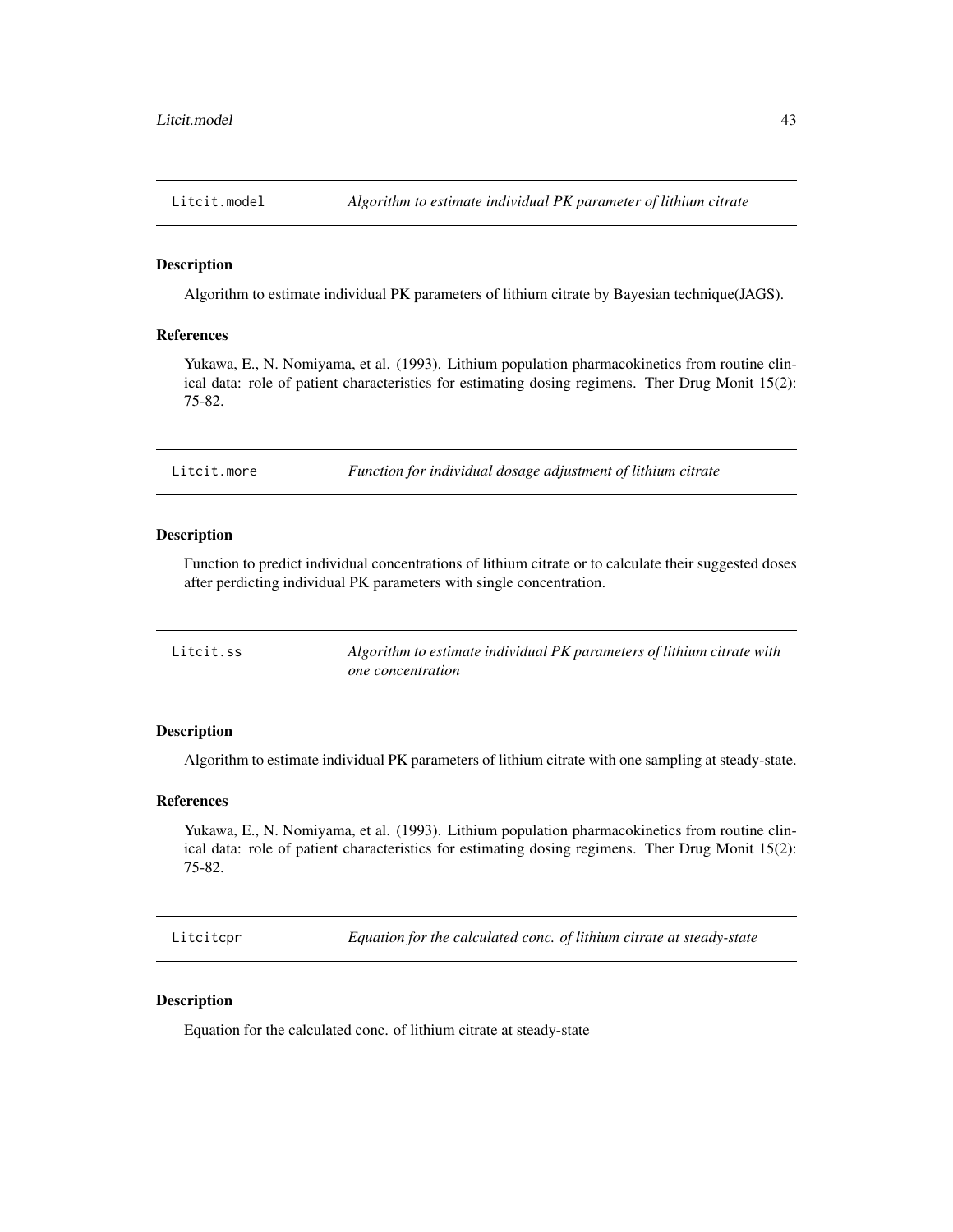Equation for the calculated conc. of lithium carbonate at steady-state

note\_for\_Amism\_conc\_input

*Note for aminoglycoside sampling history*

#### Description

Input information of aminoglycoside including sampling history.

note\_for\_Amism\_input *Note for aminoglycoside input information*

## Description

Input information of aminoglycoside including individual information and dosing history.

note\_for\_Amism\_output *Note for aminoglycoside output information*

### Description

Output information of aminoglycoside including estimated PK parameters and predicted steadystate conc.

note\_for\_Amiss\_input *Note for aminoglycoside input information*

## Description

Input information of aminoglycoside including individual information, dosing history and sampling history.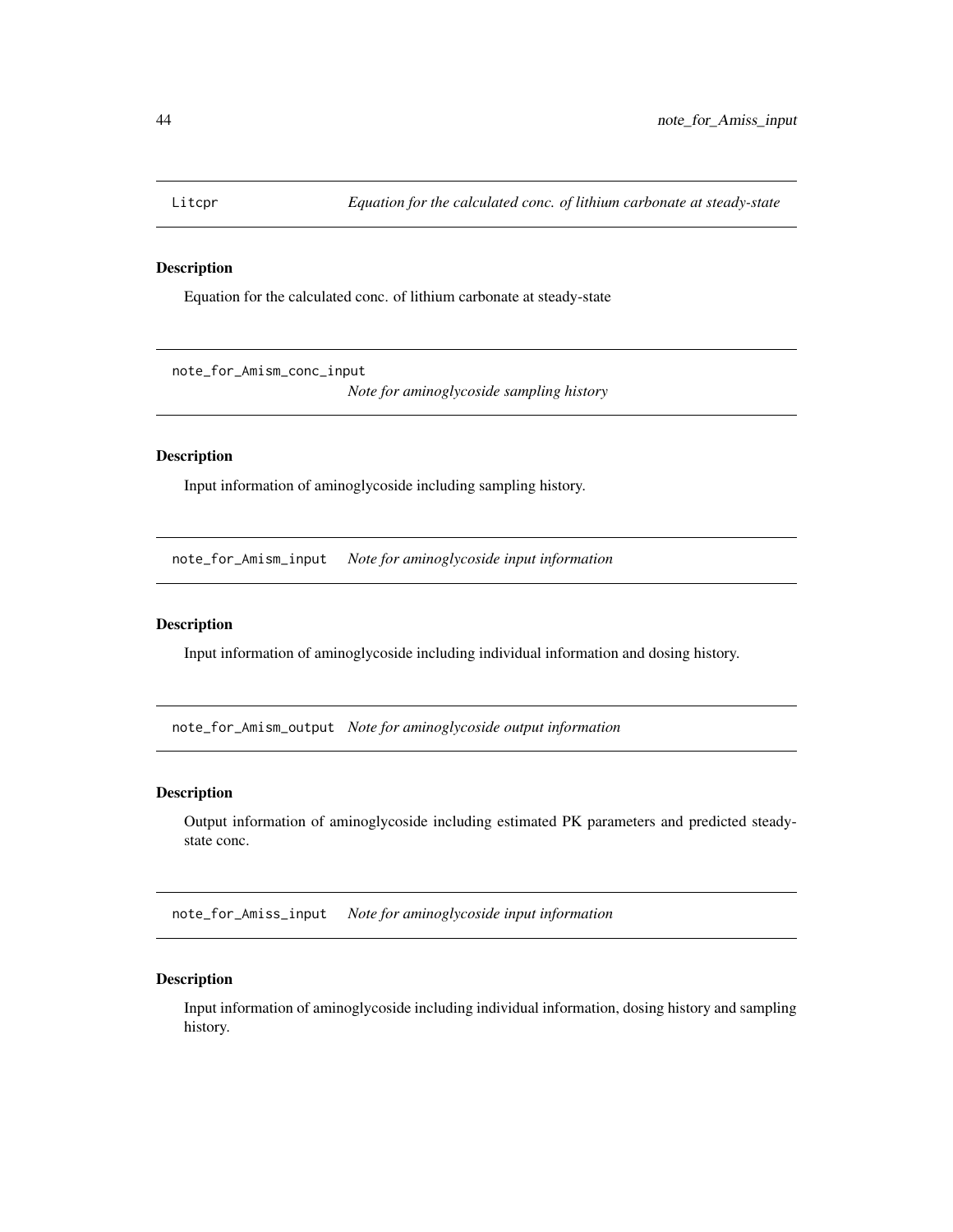note\_for\_Amiss\_output *Note for aminoglycoside output information*

#### Description

Output information of aminoglycoside including estimated PK parameters, predicted steady-state conc. and predicted steady state measured conc.

note\_for\_CBZsm\_conc\_input

*Note for carbamazepine sampling history*

## Description

Input information of carbamazepine including sampling history.

note\_for\_CBZsm\_input *Note for carbamazepine input information*

### Description

Input information of carbamazepine including individual information and dosing history.

note\_for\_CBZsm\_output *Note for carbamazepine output information*

## Description

Output information of carbamazepine including estimated PK parameters and predicted steady-state conc.

note\_for\_CBZss\_input *Note for carbamazepine input information*

#### Description

Input information of carbamazepine including individual information, dosing history and sampling history.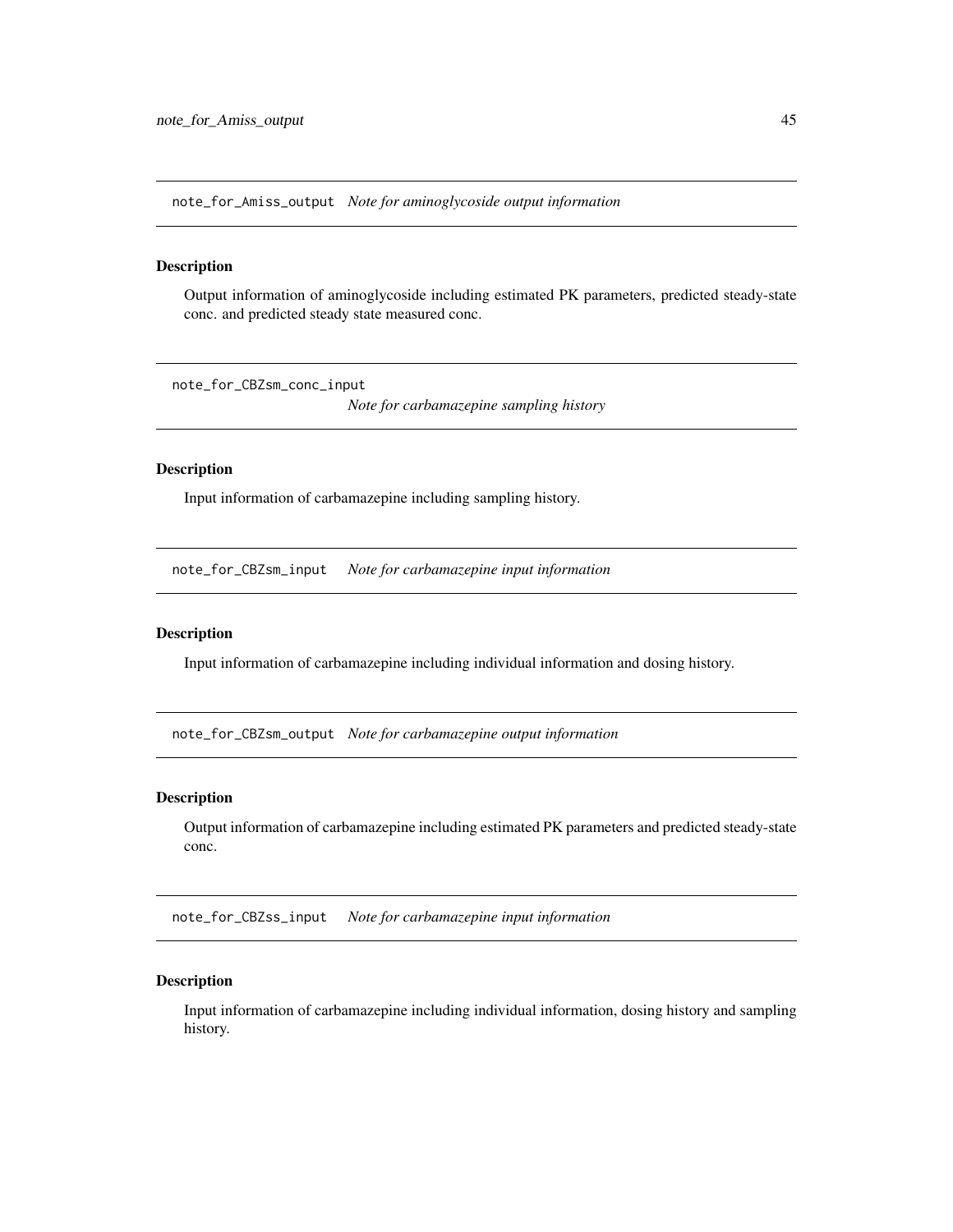note\_for\_CBZss\_output *Note for carbamazepine output information*

#### Description

Output information of carbamazepine including estimated PK parameters, predicted steady-state conc. and predicted steady state measured conc.

note\_for\_ChiValsm\_conc\_input

*Note for child valproate sampling history*

### Description

Input information of child valproate including sampling history.

note\_for\_ChiValsm\_input

*Note for child valproate input information*

## Description

Input information of child valproate including individual information and dosing history.

note\_for\_ChiValsm\_output

*Note for child valproate output information*

### Description

Output information of child valproate including estimated PK parameters and predicted steady-state conc.

note\_for\_ChiValss\_input

*Note for child valproate input information*

### Description

Input information of child valproate including individual information, dosing history and sampling history.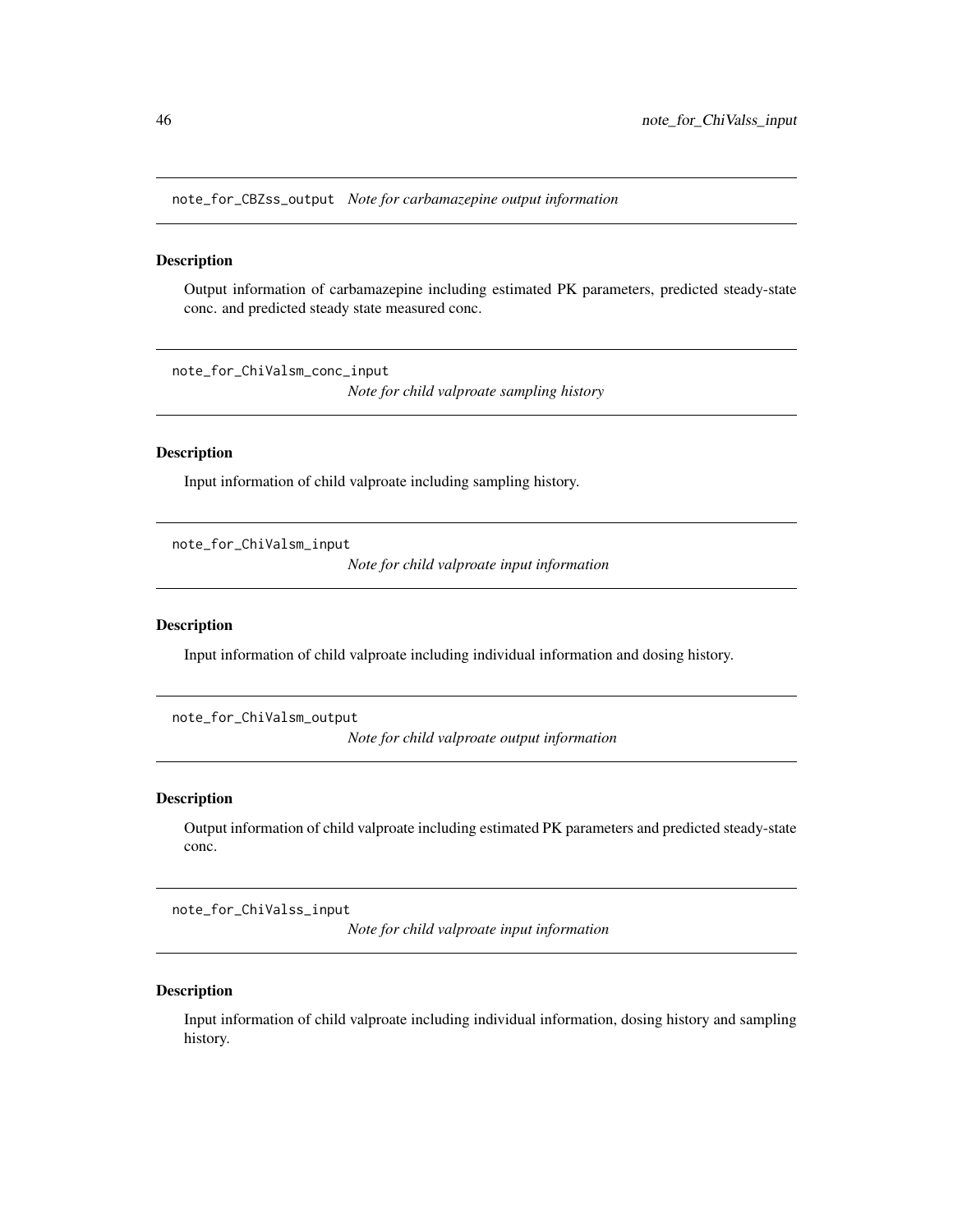note\_for\_ChiValss\_output

*Note for child valproate output information*

#### Description

Output information of child valproate including estimated PK parameters, predicted steady-state conc. and predicted steady state measured conc.

note\_for\_close\_window *Note for close window*

### Description

Note for close window

note\_for\_convergence\_plots

*Declaration of convergence plots*

## Description

Declaration of convergence plots

note\_for\_Cycsm\_conc\_input *Note for cyclosporine A sampling history*

#### Description

Input information of cyclosporine A including sampling history.

note\_for\_Cycsm\_input *Note for cyclosporine A input information*

## Description

Input information of cyclosporine A including individual information and dosing history.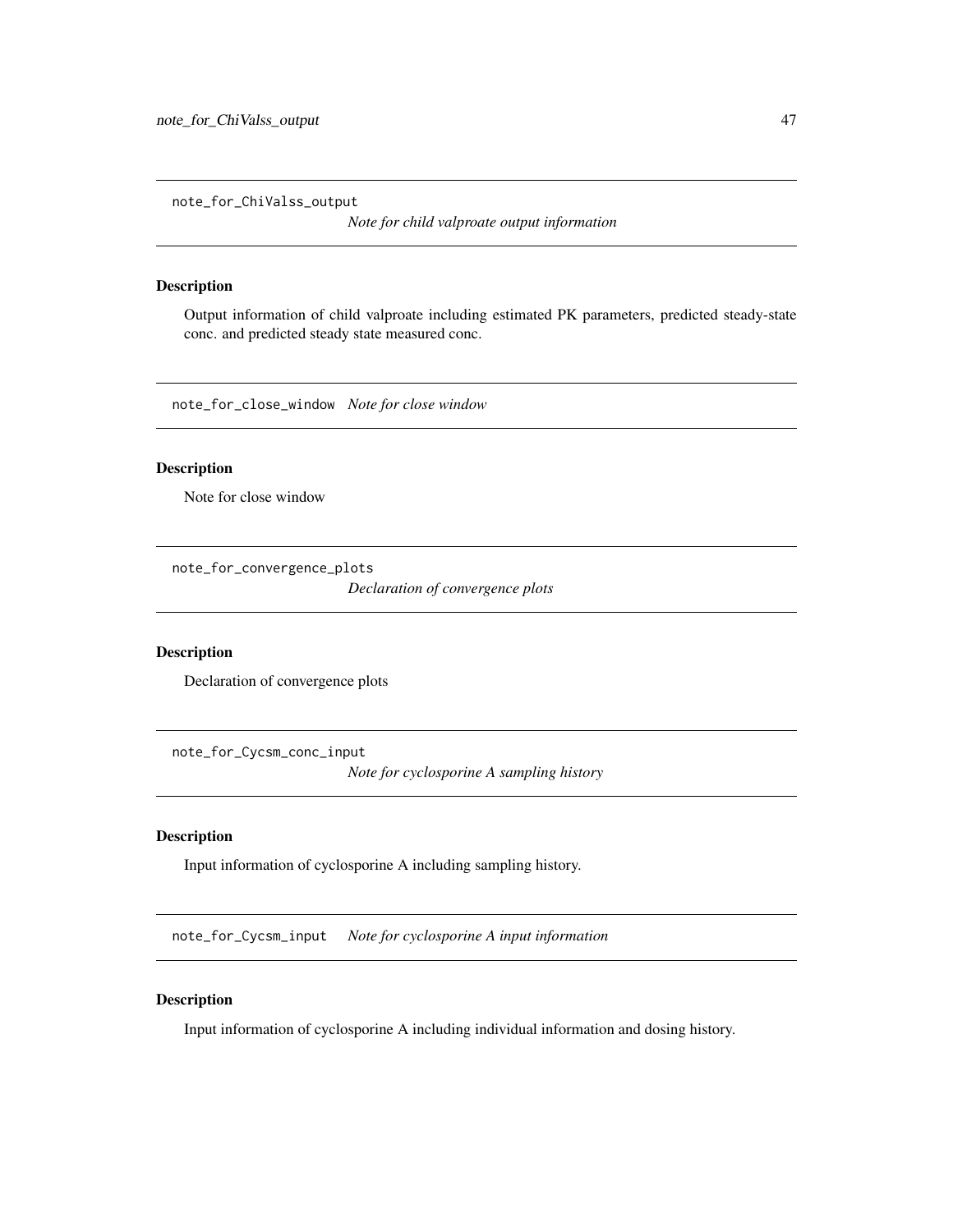note\_for\_Cycsm\_output *Note for cyclosporine A output information*

### Description

Output information of cyclosporine A including estimated PK parameters and predicted steady-state conc.

note\_for\_Cycss\_input *Note for cyclosporine A input information*

### Description

Input information of cyclosporine A including individual information, dosing history and sampling history.

note\_for\_Cycss\_output *Note for cyclosporine A output information*

## Description

Output information of cyclosporine A including estimated PK parameters, predicted steady-state conc. and predicted steady state measured conc.

note\_for\_c\_to\_d *Note for dose adjustment (C->D)*

#### Description

Note for dose adjustment includes concentration (mg/L), dose(mg) and dosing interval(hr).

note\_for\_c\_to\_d\_eno *Note for dose adjustment (C->D) for enoxaparin*

#### Description

Note for dose adjustment especially for enoxaparin includes anti-Xa maximal activity at stedy state (IU/mL), dose(IU) and dosing interval(hr).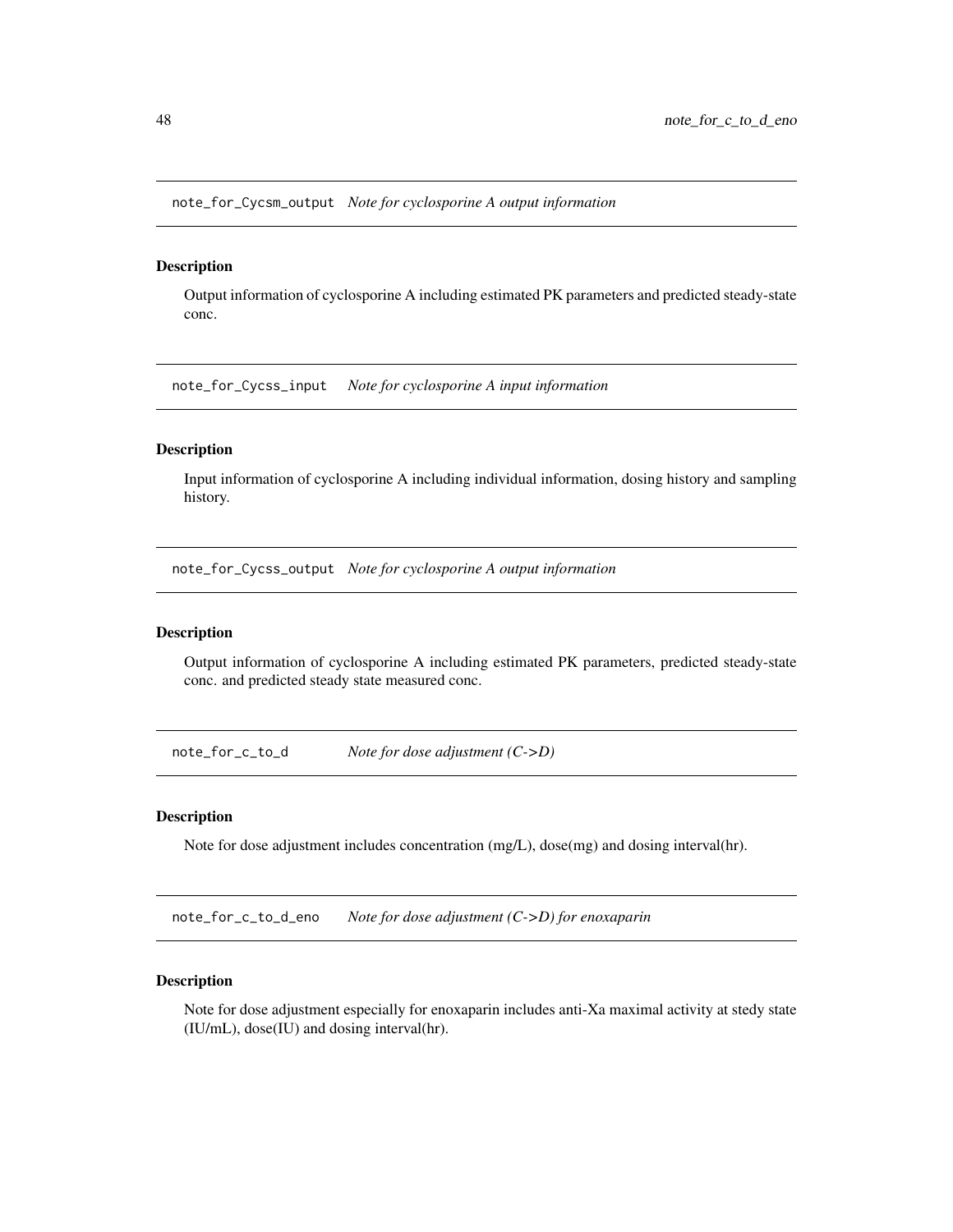note\_for\_c\_to\_d\_mcg *Note for dose adjustment (C->D)*

## Description

Note for dose adjustment includes concentration (mcg/mL), dose(mg) and dosing interval(hr).

note\_for\_c\_to\_d\_meq *Note for dose adjustment (C->D)*

## Description

Note for dose adjustment includes concentration (mEq/L), dose(mg) and dosing interval(hr).

note\_for\_c\_to\_d\_ng *Note for dose adjustment (C->D)*

### Description

Note for dose adjustment includes concentration (ng/mL), dose(mg) and dosing interval(hr).

note\_for\_c\_to\_d\_OO *Note for dose adjustment (C->D)*

### Description

Note for dose adjustment includes concentration (ng/L), dose (mg or mcg) and dosing interval (hr).

note\_for\_Dig\_input *Note for digoxin input information*

## Description

Input information of digoxin including individual information, dosing history and sampling history.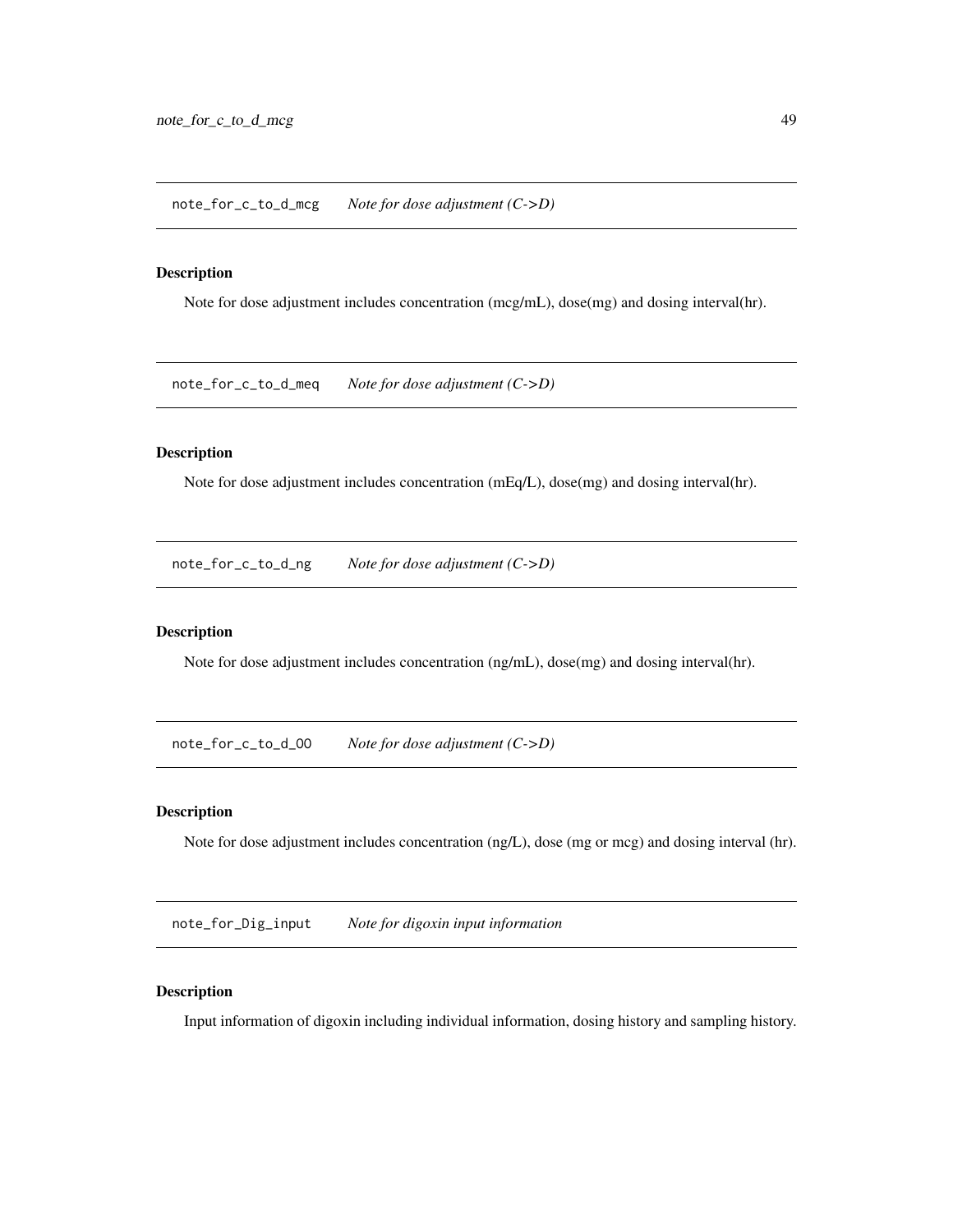note\_for\_Dig\_output *Note for digoxin output information*

### Description

Output information of digoxin including estimated PK parameters, predicted steady-state conc. and predicted steady state measured conc.

note\_for\_d\_to\_c *Note for dose adjustment (D->C)*

### Description

Note for dose adjustment includes concentration (mg/L), dose(mg) and dosing interval(hr).

note\_for\_d\_to\_c\_eno *Note for dose adjustment (D->C) for enoxaparin*

## Description

Note for dose adjustment especially for enoxaparin includes anti-Xa maximal activity at stedy state (IU/mL), dose(IU) and dosing interval(hr).

note\_for\_d\_to\_c\_mcg *Note for dose adjustment (D->C)*

### Description

Note for dose adjustment includes concentration (mcg/mL), dose(mg) and dosing interval(hr).

note\_for\_d\_to\_c\_meq *Note for dose adjustment (D->C)*

### Description

Note for dose adjustment includes concentration (mEq/L), dose(mg) and dosing interval(hr).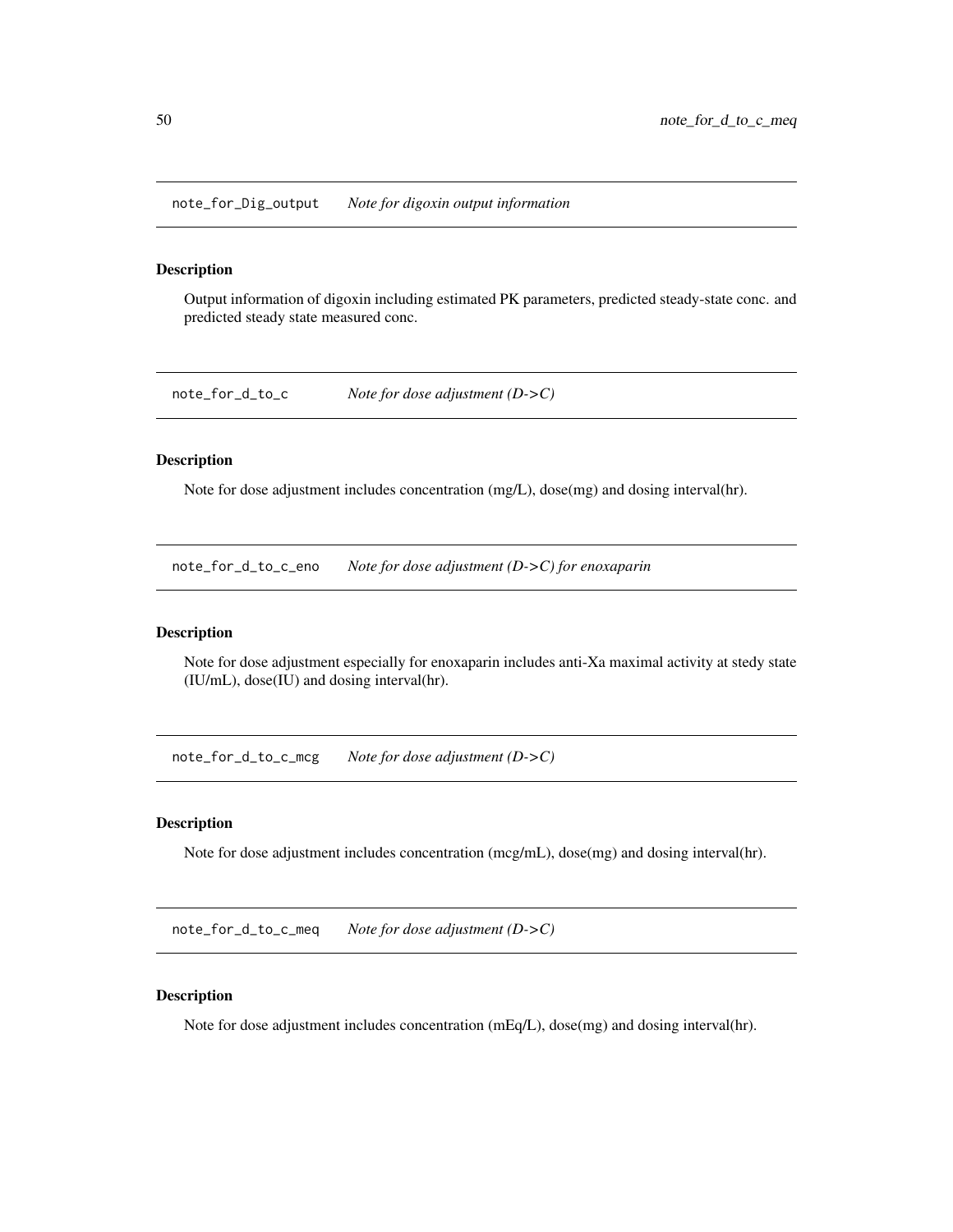note\_for\_d\_to\_c\_ng *Note for dose adjustment (D->C)*

#### Description

Note for dose adjustment includes concentration (ng/mL), dose(mg) and dosing interval(hr).

note\_for\_d\_to\_c\_OO *Note for dose adjustment (D->C)*

## Description

Note for dose adjustment includes concentration (ng/L), dose (mg or mcg) and dosing interval (hr).

note\_for\_Enfsm\_conc\_input

*Note for enfuvirtide sampling history*

### Description

Input information of enfuvirtide including sampling history.

note\_for\_Enfsm\_input *Note for enfuvirtide input information*

#### Description

Input information of enfuvirtide including individual information and dosing history.

note\_for\_Enfsm\_output *Note for enfuvirtide output information*

## Description

Output information of enfuvirtide including estimated PK parameters and predicted steady-state conc.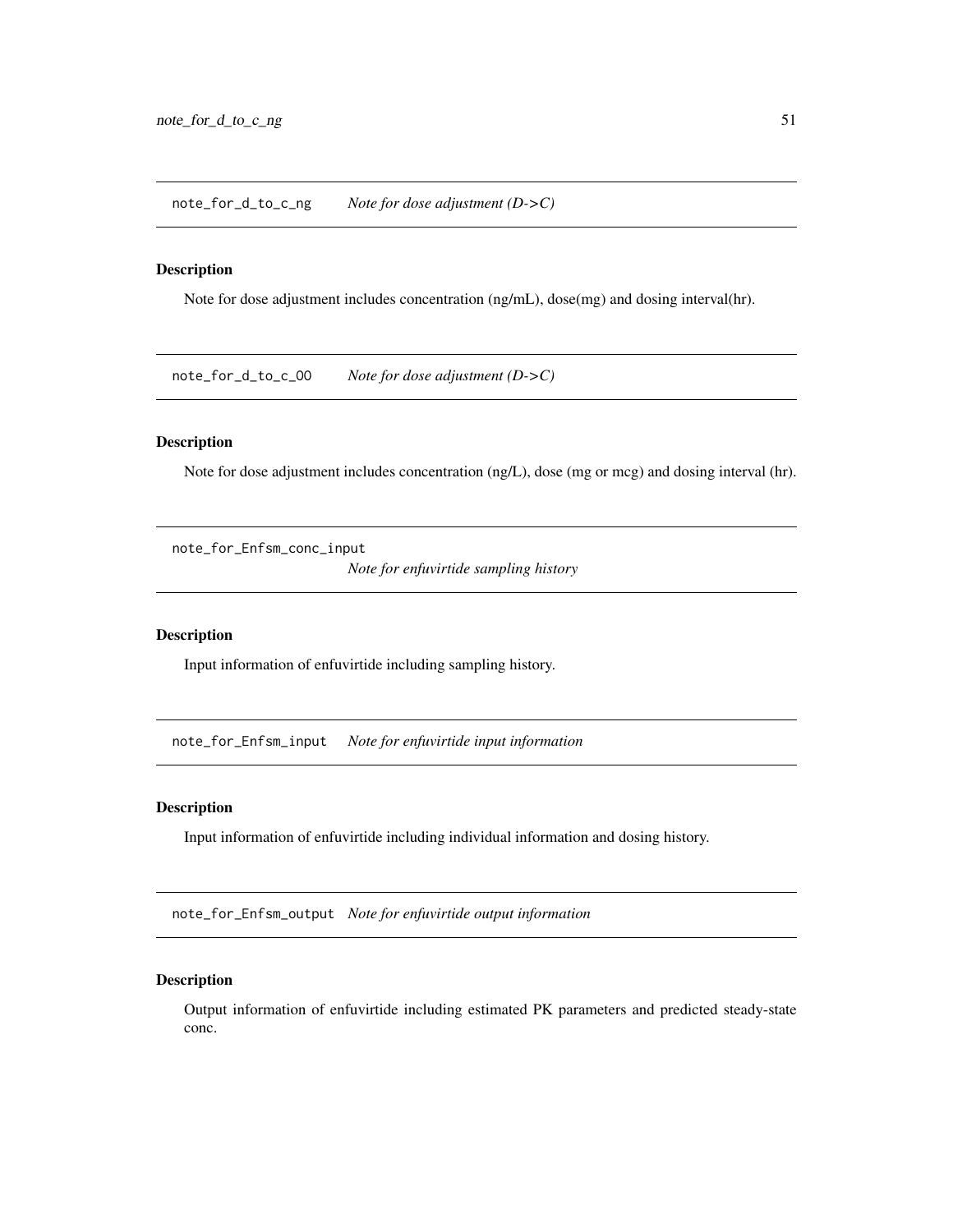note\_for\_Enfss\_input *Note for enfuvirtide input information*

### Description

Input information of enfuvirtide including individual information, dosing history and sampling history.

note\_for\_Enfss\_output *Note for enfuvirtide output information*

## Description

Output information of enfuvirtide including estimated PK parameters, predicted steady-state conc. and predicted steady state measured conc.

note\_for\_Eno\_input *Note for enoxaparin input information*

### Description

Input information of enoxaparin including individual information, dosing history and sampling history.

note\_for\_Eno\_output *Note for enoxaparin output information*

## Description

Output information of enoxaparin including estimated PK/PD parameters, predicted INR.

note\_for\_Evesm\_conc\_input

*Note for everolimus sampling history*

## Description

Input information of everolimus including sampling history.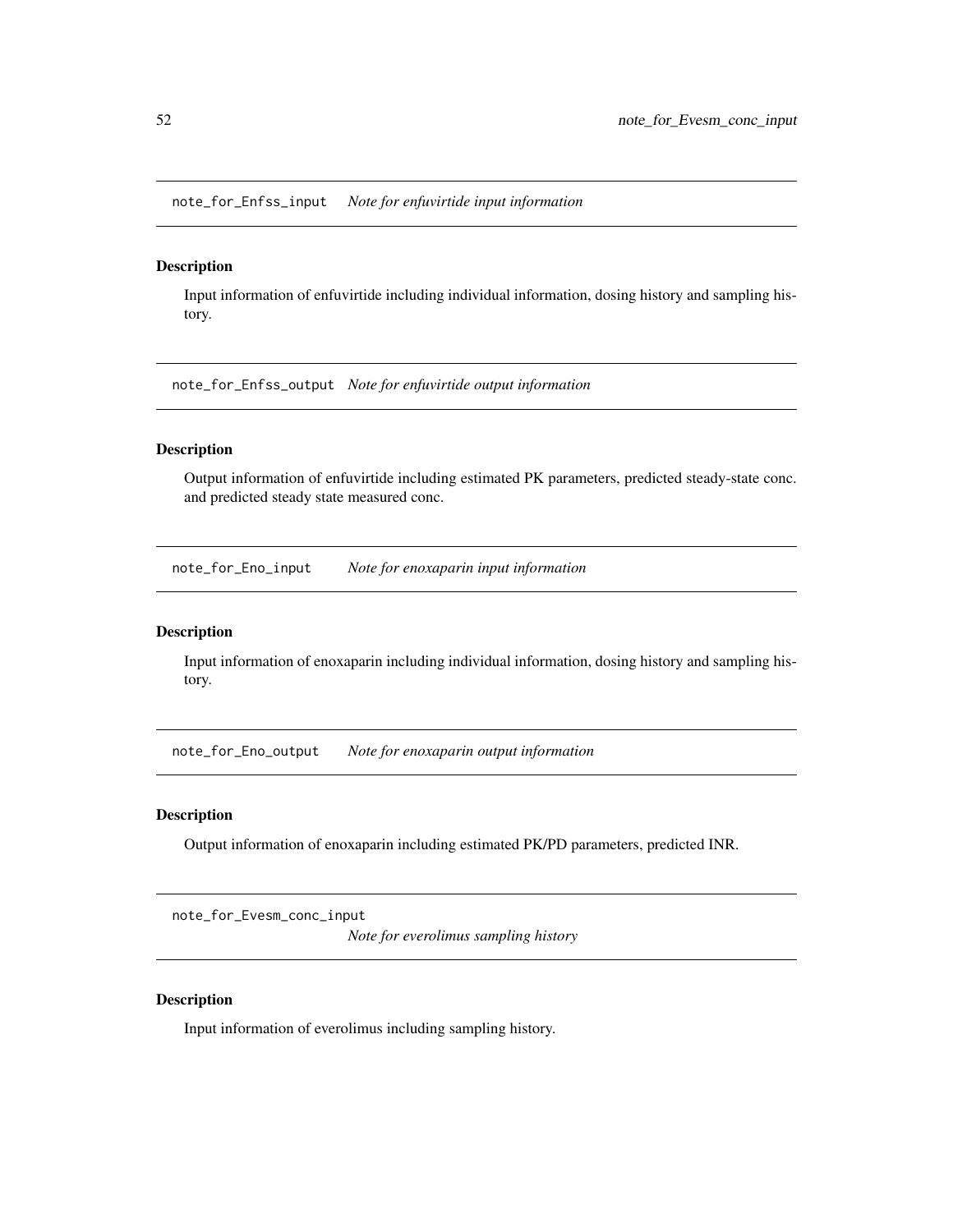note\_for\_Evesm\_input *Note for everolimus input information*

### Description

Input information of everolimus including individual information and dosing history.

note\_for\_Evesm\_output *Note for everolimus output information*

#### Description

Output information of everolimus including estimated PK parameters and predicted steady-state conc.

note\_for\_Evess\_input *Note for everolimus input information*

#### Description

Input information of everolimus including individual information, dosing history and sampling history.

note\_for\_Evess\_output *Note for everolimus output information*

## Description

Output information of everolimus including estimated PK parameters, predicted steady-state conc. and predicted steady state measured conc.

note\_for\_Imasm\_conc\_input

*Note for imatinib mesylate sampling history*

## Description

Input information of imatinib mesylate including sampling history.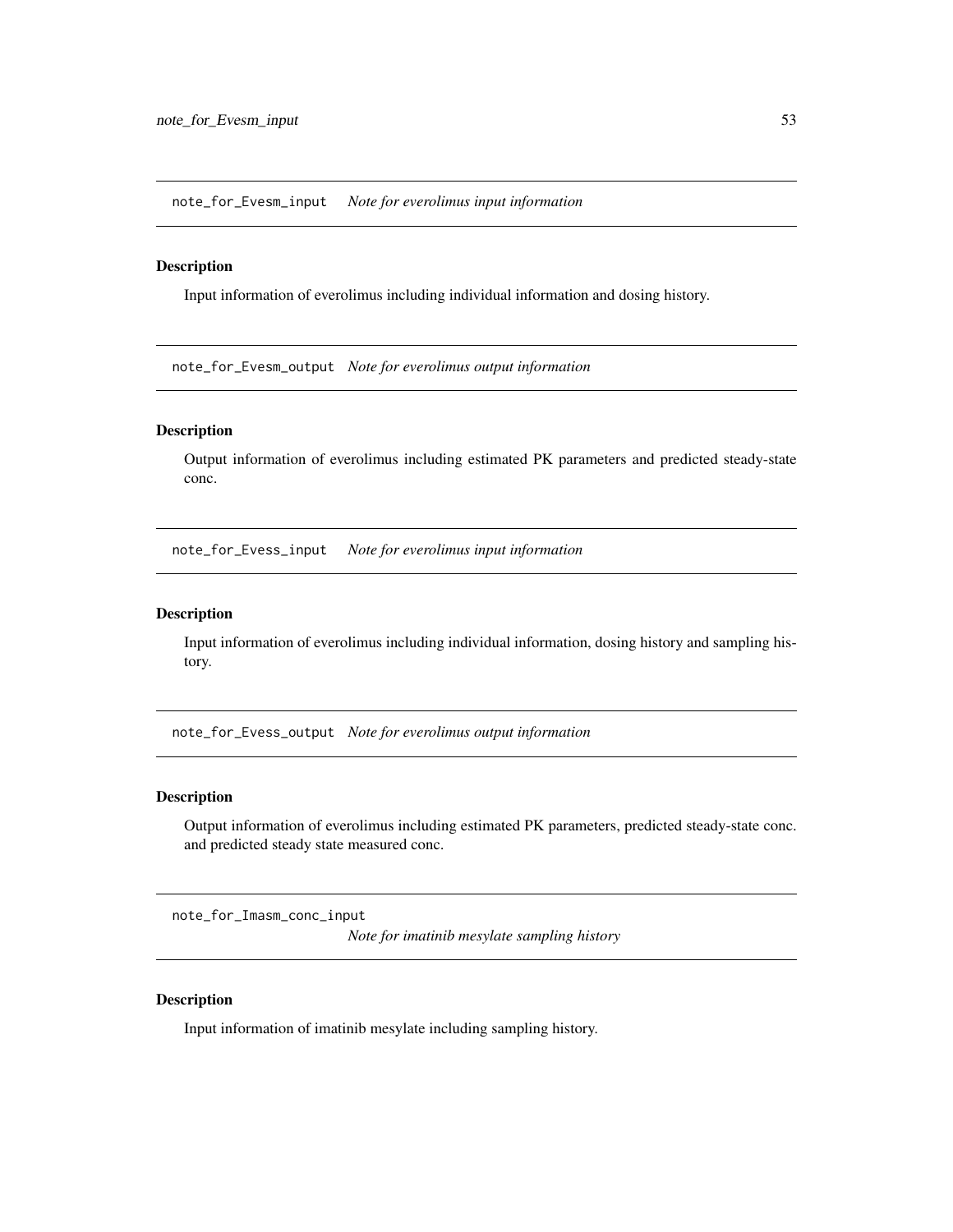note\_for\_Imasm\_input *Note for imatinib mesylate input information*

### Description

Input information of imatinib mesylate including individual information and dosing history.

note\_for\_Imasm\_output *Note for imatinib mesylate output information*

#### Description

Output information of imatinib mesylate including estimated PK parameters and predicted steadystate conc.

note\_for\_Imass\_input *Note for imatinib mesylate input information*

#### Description

Input information of imatinib mesylate including individual information, dosing history and sampling history.

note\_for\_Imass\_output *Note for imatinib mesylate output information*

## Description

Output information of imatinib mesylate including estimated PK parameters, predicted steady-state conc. and predicted steady state measured conc.

note\_for\_Indsm\_conc\_input

*Note for indinavir sampling history*

## Description

Input information of indinavir including sampling history.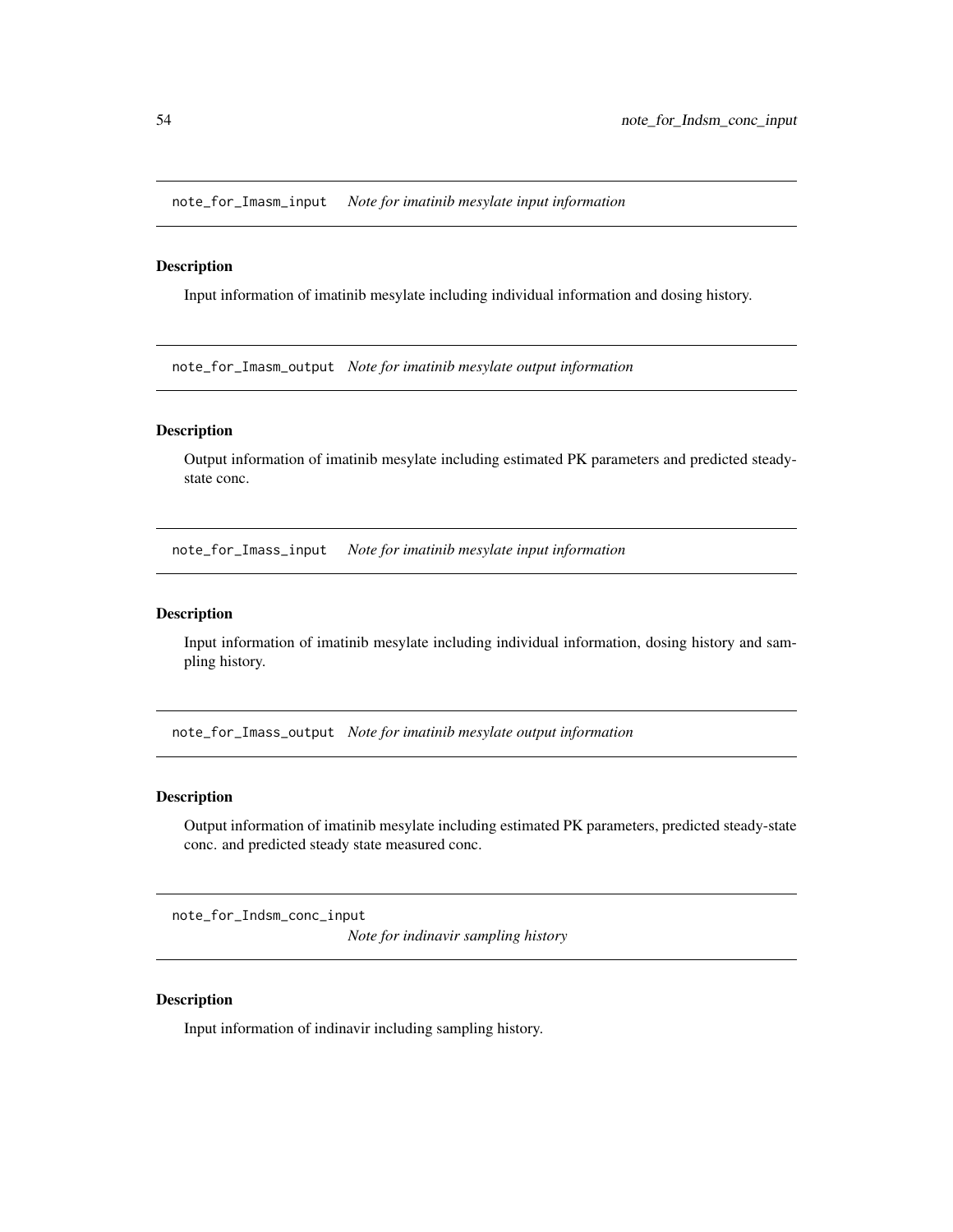note\_for\_Indsm\_input *Note for indinavir input information*

#### Description

Input information of indinavir including individual information and dosing history.

note\_for\_Indsm\_output *Note for indinavir output information*

## Description

Output information of indinavir including estimated PK parameters and predicted steady-state conc.

note\_for\_Indss\_input *Note for indinavir input information*

### Description

Input information of indinavir including individual information, dosing history and sampling history.

note\_for\_Indss\_output *Note for indinavir output information*

#### Description

Output information of indinavir including estimated PK parameters, predicted steady-state conc. and predicted steady state measured conc.

note\_for\_infusionR\_c\_to\_d

*Note for dose adjustment (C->D)*

## Description

Note for dose adjustment includes intravenous infusion rate (mg/hr) and concentration (mg/L).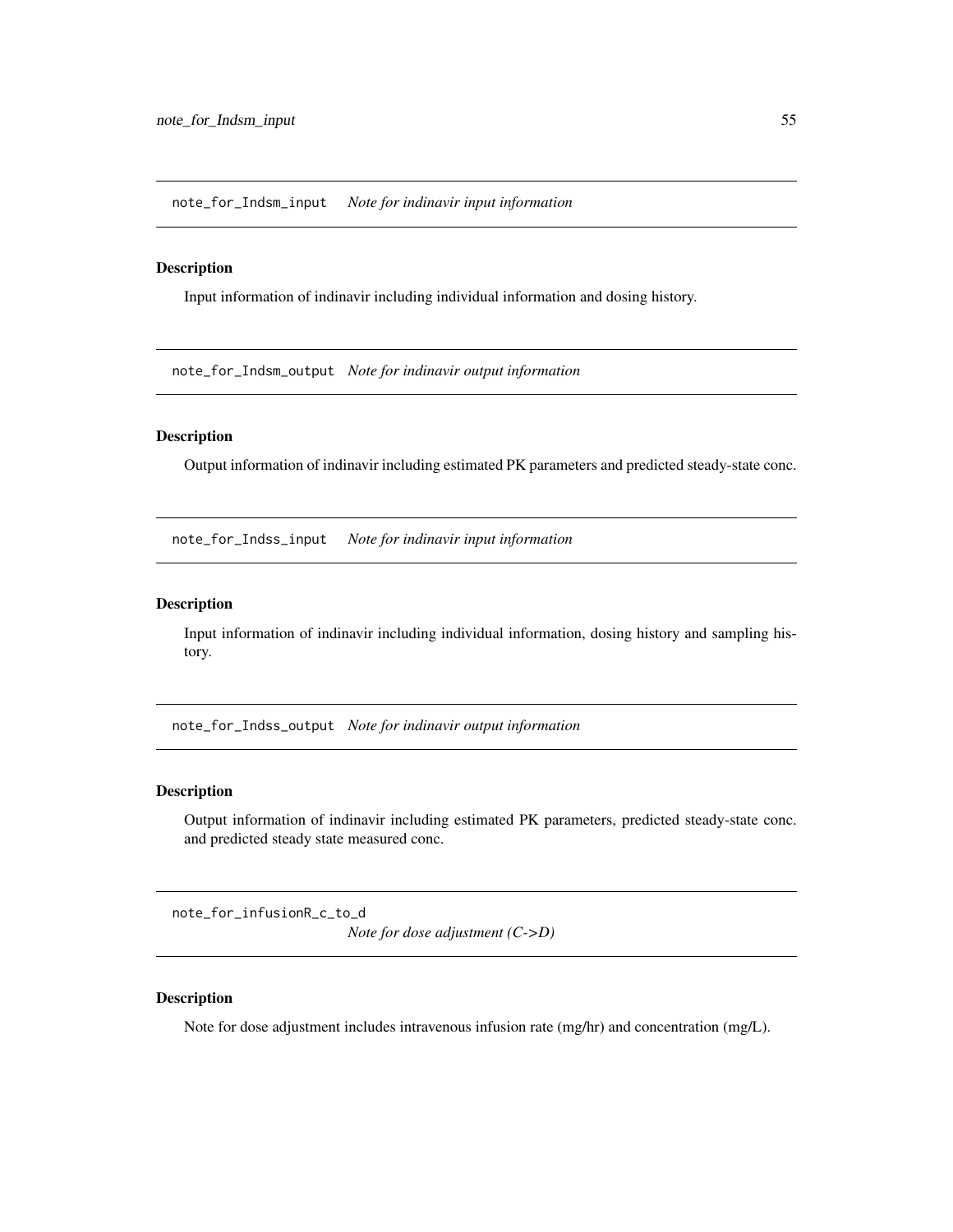note\_for\_infusionR\_d\_to\_c

*Note for dose adjustment (D->C)*

#### Description

Note for dose adjustment includes intravenous infusion rate (mg/hr) and concentration (mg/L).

note\_for\_infusion\_c\_to\_d *Note for dose adjustment (C->D)*

#### Description

Note for dose adjustment includes concentration (mg/L), dose(mg), dosing interval(hr) and infusion time(hr).

note\_for\_infusion\_d\_to\_c

*Note for dose adjustment (D->C)*

#### Description

Note for dose adjustment includes concentration (mg/L), dose(mg), dosing interval(hr) and infusion time(hr).

note\_for\_Litcit\_input *Note for lithium citrate input information*

### Description

Input information of lithium citrate including individual information, dosing history and sampling history.

note\_for\_Litcit\_output

*Note for lithium citrate output information*

## Description

Output information of lithium citrate including estimated PK parameters, predicted steady-state conc. and predicted steady state measured conc.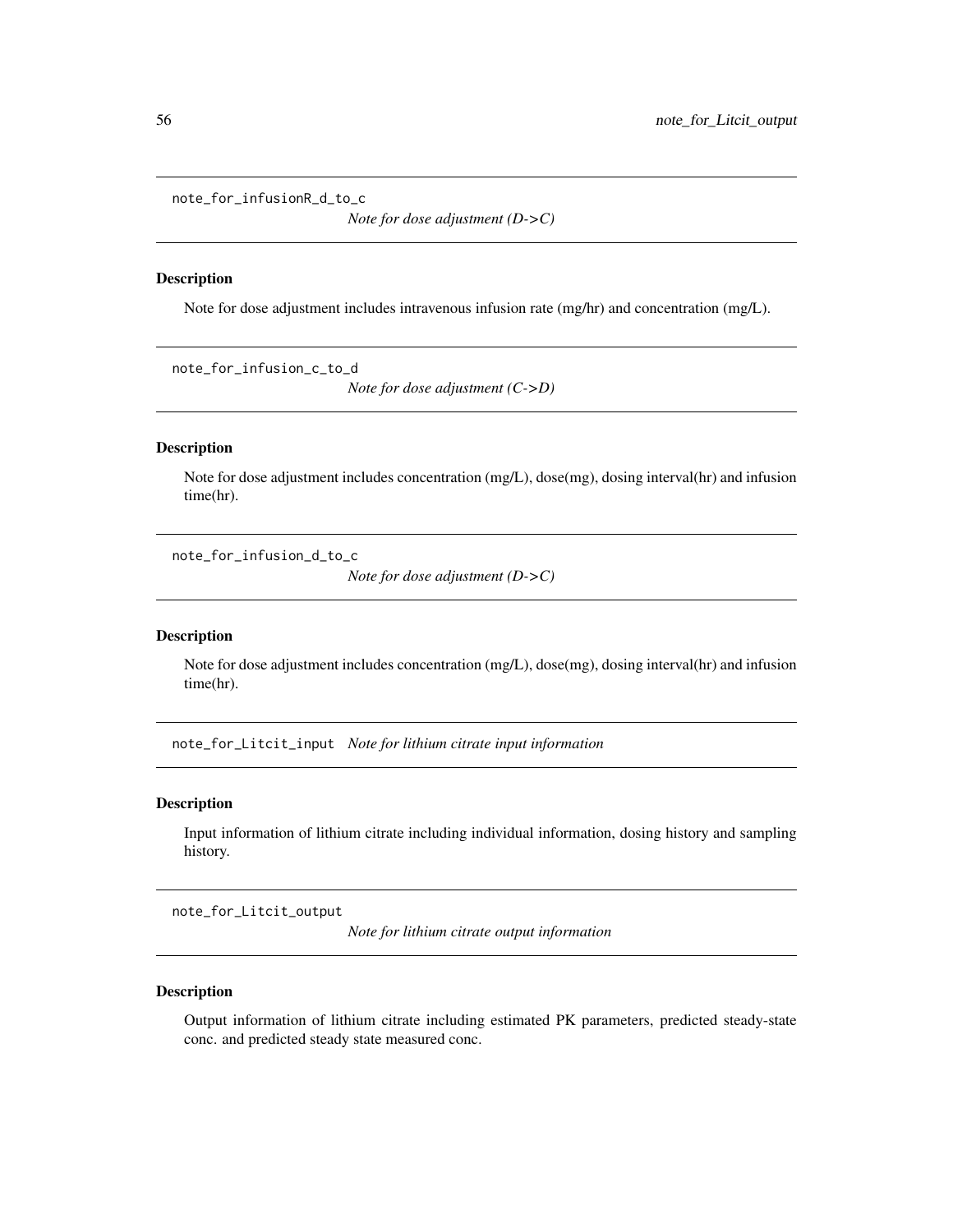note\_for\_Lit\_input *Note for lithium carbonate input information*

## Description

Input information of lithium carbonate including individual information, dosing history and sampling history.

note\_for\_Lit\_output *Note for lithium carbonate output information*

## Description

Output information of lithium carbonate including estimated PK parameters, predicted steady-state conc. and predicted steady state measured conc.

note\_for\_ocIR\_input *Display notes for oxycodone IR tdm - data input*

## Description

Display notes for oxycodone IR tdm - data input

note\_for\_OO\_conc\_input

*Display notes for opioid tdm - data input*

## Description

Display notes for opioid tdm - conc. data input

note\_for\_OO\_input *Display notes for opioid tdm - data input*

## Description

Display notes for opioid tdm - data input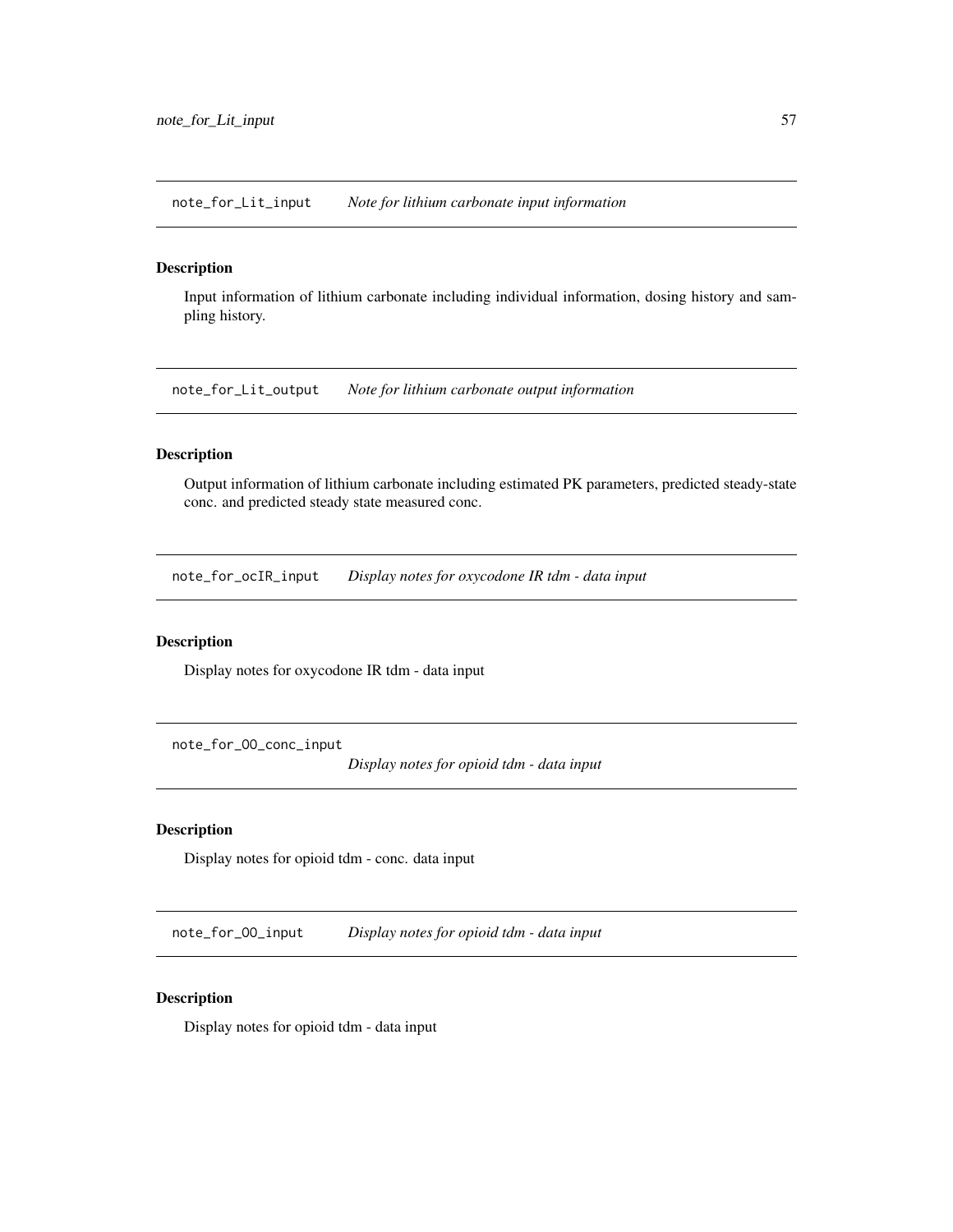note\_for\_OO\_output *Display notes for opioid tdm - output*

## Description

Display notes for opioid tdm - output

note\_for\_Phe\_input *Note for phenytoin input information*

#### Description

Input information of phenytoin including individual information, dosing history and sampling history.

note\_for\_Phe\_output *Note for phenytoin output information*

#### Description

Output information of phenytoin including estimated PK parameters, predicted steady-state conc. and predicted steady state measured conc.

note\_for\_plot *Note for screen convergence plots by enter button of PgUp/PgDown in keyboard*

## Description

Note for screen convergence plots by enter button of PgUp/PgDown in keyboard

note\_for\_Ritsm\_conc\_input

*Note for ritonavir sampling history*

## Description

Input information of ritonavir including sampling history.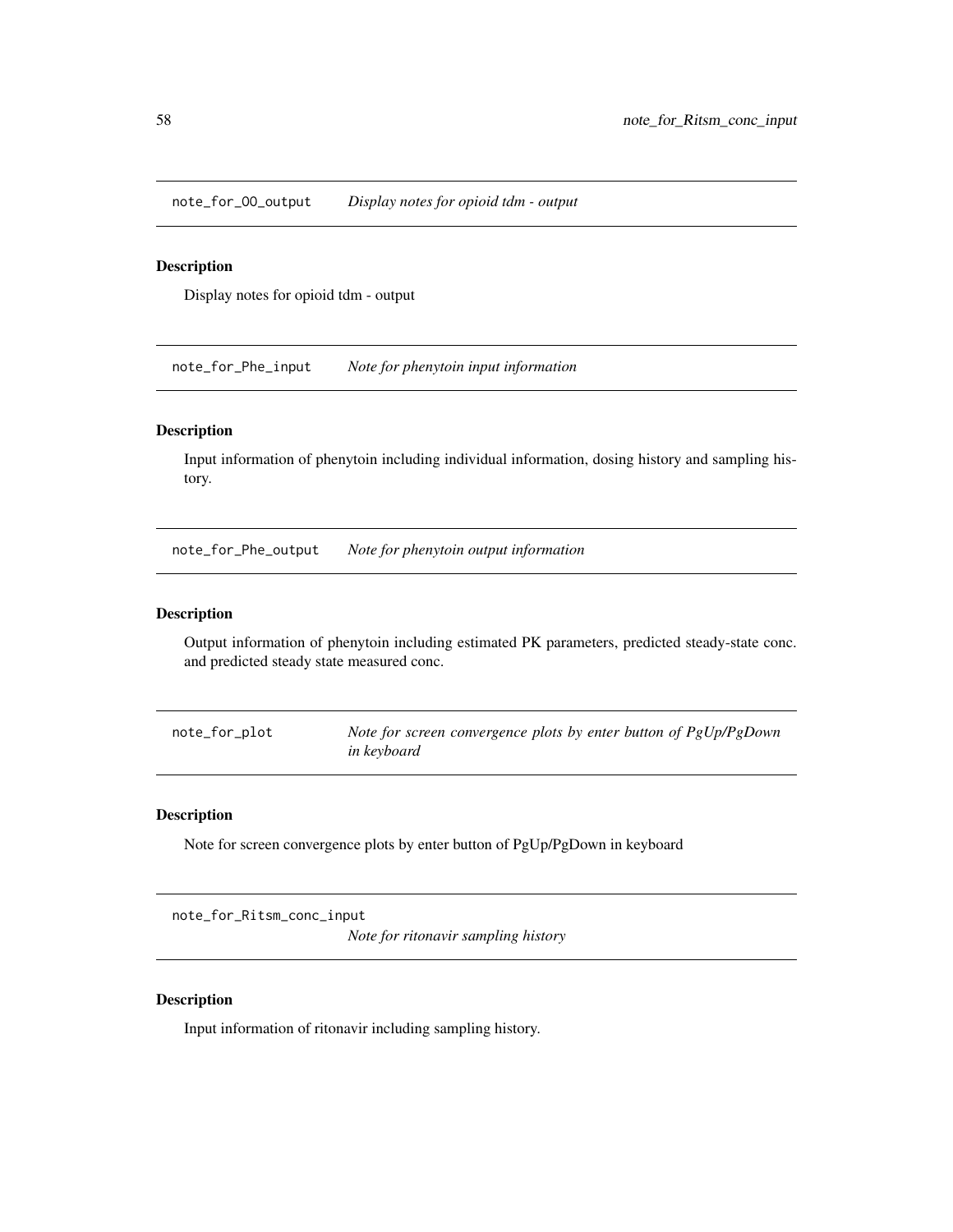note\_for\_Ritsm\_input *Note for ritonavir input information*

#### Description

Input information of ritonavir including individual information and dosing history.

note\_for\_Ritsm\_output *Note for ritonavir output information*

### Description

Output information of ritonavir including estimated PK parameters and predicted steady-state conc.

note\_for\_Ritss\_input *Note for ritonavir input information*

### Description

Input information of ritonavir including individual information, dosing history and sampling history.

note\_for\_Ritss\_output *Note for ritonavir output information*

#### Description

Output information of ritonavir including estimated PK parameters, predicted steady-state conc. and predicted steady state measured conc.

note\_for\_Tacsm\_conc\_input

*Note for tacrolimus sampling history*

## Description

Input information of tacrolimus including sampling history.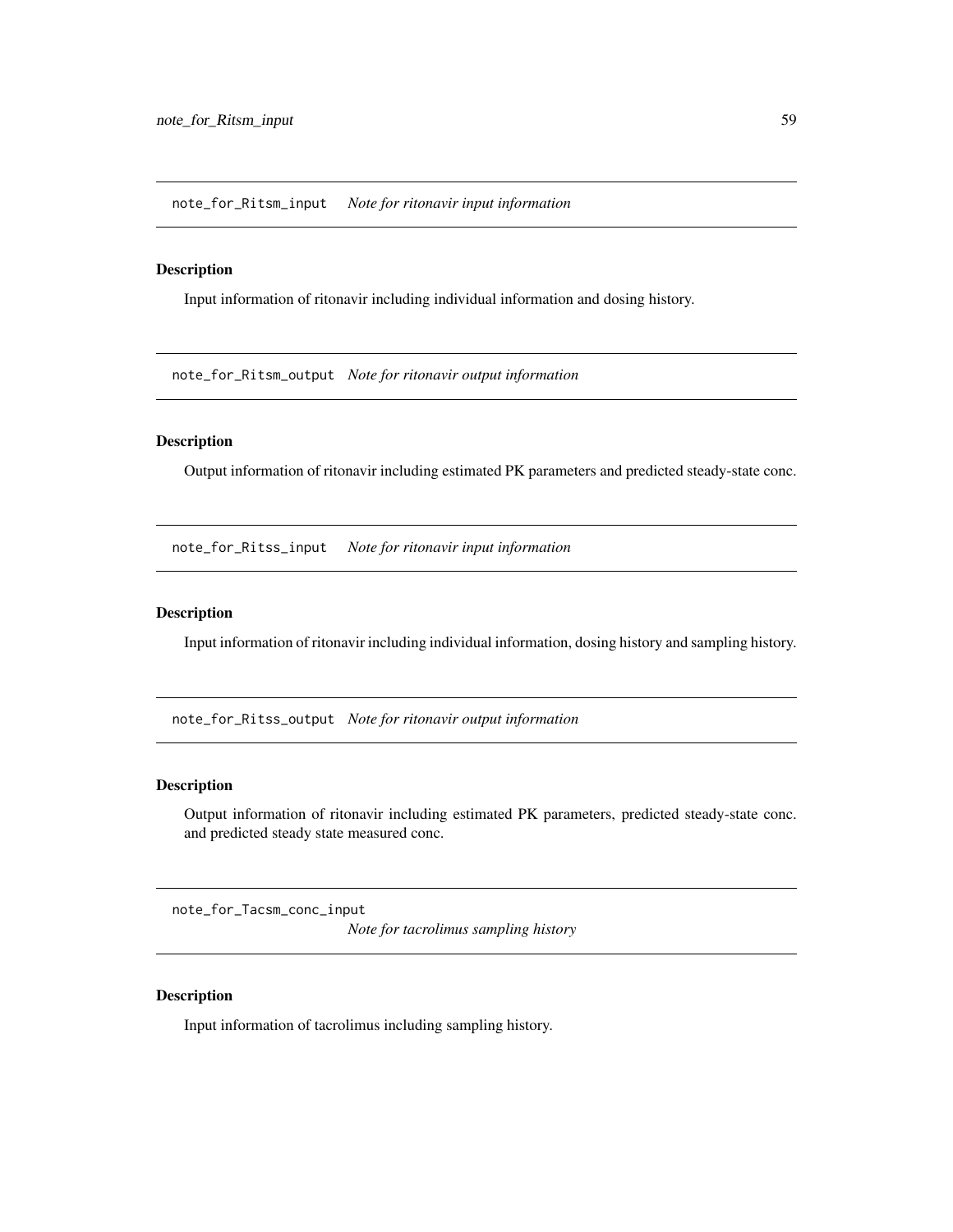note\_for\_Tacsm\_input *Note for tacrolimus input information*

## Description

Input information of tacrolimus including individual information and dosing history.

note\_for\_Tacsm\_output *Note for tacrolimus output information*

#### Description

Output information of tacrolimus including estimated PK parameters and predicted steady-state conc.

note\_for\_Tacss\_input *Note for tacrolimus input information*

#### Description

Input information of tacrolimus including individual information, dosing history and sampling history.

note\_for\_Tacss\_output *Note for tacrolimus output information*

#### Description

Output information of tacrolimus including estimated PK parameters, predicted steady-state conc. and predicted steady state measured conc.

note\_for\_Thecrss\_input

*Note for theophylline salt form CR tablet input information*

### Description

Input information of theophylline salt form CR tablet including individual information, dosing history and sampling history.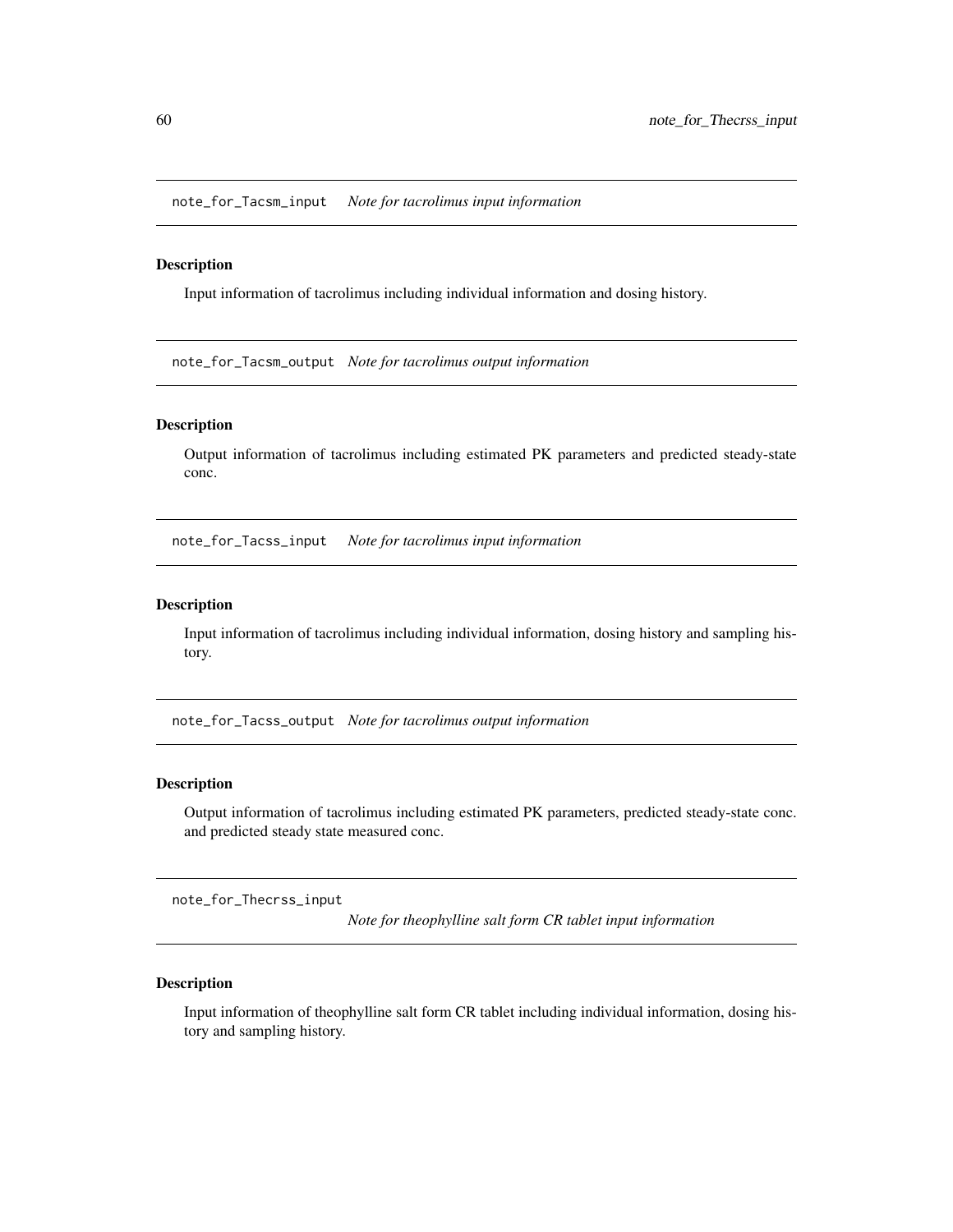note\_for\_Thecr\_output *Note for theophylline salt form CR tablet output information*

#### Description

Output information of theophylline salt form CR tablet including estimated PK parameters, predicted steady-state conc. and predicted steady state measured conc.

note\_for\_Theinfusionsm\_input

*Note for theophylline salt form iv infusion input information*

## Description

Input information of theophylline salt form iv infusion including individual information and dosing history.

note\_for\_Theinfusionsm\_output

*Note for theophylline salt form iv infusion output information*

## Description

Output information of theophylline salt form iv infusion including estimated PK parameters and predicted steady-state conc.

note\_for\_Theinfusionss\_input

*Note for theophylline salt form iv infusion input information*

## Description

Input information of theophylline salt form iv infusion including individual information, dosing history and sampling history.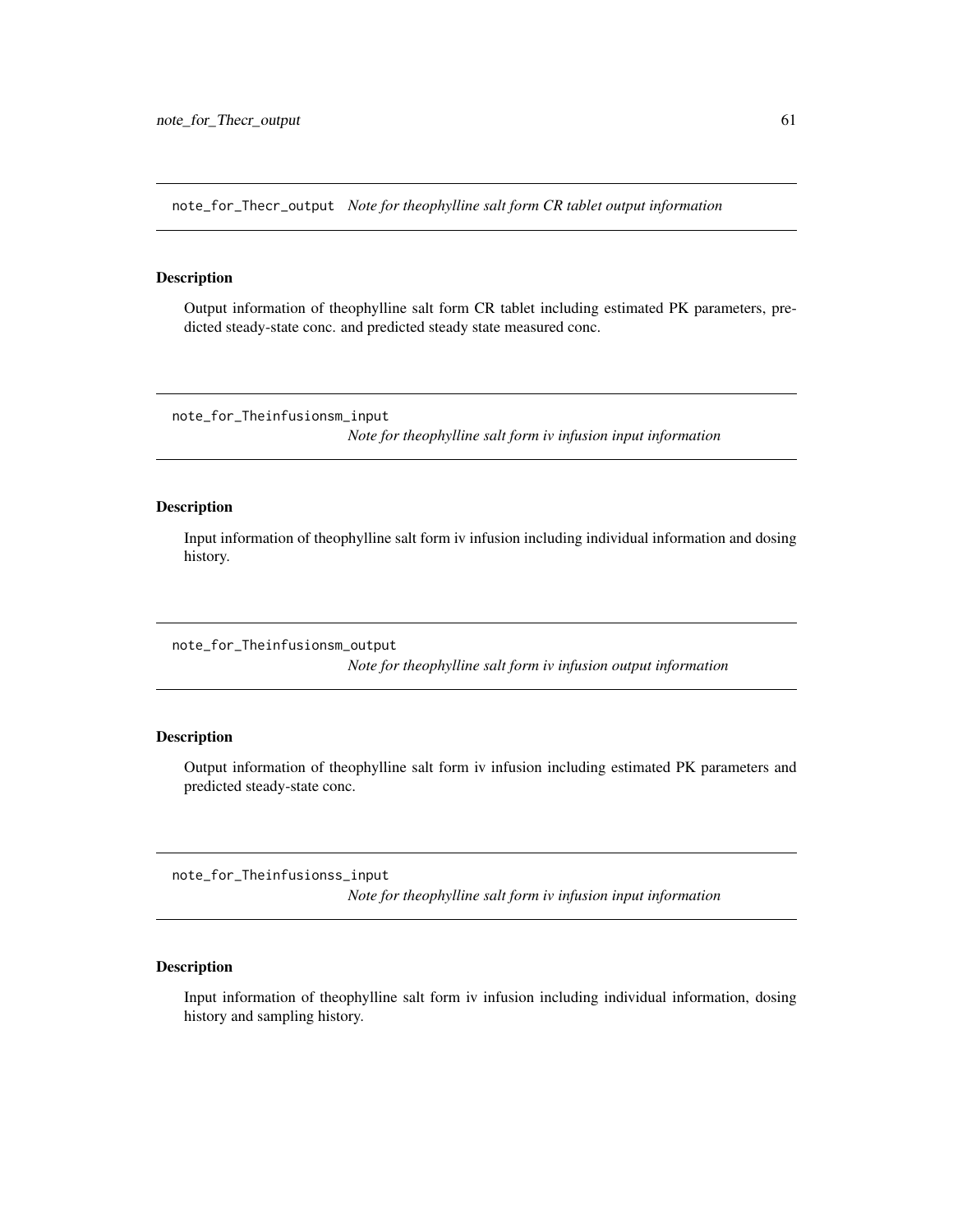note\_for\_Theinfusionss\_output

*Note for theophylline salt form iv infusion output information*

### Description

Output information of theophylline salt form iv infusion including estimated PK parameters, predicted steady-state conc. and predicted steady state measured conc.

note\_for\_Theirsm\_input

*Note for theophylline salt form IR tablet input information*

#### Description

Input information of theophylline salt form IR tablet including individual information and dosing history.

note\_for\_Theirsm\_output

*Note for theophylline salt form IR tablet output information*

## Description

Output information of theophylline salt form IR tablet including estimated PK parameters and predicted steady-state conc.

note\_for\_Theirss\_input

*Note for theophylline salt form IR tablet input information*

## Description

Input information of theophylline salt form IR tablet including individual information, dosing history and sampling history.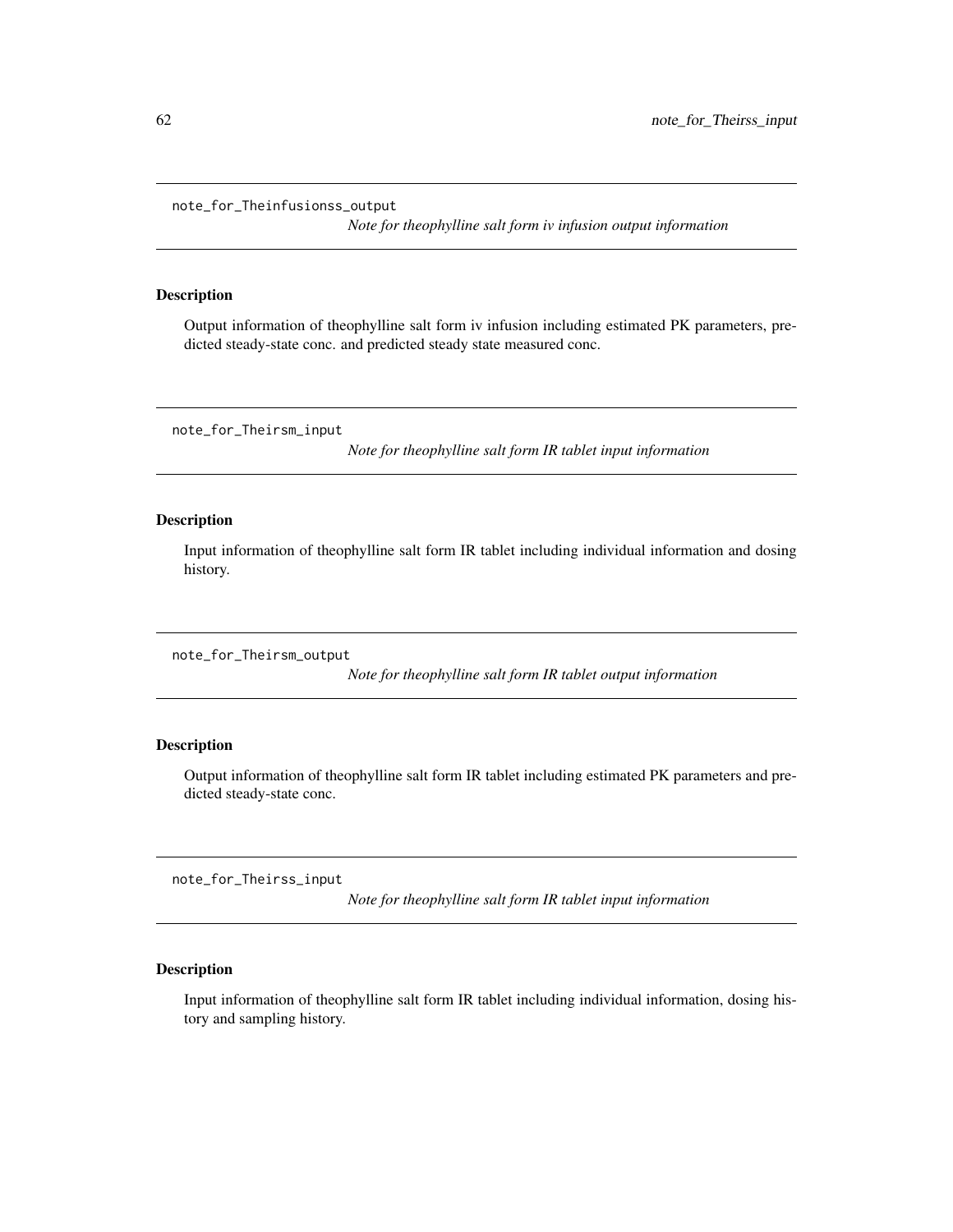note\_for\_Theirss\_output

*Note for theophylline salt form IR tablet output information*

### Description

Output information of theophylline salt form IR tablet including estimated PK parameters, predicted steady-state conc. and predicted steady state measured conc.

note\_for\_Thesm\_conc\_input

*Note for theophylline salt form sampling history*

## Description

Input information of theophylline salt form including sampling history.

note\_for\_Valsm\_conc\_input

*Note for valproate sampling history*

#### Description

Input information of valproate including sampling history.

note\_for\_Valsm\_input *Note for valproate input information*

### Description

Input information of valproate including individual information and dosing history.

note\_for\_Valsm\_output *Note for valproate output information*

## Description

Output information of valproate including estimated PK parameters and predicted steady-state conc.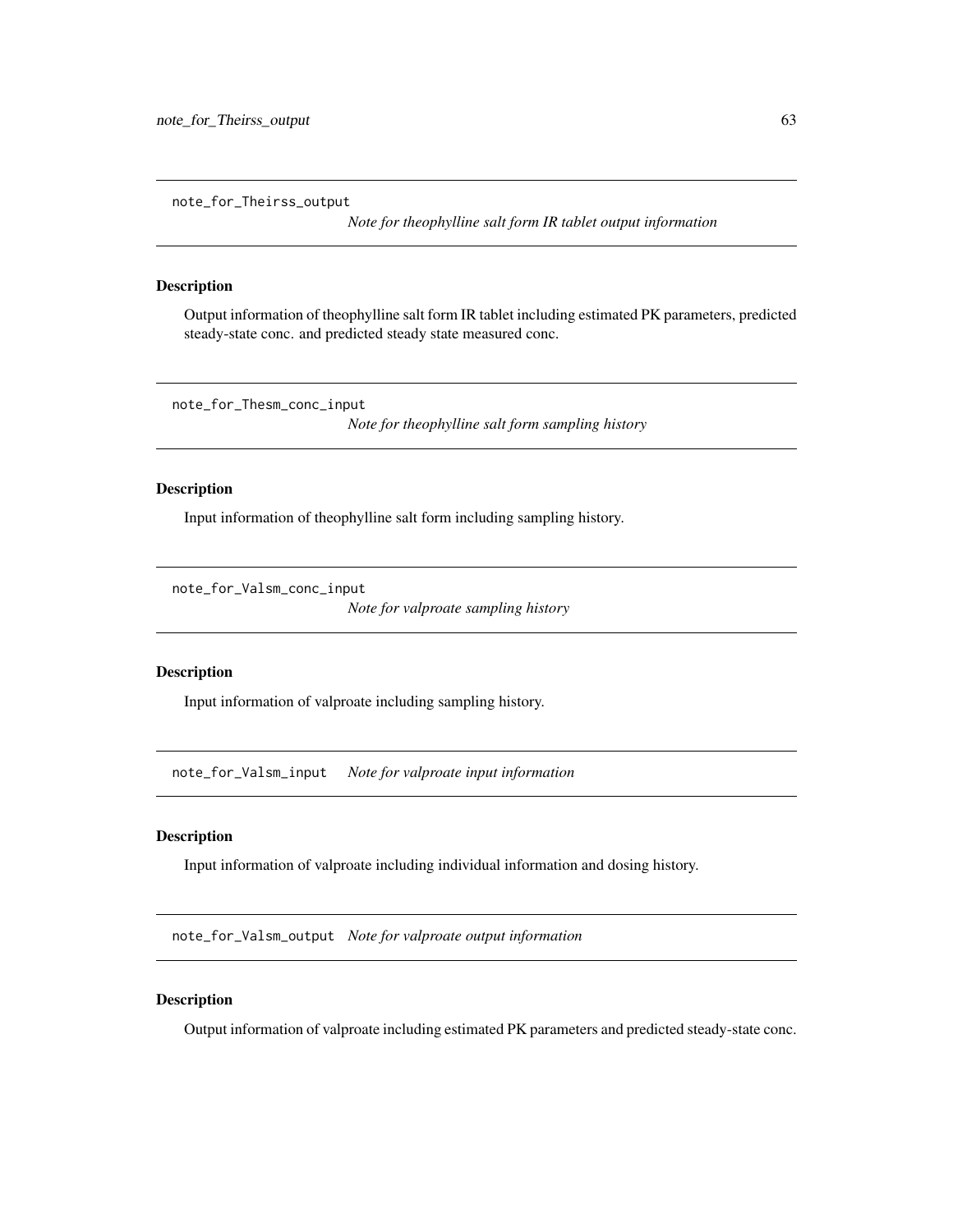note\_for\_Valss\_input *Note for valproate input information*

### Description

Input information of valproate including individual information, dosing history and sampling history.

note\_for\_Valss\_output *Note for valproate output information*

### Description

Output information of valproate including estimated PK parameters, predicted steady-state conc. and predicted steady state measured conc.

note\_for\_Vansm\_conc\_input

*Note for vancomycin sampling history*

### Description

Input information of vancomycin including sampling history.

note\_for\_Vansm\_input *Note for vancomycin input information*

### Description

Input information of vancomycin including individual information and dosing history.

note\_for\_Vansm\_output *Note for vancomycin output information*

### Description

Output information of vancomycin including estimated PK parameters and predicted steady-state conc.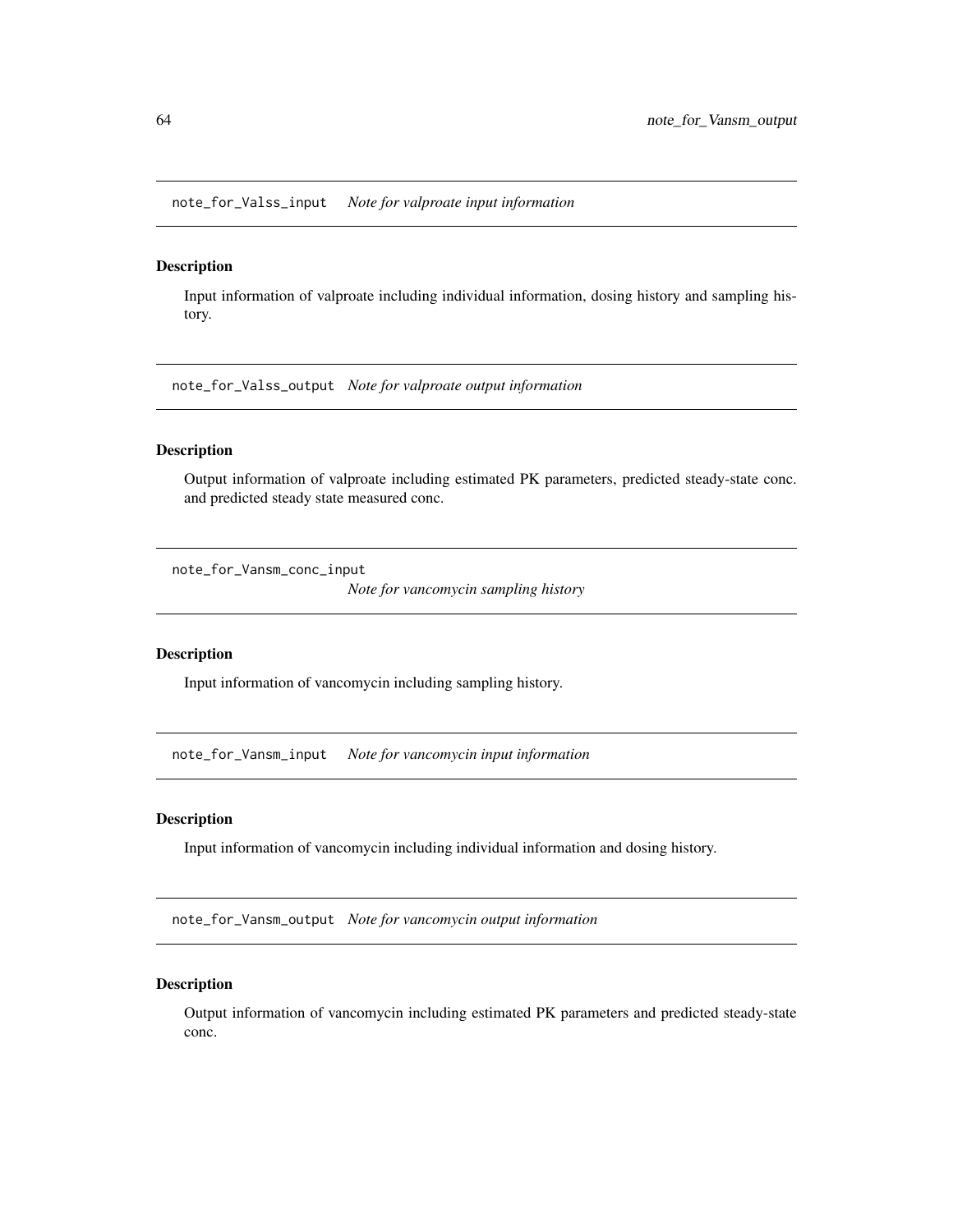note\_for\_Vanss\_input *Note for vancomycin input information*

### Description

Input information of vancomycin including individual information, dosing history and sampling history.

note\_for\_Vanss\_output *Note for vancomycin output information*

## Description

Output information of vancomycin including estimated PK parameters, predicted steady-state conc. and predicted steady state measured conc.

oc.IR.sm *Algorithm to estimate individual PK parameters of opioid tdm*

#### Description

Algorithm to estimate individual PK parameters of opioid tdm

ocIR.more *Function for individual dosage adjustment of opiods tdm*

#### Description

Function to predict individual concentrations of opiods tdm or to calculate their suggested doses after perdicting individual PK parameters.

OOsdcpr *Function to calculate predicted conc. for opioids tdm*

#### Description

Function to calculate predicted conc. for opioids tdm after the 1st dose based on the estimated PK parameters; PK model is a one-compartment, with 1st-ordered absorption and the 1st-ordered elimination rate constants.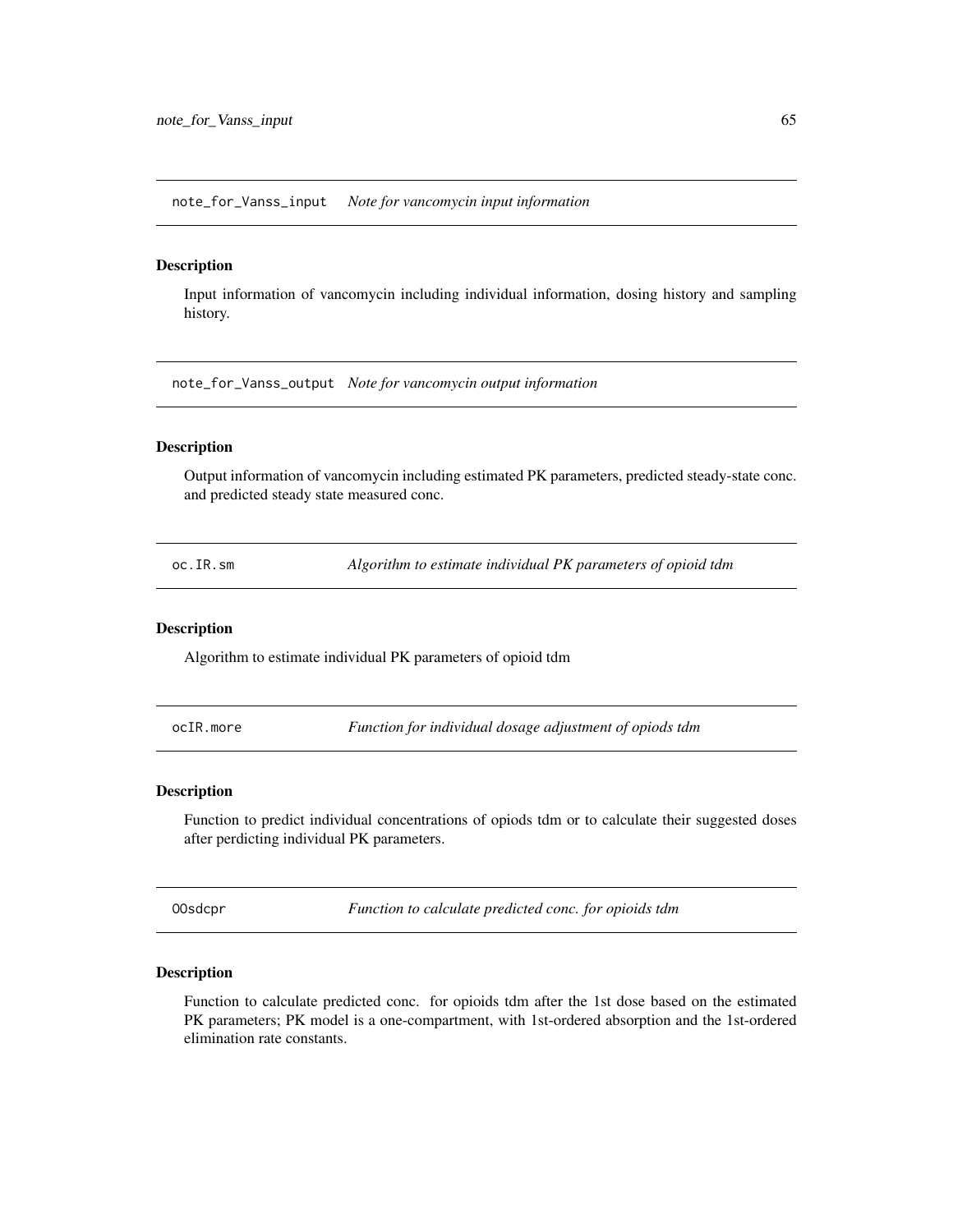OOsscpr *Function to calculate predicted conc. for opioids tdm at the steadystate*

## Description

Function to calculate predicted conc. at steady-state for opioids tdm based on the estimated PK parameters; PK model is a one-compartment, with 1st-ordered absorption and the 1st-ordered elimination rate constants.

oscar *display menu list for opioid tdm*

#### Description

display menu list for opioid tdm

Oxt.menu *Oxtriphylline input form menu*

## Description

Oxtriphylline input form menu including IR tablet and CR tablet.

Oxtcr.model *Algorithm to estimate individual PK parameters of oxtriphylline CR*

## Description

Algorithm to estimate individual PK parameters oxtriphyllline CR by Bayesian technique(JAGS).

## References

Otero MJ, Buelga DS, Vazquez MA, et al. Application of population pharmacokinetics to the optimization of theophylline therapy. J Clin Pharm Ther. Apr 1996;21(2):113-125.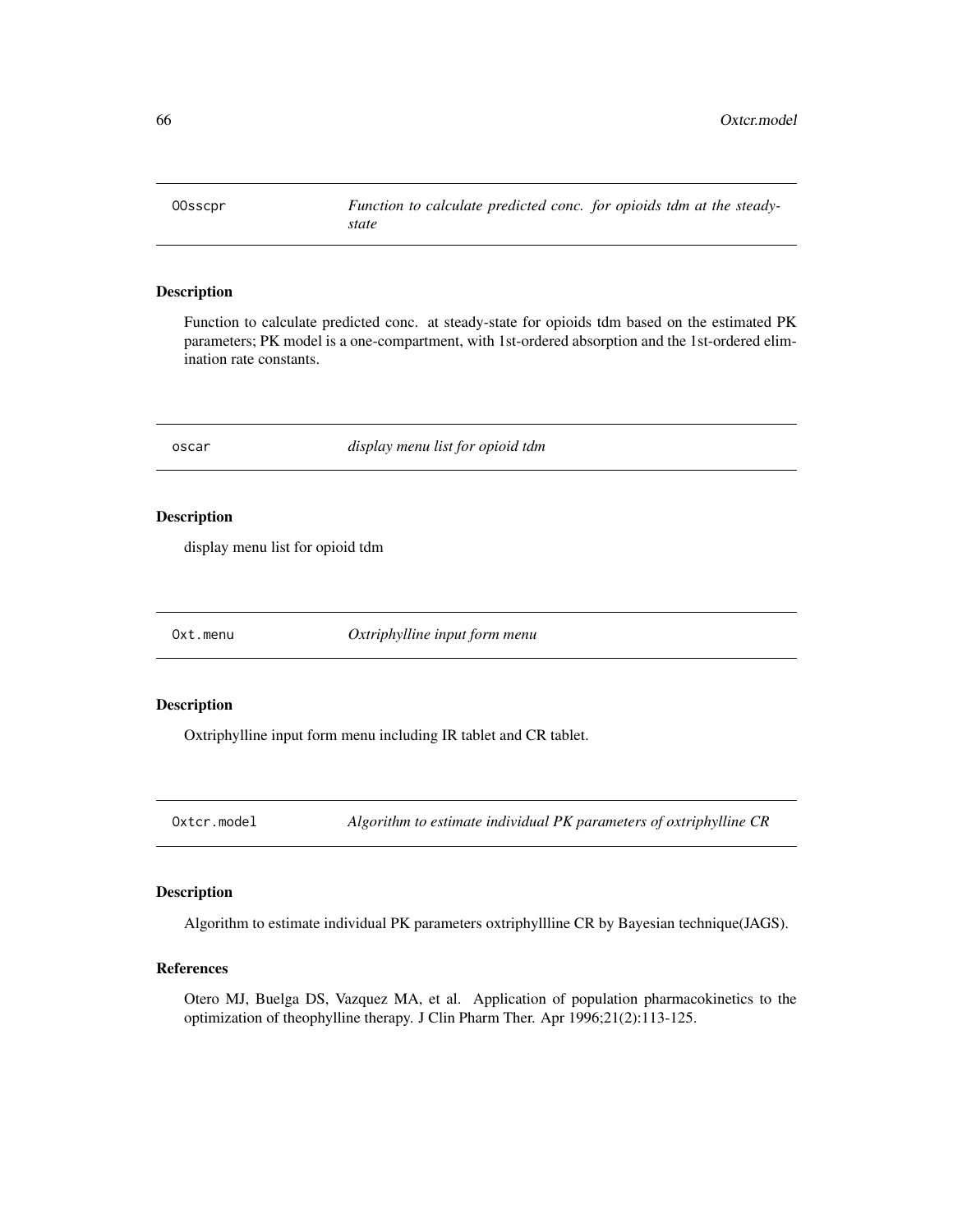Function to predict individual concentrations of oxtriphylline CR or to calculate their suggested doses after perdicting individual PK parameters with single concentration.

| Oxtcr.ss | Algorithm to estimate individual pharmacokinetics parameters of oxt- |
|----------|----------------------------------------------------------------------|
|          | riphylline CR with one concentration                                 |

#### Description

Algorithm to estimate individual pharmacokinetics parameters of oxtriphylline CR with one concentration at steady-state.

## References

Otero, M. J., D. S. Buelga, et al. (1996). Application of population pharmacokinetics to the optimization of theophylline therapy. J Clin Pharm Ther 21(2): 113-25.

| Oxtir.model | Algorithm to estimate individual PK parameters of oxtriphylline IR |
|-------------|--------------------------------------------------------------------|
|-------------|--------------------------------------------------------------------|

## Description

Algorithm to estimate individual PK parameters of oxtriphylline IR by Bayesian technique(JAGS).

## References

Otero MJ, Buelga DS, Vazquez MA, et al. Application of population pharmacokinetics to the optimization of theophylline therapy. J Clin Pharm Ther. Apr 1996;21(2):113-125.

Oxtir.more *Function for individual dosage adjustment of oxtriphylline IR*

#### Description

Function to predict individual concentrations of oxtriphylline IR to calculate their suggested doses after perdicting individual PK parameters with single concentration.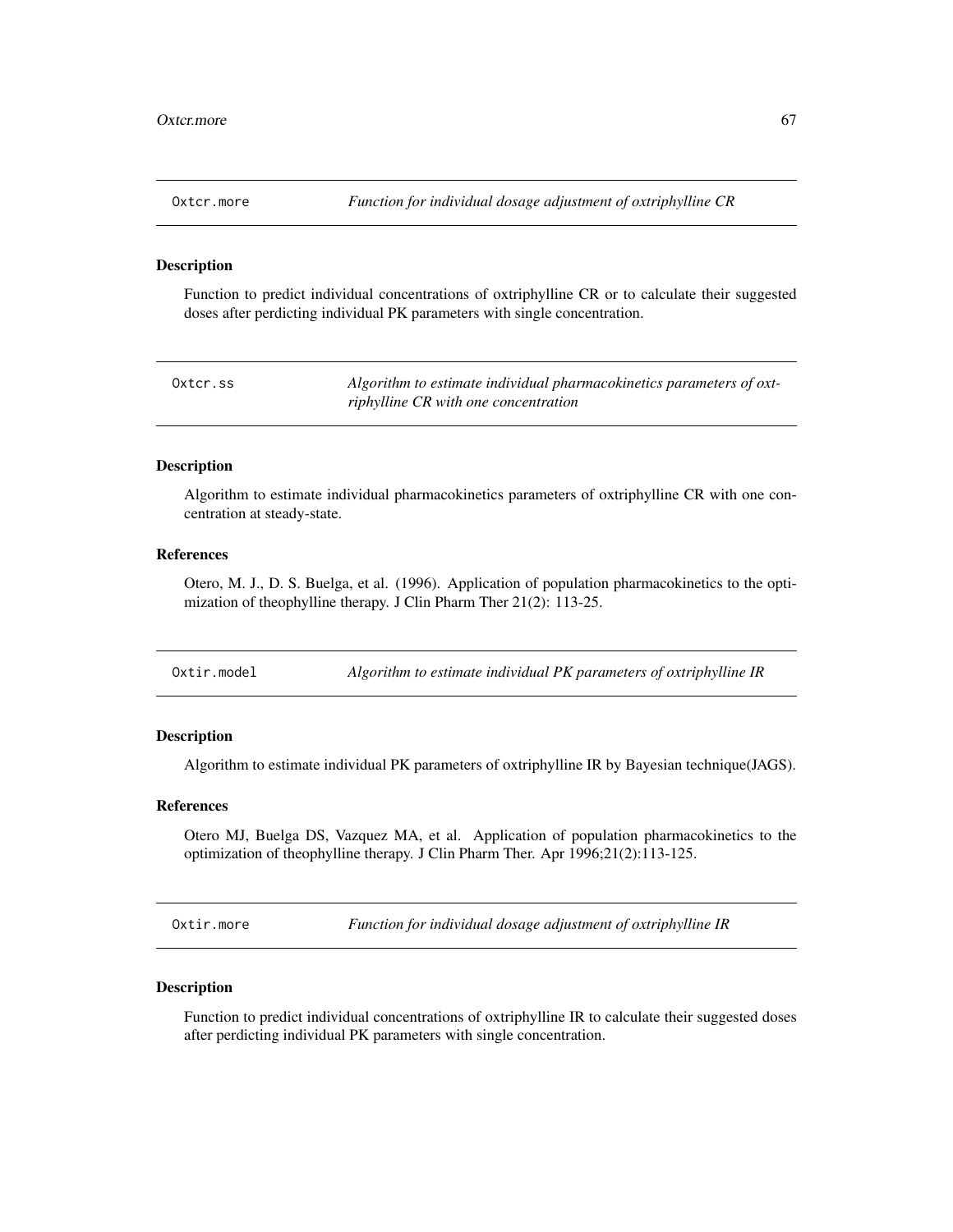68 **Phe.more** 

Oxtir.sm *Algorithm to estimate individual PK parameters of oxtriphylline IR with each multiple concentrations*

## Description

Algorithm to estimate individual PK parameters of oxtriphylline IR with each multiple concentrations at steady-state.

#### References

Otero, M. J., D. S. Buelga, et al. (1996). Application of population pharmacokinetics to the optimization of theophylline therapy. J Clin Pharm Ther 21(2): 113-25.

| Oxtir.ss | Algorithm to estimate individual PK parameters of oxtriphylline IR |
|----------|--------------------------------------------------------------------|
|          | with one concentration                                             |

### Description

Algorithm to estimate individual PK parameters of oxtriphylline IR with one concentration at steady-state.

### References

Otero, M. J., D. S. Buelga, et al. (1996). Application of population pharmacokinetics to the optimization of theophylline therapy. J Clin Pharm Ther 21(2): 113-25.

Phe.more *Function for individual dosage adjustment of phenytoin*

## Description

Function to predict individual concentrations of phenytoin or to calculate their suggested doses after perdicting individual PK parameters with single concentration.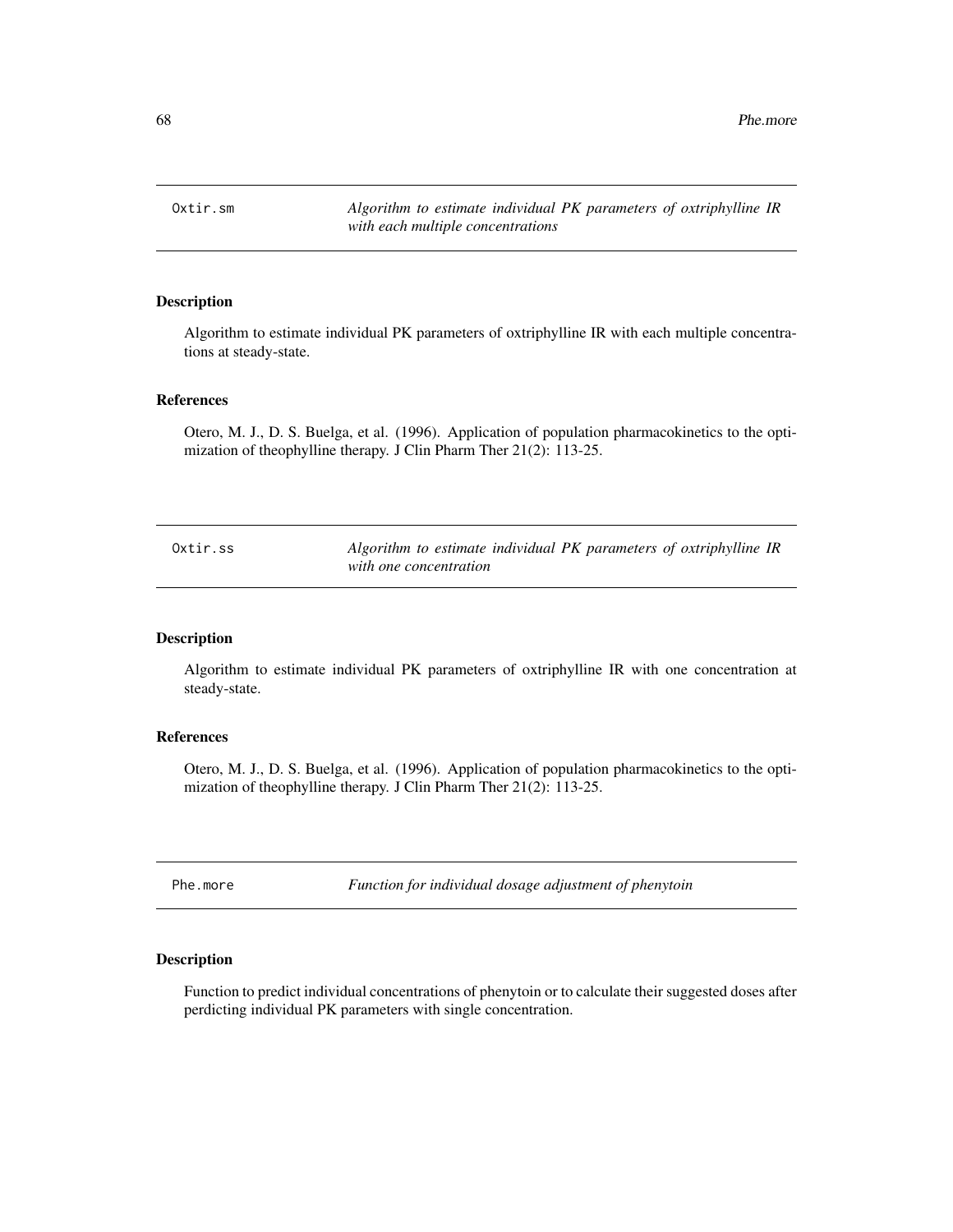Phe.ss *Algorithm to estimate individual PK parameters of phenytoin with one concentration*

# Description

Algorithm to estimate individual PK parameters of phenytoin with one concentration at steady-state.

#### References

Vozeh, S., Muir, K.T., et al. (1981). Predicting individual phenytoin dosage. J Pharmacokinet Biopharm 9(2): 131-46.

Phecpr *Equation for the calculated conc. of phenytoin at steady-state*

## Description

Equation for the calculated conc. of phenytoin at steady-state

| PheDemo | Function for the test runs to estimate individual PK parameters of |
|---------|--------------------------------------------------------------------|
|         | <i>phenytoin with one concentration</i>                            |

## Description

Function for the test runs to estimate individual PK parameters of phenytoin with one concentration at steady-state including estimation of PK parameters

| Phelimit | Avoid Dose greater than Vmax when performing dosage adjustment |  |  |
|----------|----------------------------------------------------------------|--|--|
|          | for phenytoin                                                  |  |  |

### Description

Avoid Dose greater than Vmax when performing dosage adjustment for phenytoin.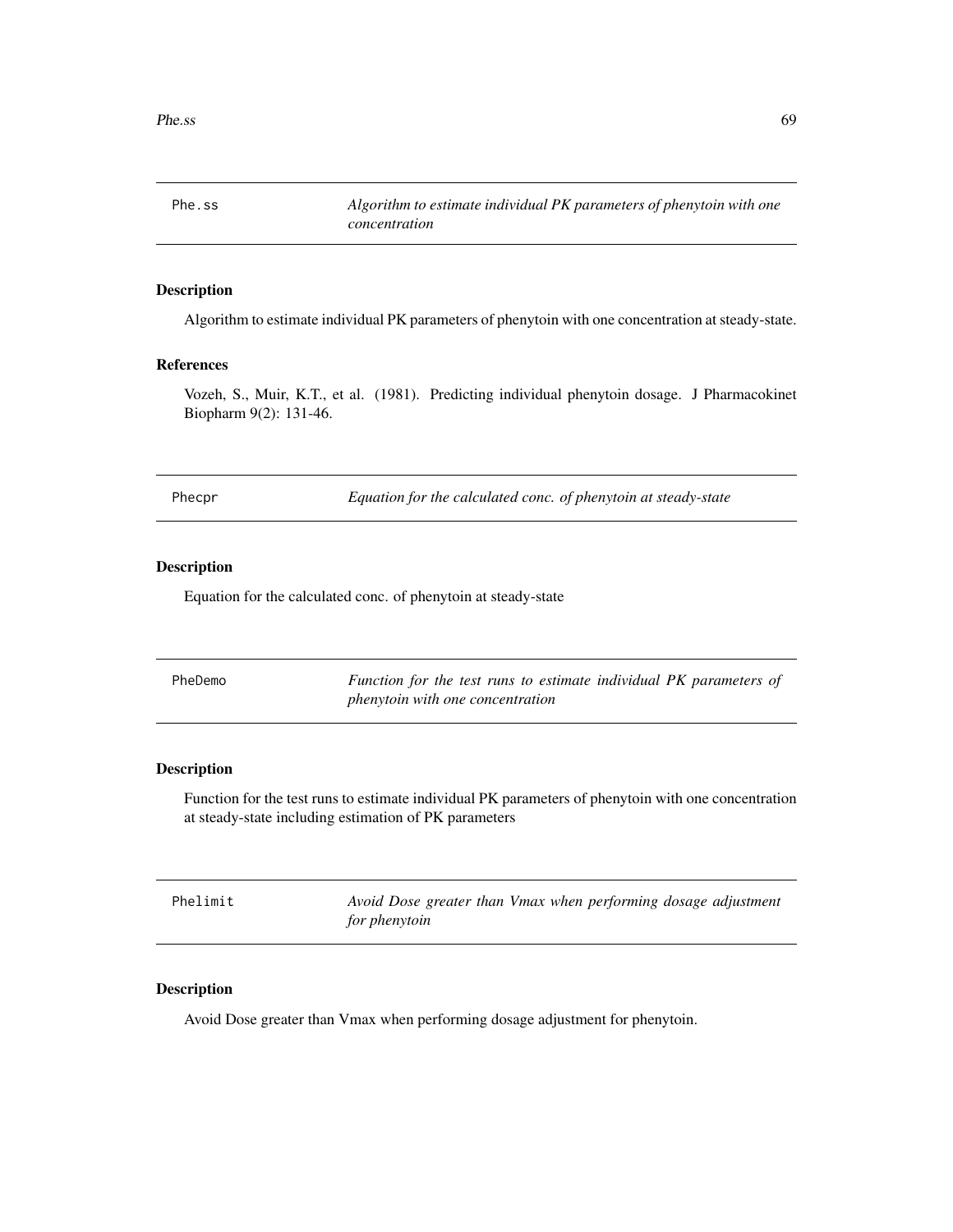phenytoin *Demo for the test runs to estimate individual PK parameters of phenytoin with one concentration*

### Description

Demo for the test runs to estimate individual PK parameters of phenytoin with one concentration at steady-state including estimation of PK parameters

plots\_tdm *to generate simulated data with deSolve and plot graphs*

## Description

to generate simulated data with deSolve and plot graphs

| plots_tdm.SD | to generate simulated data with deSolve and plot graphs for single- |
|--------------|---------------------------------------------------------------------|
|              | dose                                                                |

## Description

to generate simulated data with deSolve and plot graphs for single-dose

plotting\_tdm.sim *to generate simulated data with deSolve and plot graphs*

## Description

to generate simulated data with deSolve and plot graphs

pocpr *Equation of oral conc. at steady-state*

## Description

Equation of oral conc. at steady-state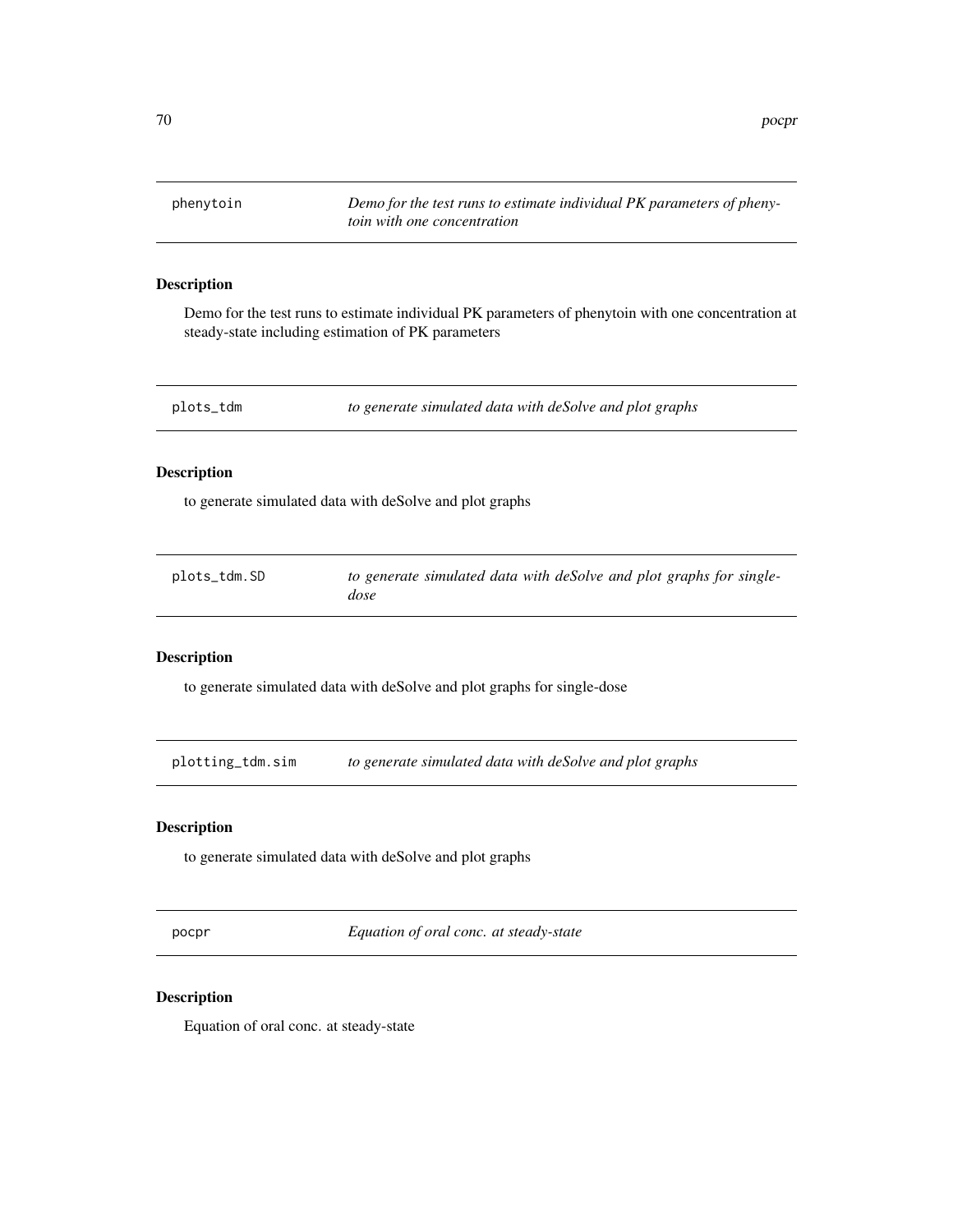Algorithm to estimate individual PK parameters of ritonavir by Bayesian technique(JAGS).

## References

Kappelhoff, B. S., A. D. Huitema, et al. (2005). Development and validation of a population pharmacokinetic model for ritonavir used as a booster or as an antiviral agent in HIV-1-infected patients. Br J Clin Pharmacol 59(2): 174-82.

Rit.more *Function for individual dosage adjustment of ritonavire*

#### Description

Function to predict individual concentrations of ritonavir or to calculate their suggested doses after perdicting individual PK parameters with single concentration.

Rit.sm *Algorithm to estimate individual PK parameters of ritonavir with each multiple concentrations*

### Description

Algorithm to estimate individual PK parameters of ritonavir with each multiple concentrations at steady-state.

## References

Kappelhoff, B. S., A. D. Huitema, et al. (2005). Development and validation of a population pharmacokinetic model for ritonavir used as a booster or as an antiviral agent in HIV-1-infected patients. Br J Clin Pharmacol 59(2): 174-82.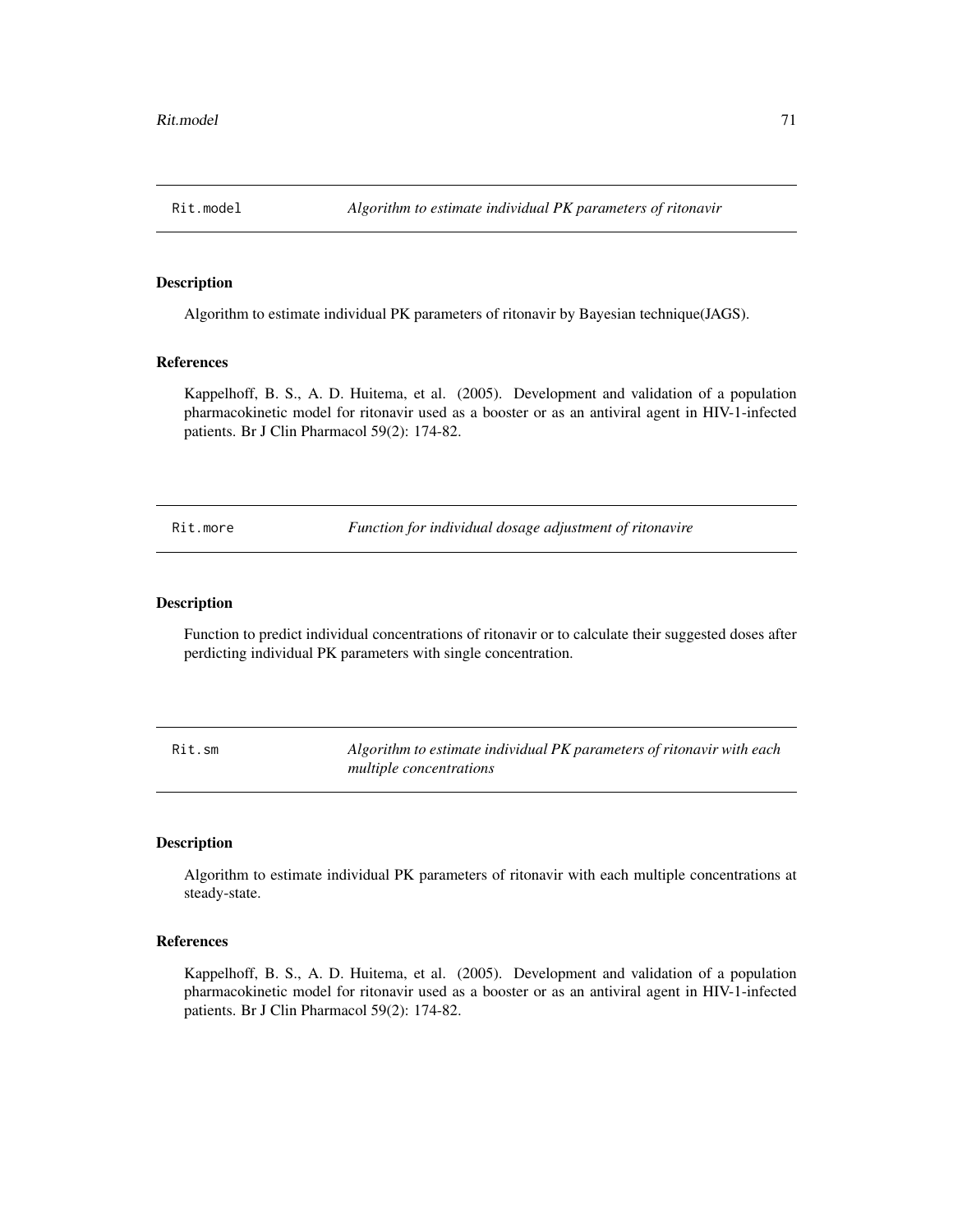Rit.ss *Algorithm to estimate individual PK parameters of ritonavir with one concentration*

## Description

Algorithm to estimate individual PK parameters of ritonavir with one concentration at steady-state.

### References

Kappelhoff, B. S., A. D. Huitema, et al. (2005). Development and validation of a population pharmacokinetic model for ritonavir used as a booster or as an antiviral agent in HIV-1-infected patients. Br J Clin Pharmacol 59(2): 174-82.

Ritcpr *Equation for the calculated conc. of ritonavir at steady-state*

## Description

Equation for the calculated conc. of ritonavir at steady-state

Ritss\_test *Test file for ritonavir*

#### Description

Test file for ritonavir

run *logo and disclaimer*

### Description

show logo and disclaimer for using this package.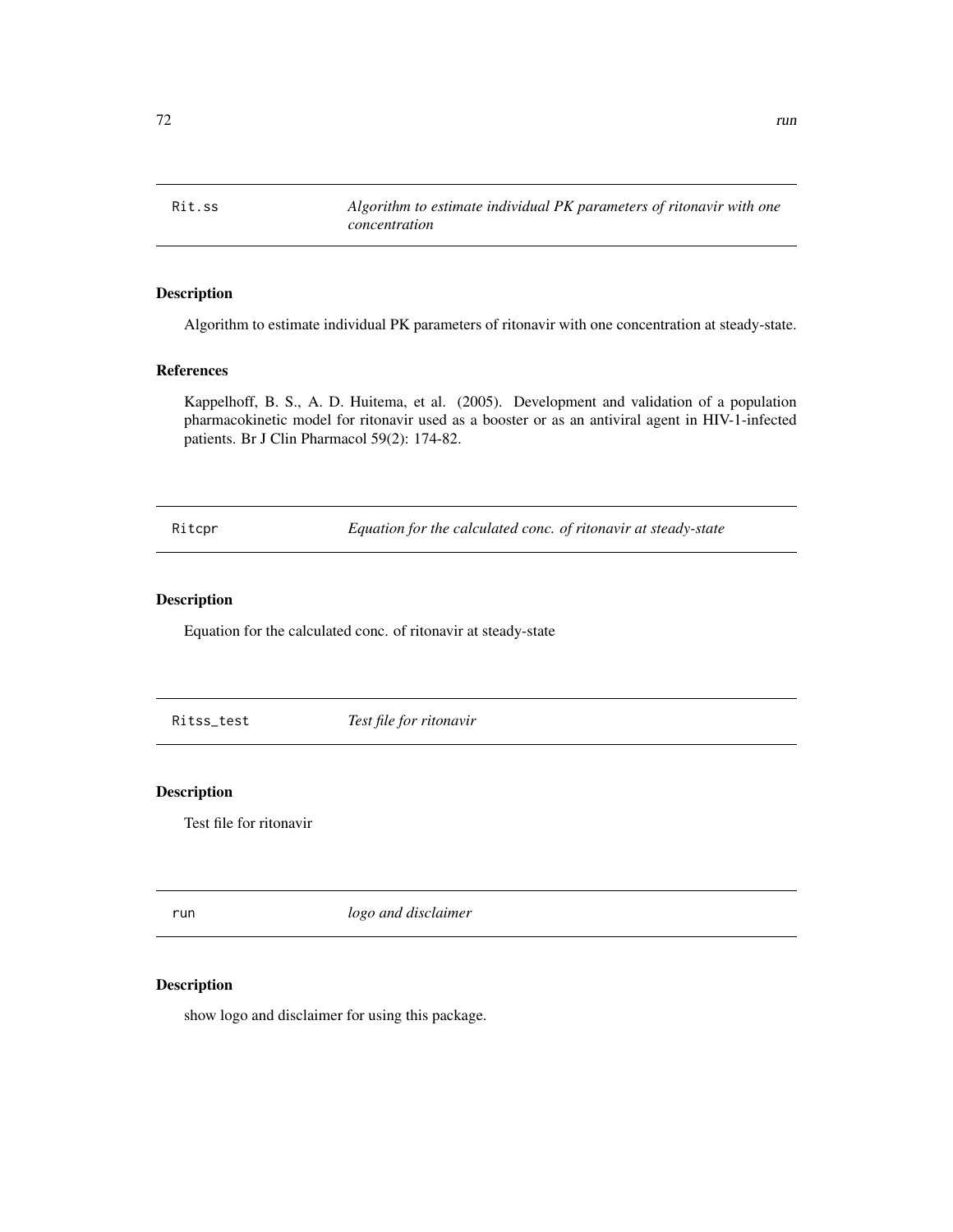<span id="page-72-0"></span>sdToss *Function to calculate predicted conc. for opioids tdm at the steadystate*

#### Description

Function to call the function of calculating predicted conc. at steady-state for opioids tdm based on the estimated PK parameters; PK model is a one-compartment, with 1st-ordered absorption and the 1st-ordered elimination rate constants.

Tac.model *Algorithm to estimate individual PK parameters of tacrolimus*

#### Description

Algorithm to estimate individual PK parameters of tacrolimus by Bayesian technique(JAGS).

#### References

Zahir, H., A. J. McLachlan, et al. (2005). Population pharmacokinetic estimation of tacrolimus apparent clearance in adult liver transplant recipients. Ther Drug Monit 27(4): 422-30.

Tac.more *Function for individual dosage adjustment of tacrolimus*

#### Description

Function to predict individual concentrations of tacrolimus or to calculate their suggested doses after perdicting individual PK parameters with single concentration.

Tac.sm *Algorithm to estimate individual PK parameters of tacrolimus with each multiple concentrations*

## Description

Algorithm to estimate individual PK parameters of tacrolimus with each multiple concentrations at steady-state.

#### References

Zahir, H., A. J. McLachlan, et al. (2005). Population pharmacokinetic estimation of tacrolimus apparent clearance in adult liver transplant recipients. Ther Drug Monit 27(4): 422-30.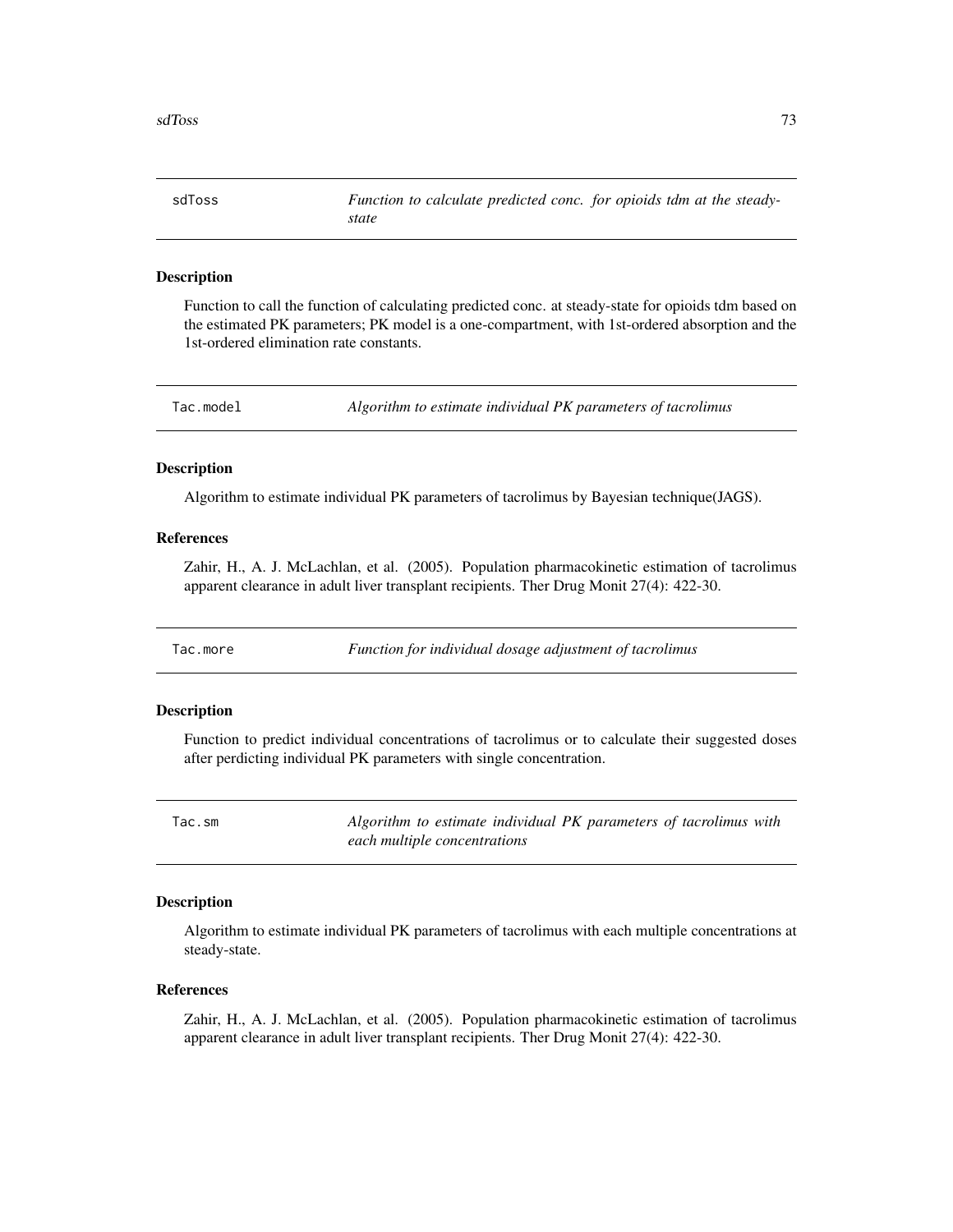<span id="page-73-0"></span>Tac.ss *Algorithm to estimate individual PK parameters of tacrolimus with one concentration*

# Description

Algorithm to estimate individual PK parameters of tacrolimus with one concentration at steadystate.

## References

Zahir, H., A. J. McLachlan, et al. (2005). Population pharmacokinetic estimation of tacrolimus apparent clearance in adult liver transplant recipients. Ther Drug Monit 27(4): 422-30.

Taccpr *Equation for the calculated conc. of tacrolimus at steady-state*

## Description

Equation for the calculated conc. of tacrolimus at steady-state

tdm *Function of Therapeutic drug monitoring*

## Description

tdm is desgined to estimate individual PK parameters with one or more concentrations using JAGS (Just Another Gibbs Sampling) interfaced through the package - rjags. It also can calculate a suggested dose for a target drug conc. and vice versa.

The.menu *Theophylline input form menu*

## Description

Theophylline input form menu including IR tablet, CR tablet and iv infusion.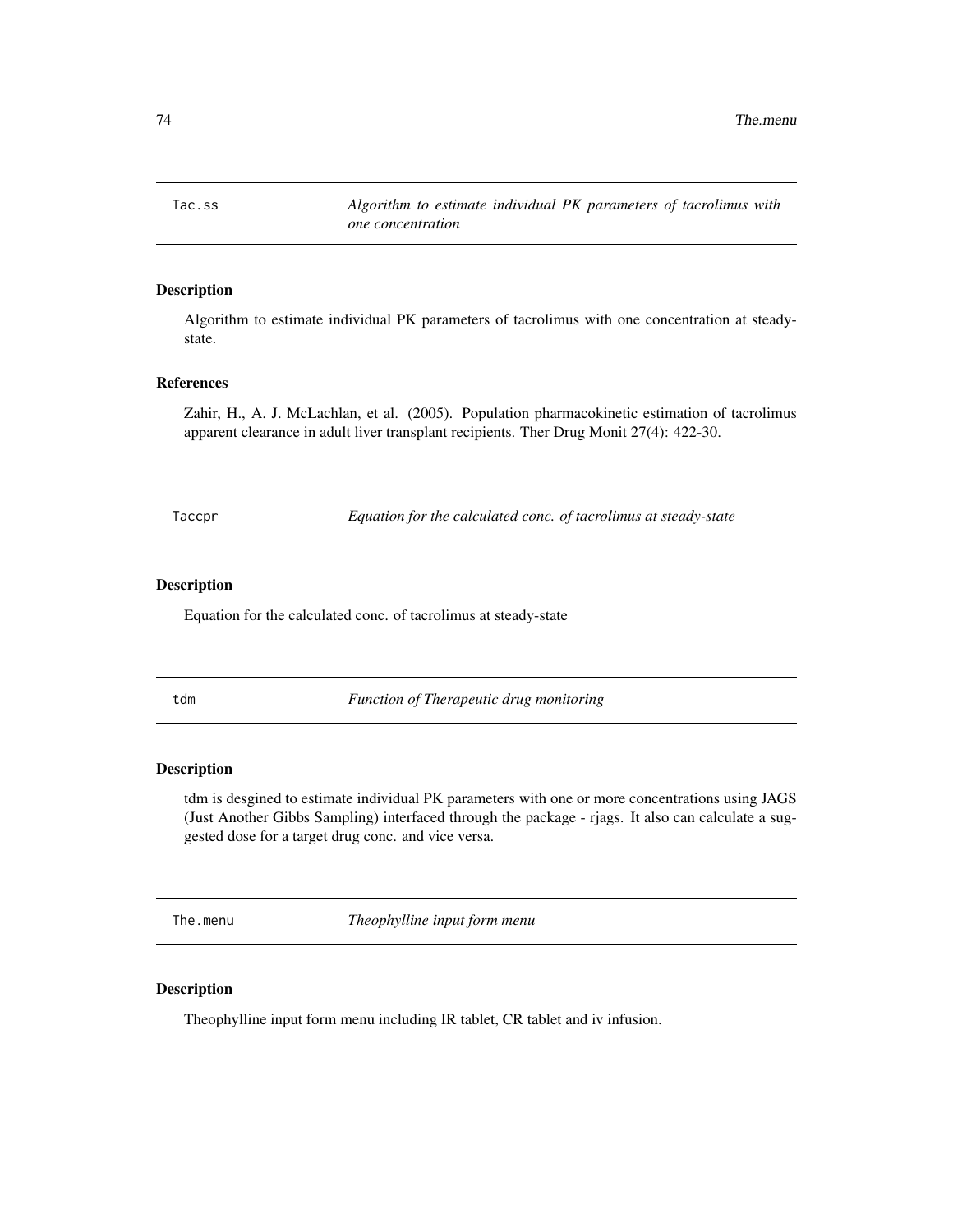<span id="page-74-0"></span>

Theophylline salt form menu including aminophylline anhydrous, aminophylline dihydrous, oxtriphylline and theophylline.

Thecr.model *Algorithm to estimate individual PK parameters of theophylline CR*

## Description

Algorithm to estimate individual PK parameters of theophylline CR by Bayesian technique(JAGS).

## References

Otero MJ, Buelga DS, Vazquez MA, et al. Application of population pharmacokinetics to the optimization of theophylline therapy. J Clin Pharm Ther. Apr 1996;21(2):113-125.

Thecr.more *Function for individual dosage adjustment of theophylline CR*

#### Description

Function to predict individual concentrations of theophylline CR or to calculate their suggested doses after perdicting individual PK parameters with single concentration.

Thecr.ss *Algorithm to estimate individual PK parameters of theophylline CR with one concentration*

#### Description

Algorithm to estimate individual PK parameters of theophylline CR with one concentration at steady-state.

#### References

Otero, M. J., D. S. Buelga, et al. (1996). Application of population pharmacokinetics to the optimization of theophylline therapy. J Clin Pharm Ther 21(2): 113-25.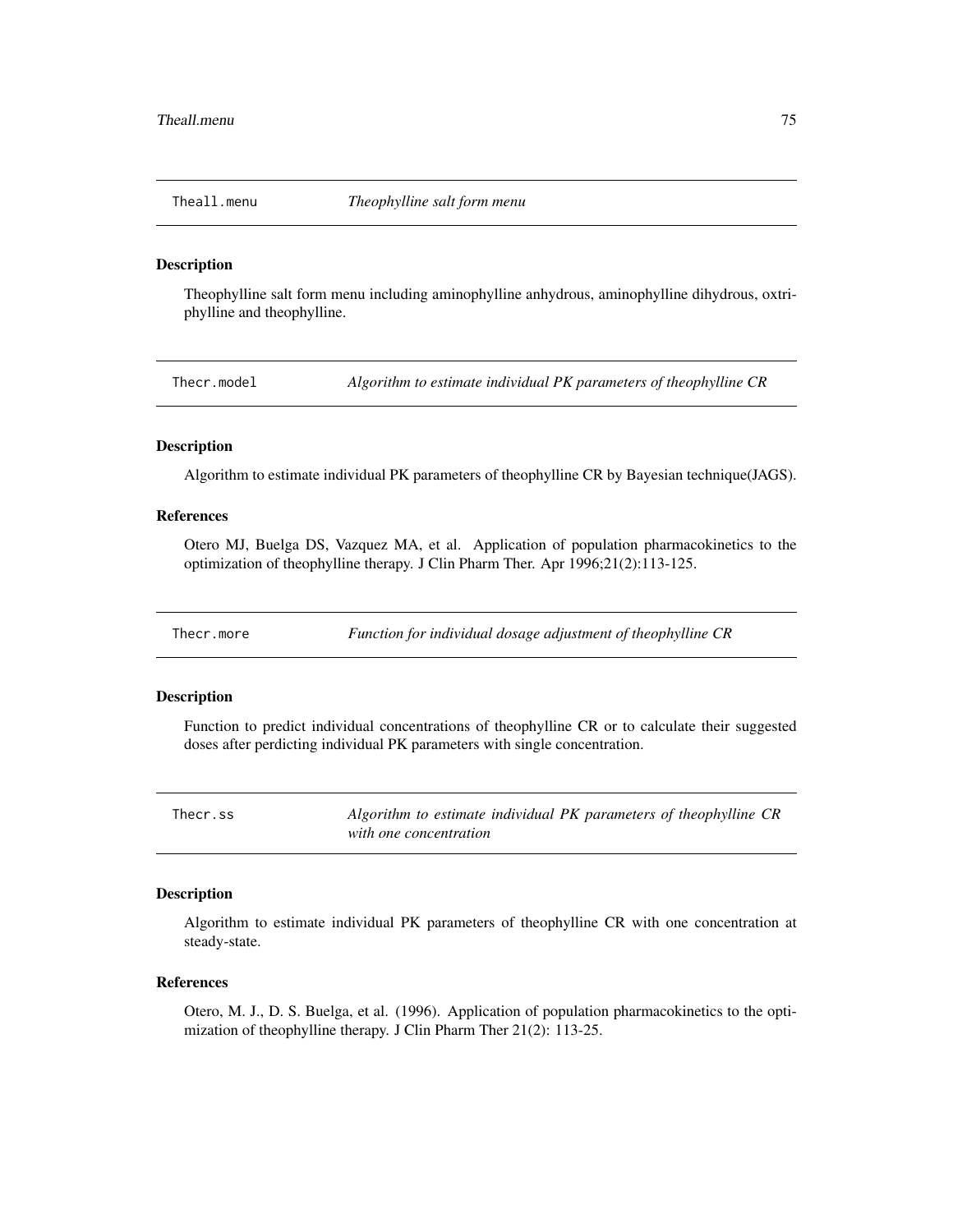<span id="page-75-0"></span>

Equation for the calculated conc. of theophylline CR at steady-state

| Theinfusioncpr | Equation for the calculated conc. of iv infusion theophylline with load- |
|----------------|--------------------------------------------------------------------------|
|                | ing dose at steady-state                                                 |

# Description

Equation for the calculated conc. of iv infusion theophylline with loading dose at steady-state

| Their.model | Algorithm to estimate individual PK parameters of theophylline IR |
|-------------|-------------------------------------------------------------------|
|-------------|-------------------------------------------------------------------|

# Description

Algorithm to estimate individual PK parameters of theophylline IR by Bayesian technique(JAGS).

# References

Otero MJ, Buelga DS, Vazquez MA, et al. Application of population pharmacokinetics to the optimization of theophylline therapy. J Clin Pharm Ther. Apr 1996;21(2):113-125.

Their.more *Function for individual dosage adjustment of theophylline IR*

# Description

Function to predict individual concentrations of theophylline IR or to calculate their suggested doses after perdicting individual PK parameters with single concentration.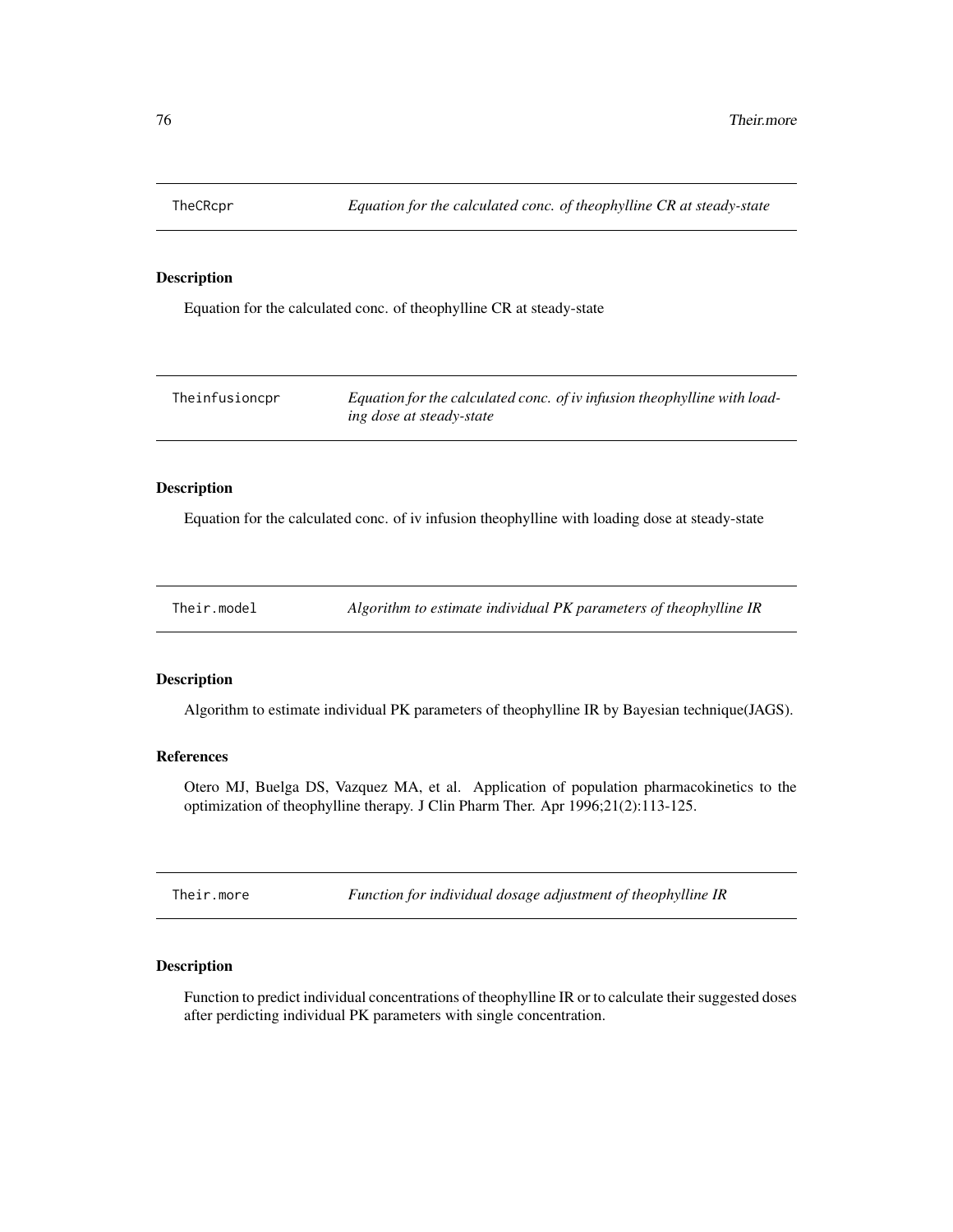<span id="page-76-0"></span>Their.sm *Algorithm to estimate individual PK parameters of theophylline IR with each multiple concentrations*

# Description

Algorithm to estimate individual PK parameters of theophylline IR with each multiple concentrations at steady-state.

## References

Otero, M. J., D. S. Buelga, et al. (1996). Application of population pharmacokinetics to the optimization of theophylline therapy. J Clin Pharm Ther 21(2): 113-25.

| Their.ss | Algorithm to estimate individual PK parameters of theophylline IR |
|----------|-------------------------------------------------------------------|
|          | with one concentration                                            |

# Description

Algorithm to estimate individual PK parameters of theophylline IR with one concentration at steadystate.

# References

Otero, M. J., D. S. Buelga, et al. (1996). Application of population pharmacokinetics to the optimization of theophylline therapy. J Clin Pharm Ther 21(2): 113-25.

TheIRsscpr *Equation for the calculated conc. of theophylline IR at steady-state*

# Description

Equation for the calculated conc. of theophylline IR at steady-state

Val.menu *Population of valproic acid menu*

## Description

Population of valproic acid menu including children and adults.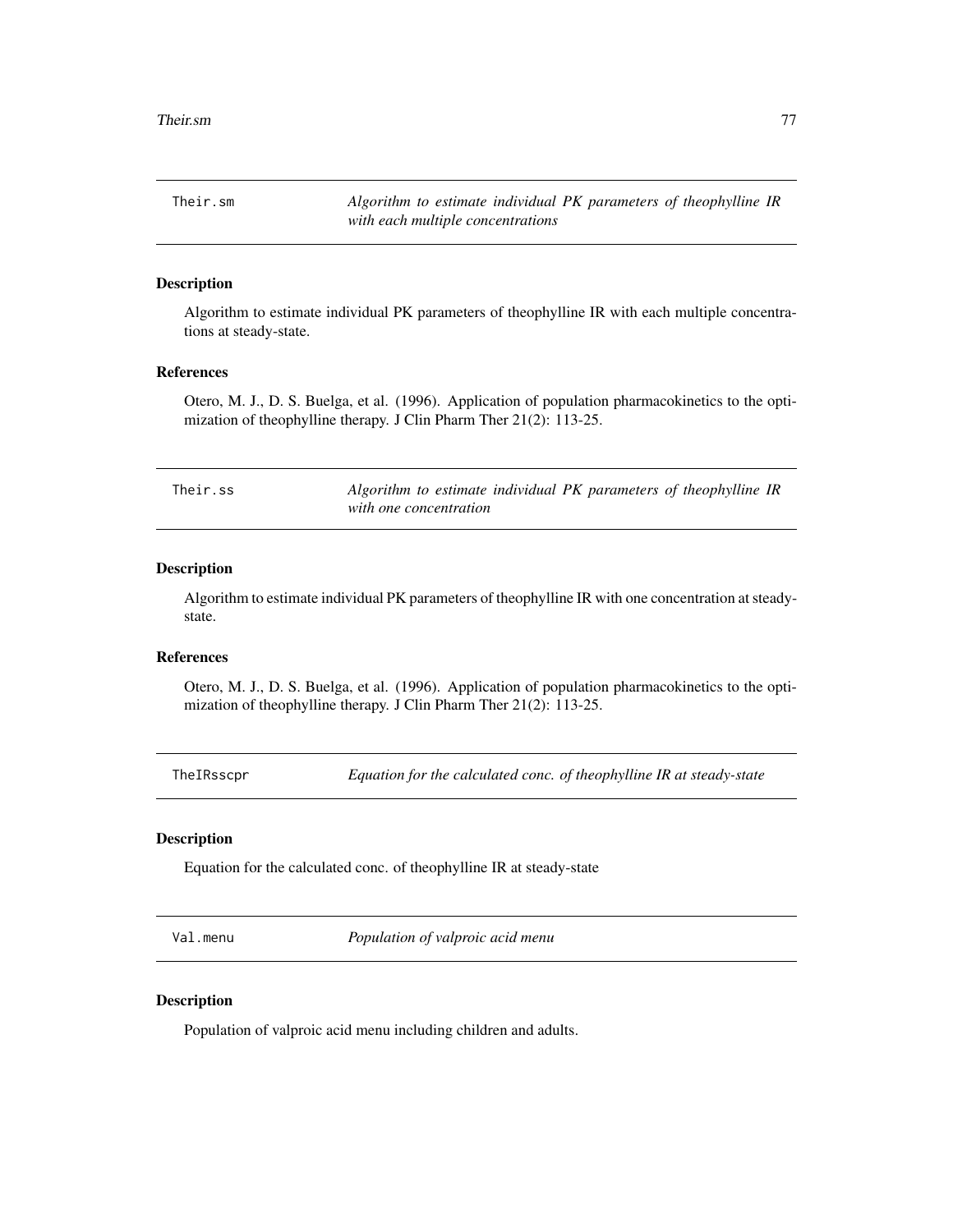<span id="page-77-0"></span>

Algorithm to estimate individual PK parameters of valproate by Bayesian technique(JAGS).

## References

ES, E. L. D., E. Fuseau, et al. (2004). Pharmacokinetic modelling of valproic acid from routine clinical data in Egyptian epileptic patients. Eur J Clin Pharmacol 59(11): 783-90.

Val.more *Function for individual dosage adjustment of valproic acid*

## **Description**

Function to predict individual concentrations of vaproic acid or to calculate their suggested doses after perdicting individual PK parameters with single concentration.

Val.sm *Algorithm to estimate individual PK parameters of valproate with each multiple concentrations*

#### Description

Algorithm to estimate individual PK parameters of valproate with each multiple concentrations at steady-state.

## References

ES, E. L. D., E. Fuseau, et al. (2004). Pharmacokinetic modelling of valproic acid from routine clinical data in Egyptian epileptic patients. Eur J Clin Pharmacol 59(11): 783-90.

| Val.ss | Algorithm to estimate individual PK parameters of valproate with one |
|--------|----------------------------------------------------------------------|
|        | concentration                                                        |

# Description

Algorithm to estimate individual PK parameters of valproate with one concentration at steady-state.

## References

ES, E. L. D., E. Fuseau, et al. (2004). Pharmacokinetic modelling of valproic acid from routine clinical data in Egyptian epileptic patients. Eur J Clin Pharmacol 59(11): 783-90.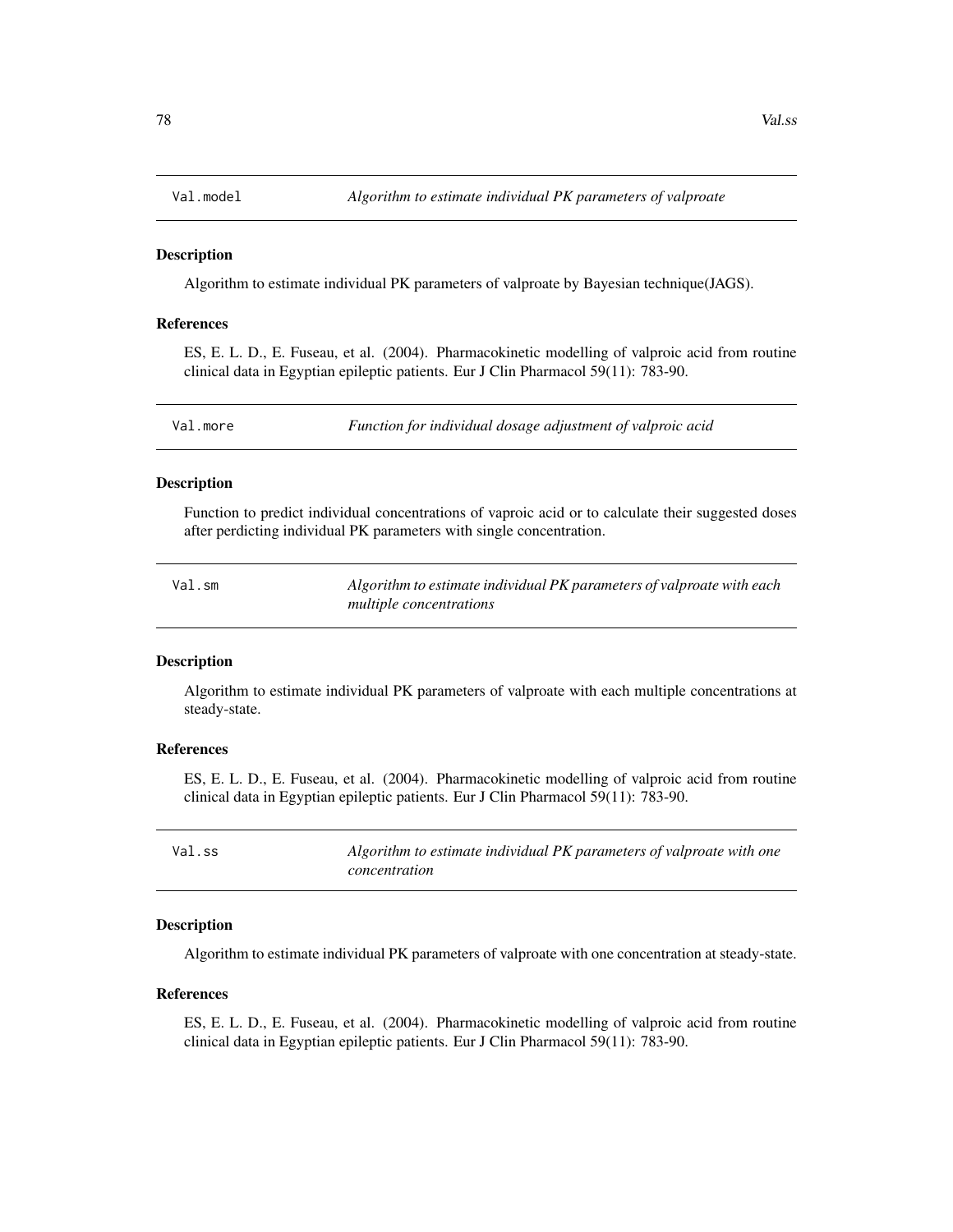<span id="page-78-0"></span>

Equation for the calculated conc. of valproate at steady-state

Van.model *Algorithm to estimate individual PK parameters of vancomycin*

## Description

Algorithm to estimate individual PK parameters of vancomycin by Bayesian technique(JAGS).

#### References

Buelga, D. S., M. del Mar Fernandez de Gatta, et al. (2005). Population pharmacokinetic analysis of vancomycin in patients with hematological malignancies. Antimicrob Agents Chemother 49(12): 4934-41.

Van.more *Function for individual dosage adjustment of vancomycin*

## Description

Function to predict individual concentrations of vancomycin or to calculate their suggested doses after perdicting individual PK parameters with single concentration.

Van.sm *Algorithm to estimate individual PK parameters of vancomycin with each multiple concentrations*

## Description

Algorithm to estimate individual PK parameters of vancomycin with each multiple concentrations at steady-state.

# References

Buelga, D. S., M. del Mar Fernandez de Gatta, et al. (2005). Population pharmacokinetic analysis of vancomycin in patients with hematological malignancies. Antimicrob Agents Chemother 49(12): 4934-41.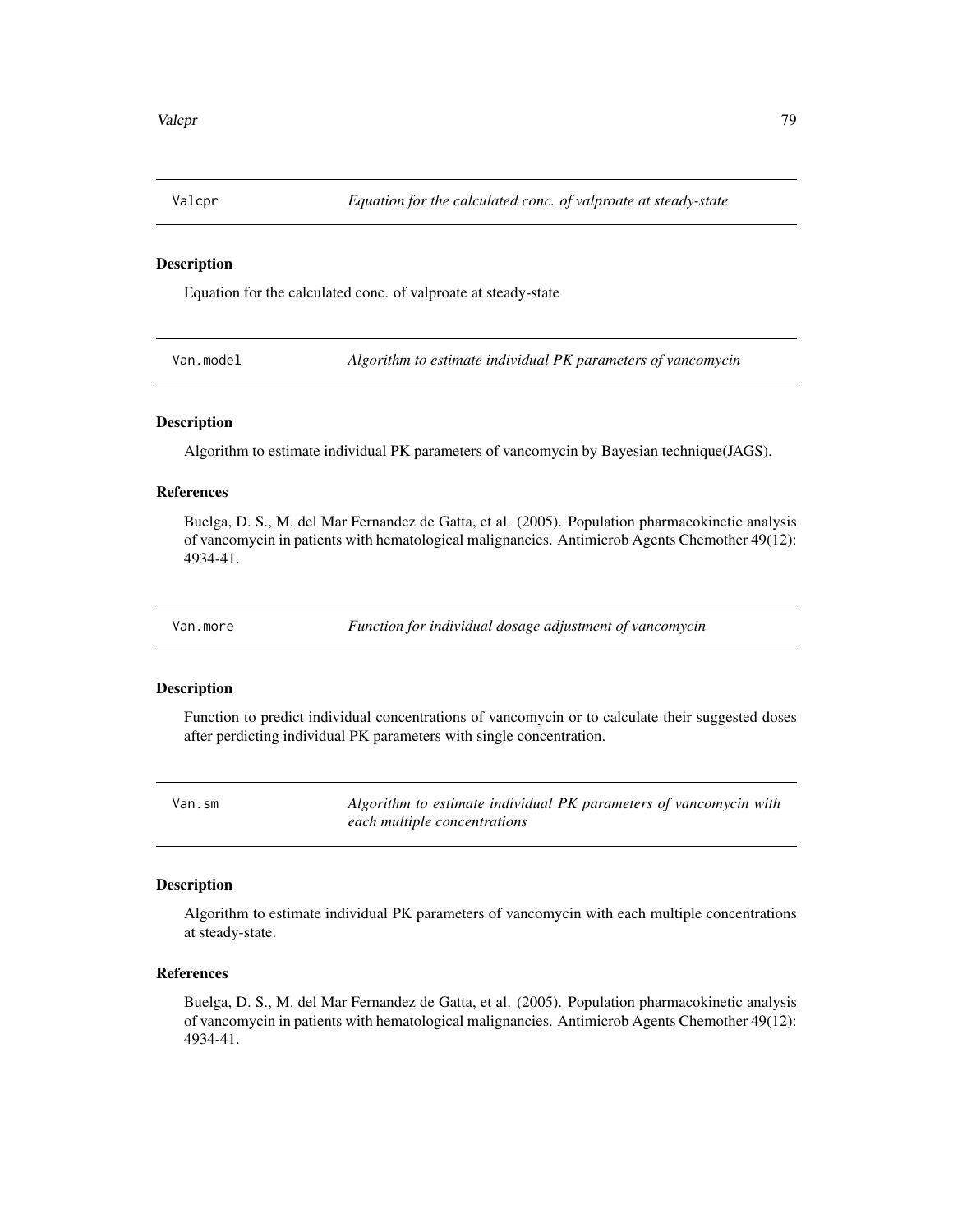<span id="page-79-0"></span>Van.ss *Algorithm to estimate individual PK parameters of vancomycin with one concentration*

# Description

Algorithm to estimate individual PK parameters of vancomycin with one concentration at steadystate.

# References

Buelga, D. S., M. del Mar Fernandez de Gatta, et al. (2005). Population pharmacokinetic analysis of vancomycin in patients with hematological malignancies. Antimicrob Agents Chemother 49(12): 4934-41.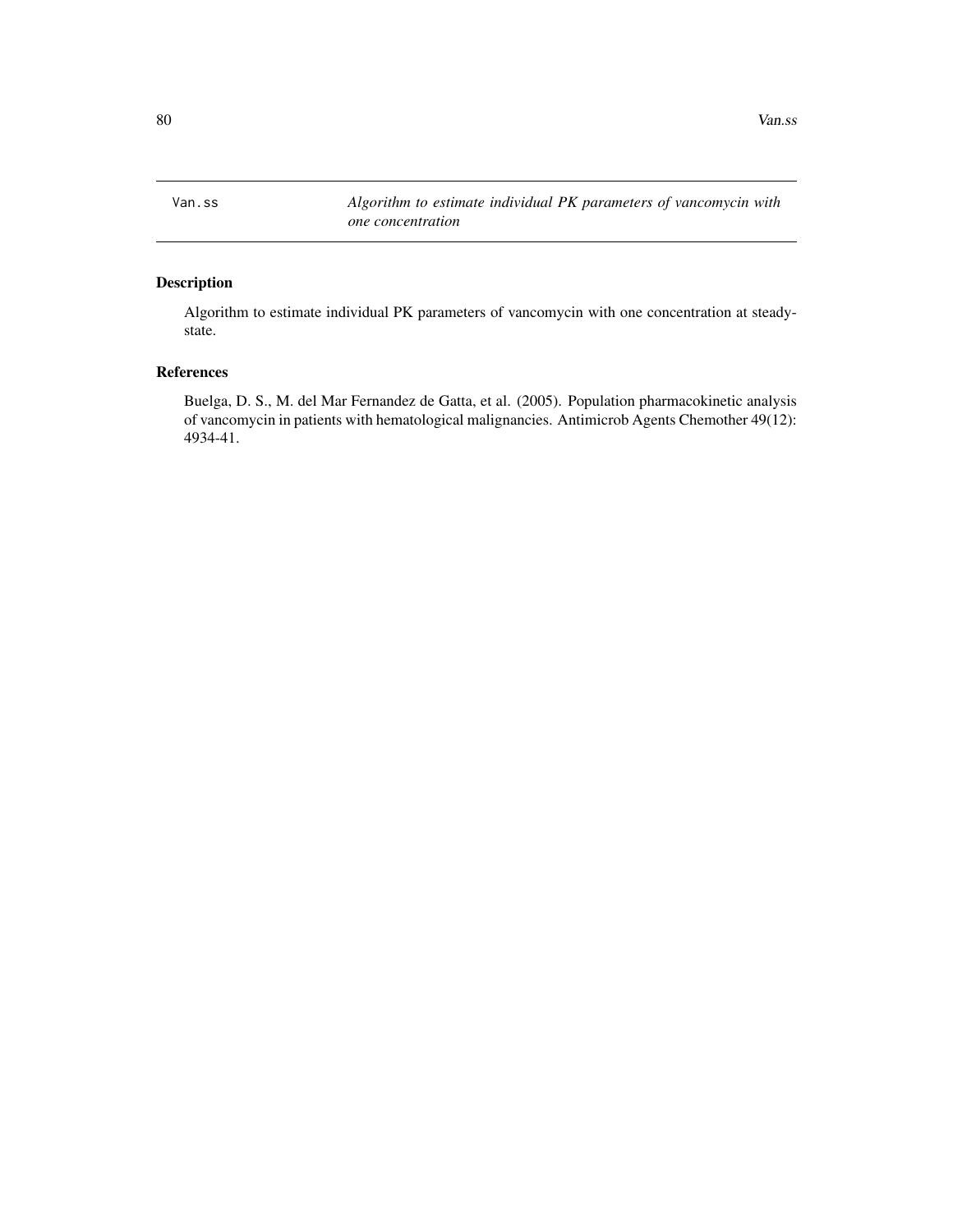# Index

∗Topic misc all.Amianhcrss, [8](#page-7-0) all.Amianhinfusionsm, [8](#page-7-0) all.Amianhinfusionss, [8](#page-7-0) all.Amianhirsm, [8](#page-7-0) all.Amianhirss, [9](#page-8-0) all.Amicrss, [9](#page-8-0) all.Amidihcrss, [9](#page-8-0) all.Amidihinfusionsm, [9](#page-8-0) all.Amidihinfusionss, [10](#page-9-0) all.Amidihirsm, [10](#page-9-0) all.Amidihirss, [10](#page-9-0) all.Amism, [10](#page-9-0) all.Amiss, [11](#page-10-0) all.Carsm, [11](#page-10-0) all.Carss, [11](#page-10-0) all.ChiValsm, [11](#page-10-0) all.ChiValss, [12](#page-11-0) all.Cycsm, [12](#page-11-0) all.Cycss, [12](#page-11-0) all.Digss, [12](#page-11-0) all.Enfsm, [13](#page-12-0) all.Enfss, [13](#page-12-0) all.Enoss, [13](#page-12-0) all.Evesm, [13](#page-12-0) all.Evess, [14](#page-13-0) all.Imasm, [14](#page-13-0) all.Imass, [14](#page-13-0) all.Indsm, [14](#page-13-0) all.Indss, [15](#page-14-0) all.Litcitss, [15](#page-14-0) all.Litss, [15](#page-14-0) all.OO.sm, [15](#page-14-0) all.Oxtcrss, [16](#page-15-0) all.Oxtirsm, [16](#page-15-0) all.Oxtirss, [16](#page-15-0) all.Phess, [16](#page-15-0) all.Ritsm, [17](#page-16-0) all.Ritss, [17](#page-16-0)

all.Tacsm, [17](#page-16-0) all.Tacss, [17](#page-16-0) all.Thecrss, [18](#page-17-0) all.Theirsm, [18](#page-17-0) all.Theirss, [18](#page-17-0) all.Valsm, [18](#page-17-0) all.Valss, [19](#page-18-0) all.Vansm, [19](#page-18-0) all.Vanss, [19](#page-18-0) Ami.model, [19](#page-18-0) Ami.more, [20](#page-19-0) Ami.sm, [20](#page-19-0) Ami.ss, [20](#page-19-0) Amianh.menu, [20](#page-19-0) Amianhcr.model, [21](#page-20-0) Amianhcr.more, [21](#page-20-0) Amianhcr.ss, [21](#page-20-0) Amianhinfusion.model, [22](#page-21-0) Amianhinfusion.more, [22](#page-21-0) Amianhinfusion.sm, [22](#page-21-0) Amianhinfusion.ss, [23](#page-22-0) Amianhir.model, [23](#page-22-0) Amianhir.more, [23](#page-22-0) Amianhir.sm, [24](#page-23-0) Amianhir.ss, [24](#page-23-0) Amidih.menu, [24](#page-23-0) Amidihcr.model, [25](#page-24-0) Amidihcr.more, [25](#page-24-0) Amidihcr.ss, [25](#page-24-0) Amidihinfusion.model, [26](#page-25-0) Amidihinfusion.more, [26](#page-25-0) Amidihinfusion.sm, [26](#page-25-0) Amidihinfusion.ss, [27](#page-26-0) Amidihir.model, [27](#page-26-0) Amidihir.more, [27](#page-26-0) Amidihir.sm, [28](#page-27-0) Amidihir.ss, [28](#page-27-0) Amism.more, [28](#page-27-0) AntiHIV.menu, [28](#page-27-0)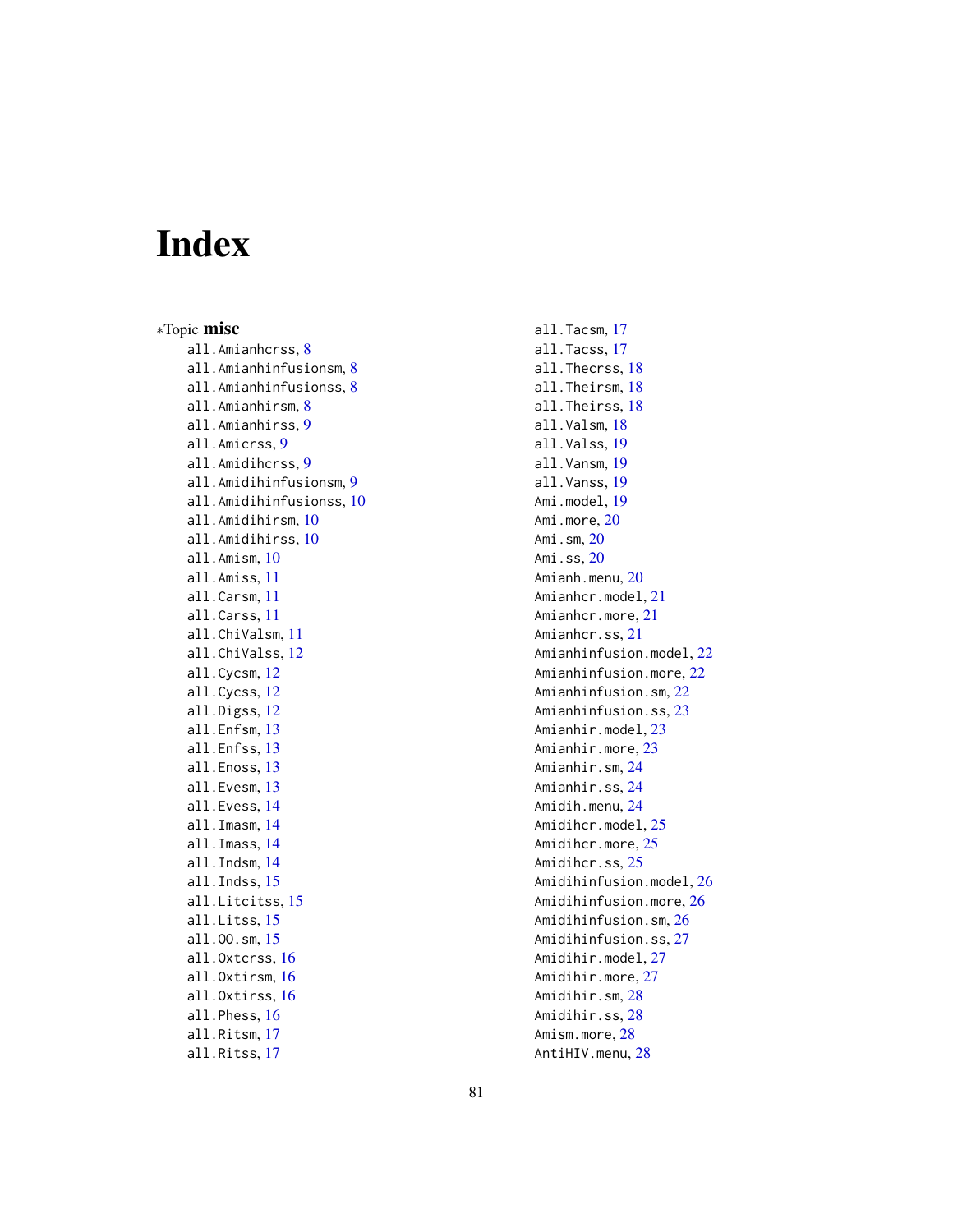cal.again, [29](#page-28-0) Car.model, [29](#page-28-0) Car.more, [29](#page-28-0) Car.sm, [29](#page-28-0) Car.ss, [30](#page-29-0) ChiVal.model, [30](#page-29-0) ChiVal.more, [30](#page-29-0) ChiVal.sm, [31](#page-30-0) ChiVal.ss, [31](#page-30-0) ChiValcpr, [31](#page-30-0) Cyc.model, [32](#page-31-0) Cyc.more, [32](#page-31-0) Cyc.sm, [32](#page-31-0)  $Cyc.ss, 33$  $Cyc.ss, 33$ Cyccpr, [33](#page-32-0) Dig.model, [33](#page-32-0) Dig.more, [33](#page-32-0) Dig.ss, [34](#page-33-0) Digcpr, [34](#page-33-0) Enf.model, [34](#page-33-0) Enf.more, [34](#page-33-0) Enf.sm, [35](#page-34-0) Enf.ss, [35](#page-34-0) enfcpr, [35](#page-34-0) Eno.model, [36](#page-35-0) Eno.more, [36](#page-35-0) Eno.ss,  $36$ Enocpr, [36](#page-35-0) Eve.model, [37](#page-36-0) Eve.more, [37](#page-36-0) Eve.sm, [37](#page-36-0) Eve.ss, [38](#page-37-0) Evecpr, [38](#page-37-0) go2menu, [38](#page-37-0) Ima.model, [38](#page-37-0) Ima.more, [39](#page-38-0) Ima.sm, [39](#page-38-0) Ima.ss, [39](#page-38-0) Imacpr, [40](#page-39-0) Imasscpr, [40](#page-39-0) Immunosuppressants.menu, [40](#page-39-0) Ind.model, [40](#page-39-0) Ind.more, [40](#page-39-0) Ind.sm, [41](#page-40-0) Ind.ss, [41](#page-40-0) Indcpr, [41](#page-40-0) infcpr, [41](#page-40-0) Lit.menu, [42](#page-41-0)

Lit.model, [42](#page-41-0) Lit.more, [42](#page-41-0) Lit.ss, [42](#page-41-0) Litcit.model, [43](#page-42-0) Litcit.more, [43](#page-42-0) Litcit.ss, [43](#page-42-0) Litcitcpr, [43](#page-42-0) Litcpr, [44](#page-43-0) note\_for\_Amism\_conc\_input, [44](#page-43-0) note\_for\_Amism\_input, [44](#page-43-0) note\_for\_Amism\_output, [44](#page-43-0) note\_for\_Amiss\_input, [44](#page-43-0) note\_for\_Amiss\_output, [45](#page-44-0) note\_for\_c\_to\_d, [48](#page-47-0) note\_for\_c\_to\_d\_eno, [48](#page-47-0) note\_for\_c\_to\_d\_mcg, [49](#page-48-0) note\_for\_c\_to\_d\_meq, [49](#page-48-0) note\_for\_c\_to\_d\_ng, [49](#page-48-0) note\_for\_c\_to\_d\_OO, [49](#page-48-0) note\_for\_CBZsm\_conc\_input, [45](#page-44-0) note\_for\_CBZsm\_input, [45](#page-44-0) note\_for\_CBZsm\_output, [45](#page-44-0) note\_for\_CBZss\_input, [45](#page-44-0) note\_for\_CBZss\_output, [46](#page-45-0) note\_for\_ChiValsm\_conc\_input, [46](#page-45-0) note\_for\_ChiValsm\_input, [46](#page-45-0) note\_for\_ChiValsm\_output, [46](#page-45-0) note\_for\_ChiValss\_input, [46](#page-45-0) note\_for\_ChiValss\_output, [47](#page-46-0) note\_for\_close\_window, [47](#page-46-0) note\_for\_convergence\_plots, [47](#page-46-0) note\_for\_Cycsm\_conc\_input, [47](#page-46-0) note\_for\_Cycsm\_input, [47](#page-46-0) note\_for\_Cycsm\_output, [48](#page-47-0) note\_for\_Cycss\_input, [48](#page-47-0) note\_for\_Cycss\_output, [48](#page-47-0) note\_for\_d\_to\_c, [50](#page-49-0) note\_for\_d\_to\_c\_eno, [50](#page-49-0) note\_for\_d\_to\_c\_mcg, [50](#page-49-0) note\_for\_d\_to\_c\_meq, [50](#page-49-0) note\_for\_d\_to\_c\_ng, [51](#page-50-0) note\_for\_d\_to\_c\_OO, [51](#page-50-0) note\_for\_Dig\_input, [49](#page-48-0) note\_for\_Dig\_output, [50](#page-49-0) note\_for\_Enfsm\_conc\_input, [51](#page-50-0) note\_for\_Enfsm\_input, [51](#page-50-0) note\_for\_Enfsm\_output, [51](#page-50-0) note\_for\_Enfss\_input, [52](#page-51-0)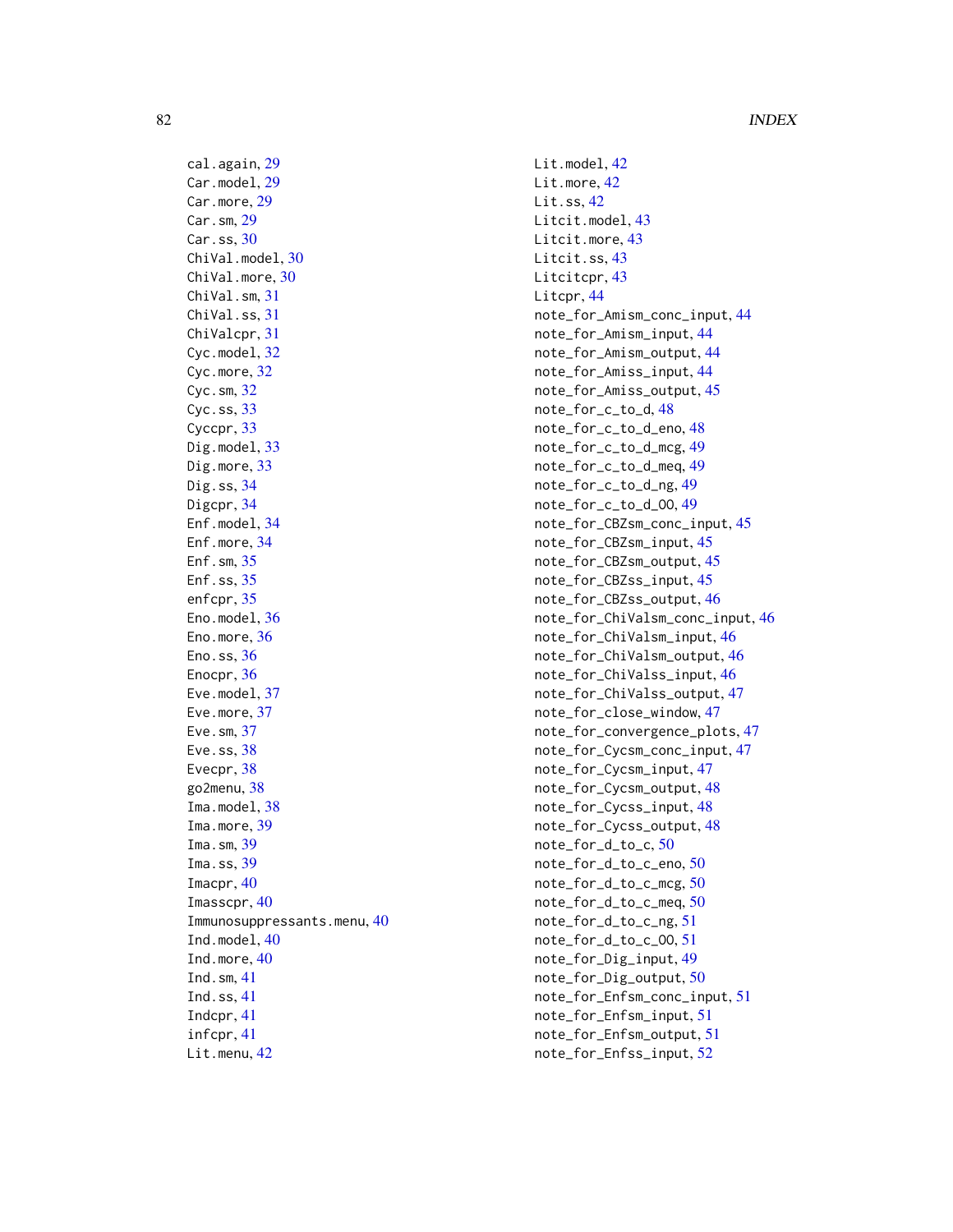note\_for\_Enfss\_output, [52](#page-51-0) note\_for\_Eno\_input, [52](#page-51-0) note\_for\_Eno\_output, [52](#page-51-0) note\_for\_Evesm\_conc\_input, [52](#page-51-0) note\_for\_Evesm\_input, [53](#page-52-0) note\_for\_Evesm\_output, [53](#page-52-0) note\_for\_Evess\_input, [53](#page-52-0) note\_for\_Evess\_output, [53](#page-52-0) note\_for\_Imasm\_conc\_input, [53](#page-52-0) note\_for\_Imasm\_input, [54](#page-53-0) note\_for\_Imasm\_output, [54](#page-53-0) note\_for\_Imass\_input, [54](#page-53-0) note\_for\_Imass\_output, [54](#page-53-0) note\_for\_Indsm\_conc\_input, [54](#page-53-0) note\_for\_Indsm\_input, [55](#page-54-0) note\_for\_Indsm\_output, [55](#page-54-0) note\_for\_Indss\_input, [55](#page-54-0) note\_for\_Indss\_output, [55](#page-54-0) note\_for\_infusion\_c\_to\_d, [56](#page-55-0) note\_for\_infusion\_d\_to\_c, [56](#page-55-0) note\_for\_infusionR\_c\_to\_d, [55](#page-54-0) note\_for\_infusionR\_d\_to\_c, [56](#page-55-0) note\_for\_Lit\_input, [57](#page-56-0) note\_for\_Lit\_output, [57](#page-56-0) note\_for\_Litcit\_input, [56](#page-55-0) note\_for\_Litcit\_output, [56](#page-55-0) note\_for\_ocIR\_input, [57](#page-56-0) note\_for\_OO\_conc\_input, [57](#page-56-0) note\_for\_OO\_input, [57](#page-56-0) note\_for\_OO\_output, [58](#page-57-0) note\_for\_Phe\_input, [58](#page-57-0) note\_for\_Phe\_output, [58](#page-57-0) note\_for\_plot, [58](#page-57-0) note\_for\_Ritsm\_conc\_input, [58](#page-57-0) note\_for\_Ritsm\_input, [59](#page-58-0) note\_for\_Ritsm\_output, [59](#page-58-0) note\_for\_Ritss\_input, [59](#page-58-0) note\_for\_Ritss\_output, [59](#page-58-0) note\_for\_Tacsm\_conc\_input, [59](#page-58-0) note\_for\_Tacsm\_input, [60](#page-59-0) note\_for\_Tacsm\_output, [60](#page-59-0) note\_for\_Tacss\_input, [60](#page-59-0) note\_for\_Tacss\_output, [60](#page-59-0) note\_for\_Thecr\_output, [61](#page-60-0) note\_for\_Thecrss\_input, [60](#page-59-0) note\_for\_Theinfusionsm\_input, [61](#page-60-0) note\_for\_Theinfusionsm\_output, [61](#page-60-0) note\_for\_Theinfusionss\_input, [61](#page-60-0)

note\_for\_Theinfusionss\_output, [62](#page-61-0) note\_for\_Theirsm\_input, [62](#page-61-0) note\_for\_Theirsm\_output, [62](#page-61-0) note\_for\_Theirss\_input, [62](#page-61-0) note\_for\_Theirss\_output, [63](#page-62-0) note\_for\_Thesm\_conc\_input, [63](#page-62-0) note\_for\_Valsm\_conc\_input, [63](#page-62-0) note\_for\_Valsm\_input, [63](#page-62-0) note\_for\_Valsm\_output, [63](#page-62-0) note\_for\_Valss\_input, [64](#page-63-0) note\_for\_Valss\_output, [64](#page-63-0) note\_for\_Vansm\_conc\_input, [64](#page-63-0) note\_for\_Vansm\_input, [64](#page-63-0) note\_for\_Vansm\_output, [64](#page-63-0) note\_for\_Vanss\_input, [65](#page-64-0) note\_for\_Vanss\_output, [65](#page-64-0) oc.IR.sm, [65](#page-64-0) ocIR.more, [65](#page-64-0) OOsdcpr, [65](#page-64-0) OOsscpr, [66](#page-65-0) oscar, [66](#page-65-0) Oxt.menu, [66](#page-65-0) Oxtcr.model, [66](#page-65-0) Oxtcr.more, [67](#page-66-0) Oxtcr.ss, [67](#page-66-0) Oxtir.model, [67](#page-66-0) Oxtir.more, [67](#page-66-0) Oxtir.sm, [68](#page-67-0) Oxtir.ss, [68](#page-67-0) Phe.more, [68](#page-67-0) Phe.ss, [69](#page-68-0) Phecpr, [69](#page-68-0) PheDemo, [69](#page-68-0) Phelimit, [69](#page-68-0) phenytoin, [70](#page-69-0) plots\_tdm, [70](#page-69-0) plots\_tdm.SD, [70](#page-69-0) plotting\_tdm.sim, [70](#page-69-0) pocpr, [70](#page-69-0) Rit.model, [71](#page-70-0) Rit.more, [71](#page-70-0) Rit.sm, [71](#page-70-0) Rit.ss, [72](#page-71-0) Ritcpr, [72](#page-71-0) Ritss\_test, [72](#page-71-0) run, [72](#page-71-0) sdToss, [73](#page-72-0) Tac.model, [73](#page-72-0)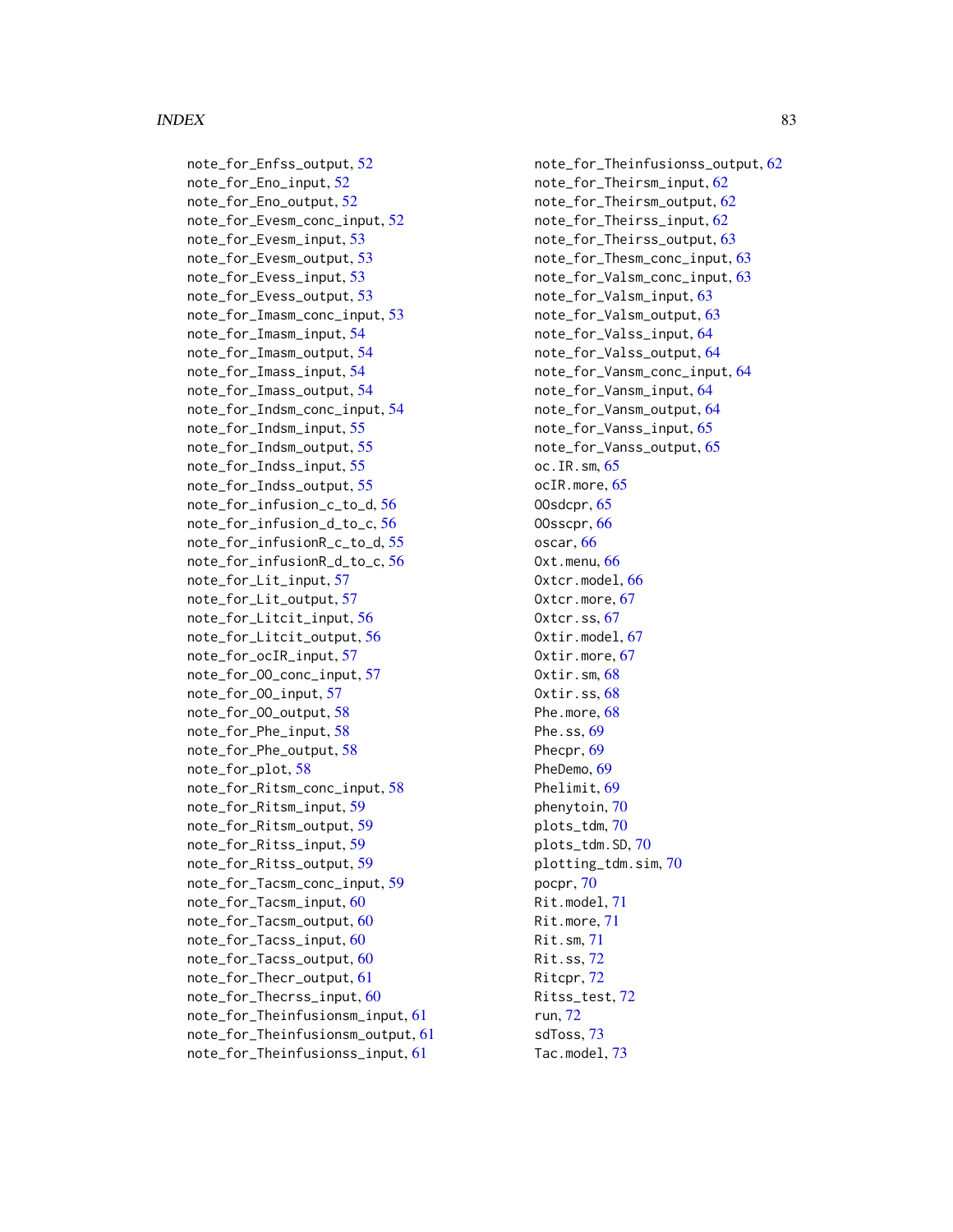Tac.more , [73](#page-72-0) Tac.sm , [73](#page-72-0) Tac.ss , [74](#page-73-0) Taccpr , [74](#page-73-0) tdm , [74](#page-73-0) The.menu , [74](#page-73-0) Theall.menu, [75](#page-74-0) Thecr.model , [75](#page-74-0) Thecr.more, [75](#page-74-0) Thecr.ss , [75](#page-74-0) TheCRcpr , [76](#page-75-0) Theinfusioncpr , [76](#page-75-0) Their.model , [76](#page-75-0) Their.more , [76](#page-75-0) Their.sm , [77](#page-76-0) Their.ss , [77](#page-76-0) TheIRsscpr , [77](#page-76-0) Val.menu, [77](#page-76-0) Val.model, [78](#page-77-0) Val.more, [78](#page-77-0) Val.sm , [78](#page-77-0) Val.ss , [78](#page-77-0) Valcpr , [79](#page-78-0) Van.model , [79](#page-78-0) Van.more , [79](#page-78-0) Van.sm , [79](#page-78-0) Van.ss, [80](#page-79-0) all.Amianhcrss , [8](#page-7-0) all.Amianhinfusionsm, [8](#page-7-0) all.Amianhinfusionss , [8](#page-7-0) all.Amianhirsm , [8](#page-7-0) all.Amianhirss , [9](#page-8-0) all.Amicrss , [9](#page-8-0) all.Amidihcrss , [9](#page-8-0) all.Amidihinfusionsm , [9](#page-8-0) all.Amidihinfusionss , [10](#page-9-0) all.Amidihirsm , [10](#page-9-0) all.Amidihirss , [10](#page-9-0) all.Amism , [10](#page-9-0) all.Amiss , [11](#page-10-0) all.Carsm , [11](#page-10-0) all.Carss , [11](#page-10-0) all.ChiValsm , [11](#page-10-0) all.ChiValss , [12](#page-11-0) all.Cycsm , [12](#page-11-0) all.Cycss , [12](#page-11-0) all.Digss , [12](#page-11-0) all.Enfsm , [13](#page-12-0)

all.Enfss , [13](#page-12-0) all.Enoss , [13](#page-12-0) all.Evesm , [13](#page-12-0) all.Evess , [14](#page-13-0) all.Imasm , [14](#page-13-0) all.Imass , [14](#page-13-0) all.Indsm , [14](#page-13-0) all.Indss , [15](#page-14-0) all.Litcitss , [15](#page-14-0) all.Litss , [15](#page-14-0) all.OO.sm , [15](#page-14-0) all.Oxtcrss , [16](#page-15-0) all.Oxtirsm , [16](#page-15-0) all.Oxtirss , [16](#page-15-0) all.Phess , [16](#page-15-0) all.Ritsm , [17](#page-16-0) all.Ritss , [17](#page-16-0) all.Tacsm, [17](#page-16-0) all.Tacss , [17](#page-16-0) all.Thecrss, [18](#page-17-0) all.Theirsm, [18](#page-17-0) all.Theirss,1<mark>8</mark> all.Valsm, [18](#page-17-0) all.Valss , [19](#page-18-0) all.Vansm , [19](#page-18-0) all.Vanss , [19](#page-18-0) Ami.model, <mark>[19](#page-18-0)</mark> Ami.more, $20$ Ami.sm, [20](#page-19-0) Ami.ss, [20](#page-19-0) Amianh.menu, $20\,$  $20\,$ Amianhcr.model , [21](#page-20-0) Amianhcr.more , [21](#page-20-0) Amianhcr.ss , [21](#page-20-0) Amianhinfusion.model, $22\,$  $22\,$ Amianhinfusion.more, [22](#page-21-0) Amianhinfusion.sm , [22](#page-21-0) Amianhinfusion.ss , [23](#page-22-0) Amianhir.model , [23](#page-22-0) Amianhir.more, [23](#page-22-0) Amianhir.sm , [24](#page-23-0) Amianhir.ss , [24](#page-23-0) Amidih.menu , [24](#page-23-0) Amidihcr.model, [25](#page-24-0) Amidihcr.more, [25](#page-24-0) Amidihcr.ss, [25](#page-24-0) Amidihinfusion.model, [26](#page-25-0) Amidihinfusion.more, $26\,$  $26\,$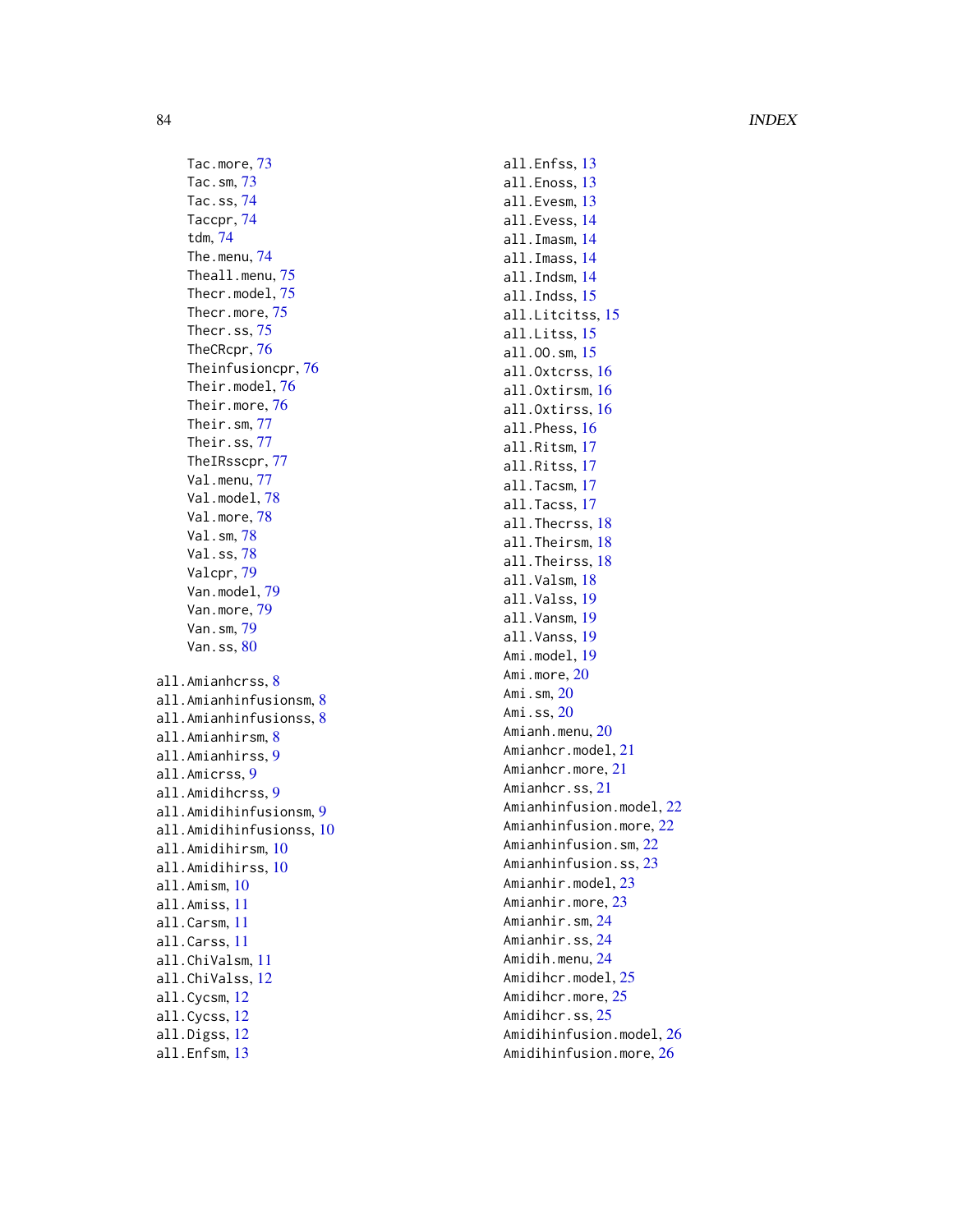#### $INDEX$  85

Ima.sm, [39](#page-38-0) Ima.ss, [39](#page-38-0) Imacpr, [40](#page-39-0) Imasscpr, [40](#page-39-0) Immunosuppressants.menu , [40](#page-39-0) Ind.model, [40](#page-39-0) Ind.more, [40](#page-39-0) Ind.sm , [41](#page-40-0) Ind.ss , [41](#page-40-0) Indcpr , [41](#page-40-0) infcpr , [41](#page-40-0) Lit.menu, [42](#page-41-0) Lit.model, [42](#page-41-0) Lit.more, [42](#page-41-0) Lit.ss, [42](#page-41-0) Litcit.model, [43](#page-42-0) Litcit.more, [43](#page-42-0) Litcit.ss, [43](#page-42-0) Litcitcpr , [43](#page-42-0) Litcpr, [44](#page-43-0) note\_for\_Amism\_conc\_input , [44](#page-43-0) note\_for\_Amism\_input , [44](#page-43-0) note\_for\_Amism\_output , [44](#page-43-0) note\_for\_Amiss\_input , [44](#page-43-0) note\_for\_Amiss\_output , [45](#page-44-0) note\_for\_c\_to\_d , [48](#page-47-0) note\_for\_c\_to\_d\_eno , [48](#page-47-0) note\_for\_c\_to\_d\_mcg , [49](#page-48-0) note\_for\_c\_to\_d\_meq , [49](#page-48-0) note\_for\_c\_to\_d\_ng , [49](#page-48-0) note\_for\_c\_to\_d\_OO , [49](#page-48-0) note\_for\_CBZsm\_conc\_input , [45](#page-44-0) note\_for\_CBZsm\_input , [45](#page-44-0) note\_for\_CBZsm\_output , [45](#page-44-0) note\_for\_CBZss\_input , [45](#page-44-0) note\_for\_CBZss\_output , [46](#page-45-0) note\_for\_ChiValsm\_conc\_input , [46](#page-45-0) note\_for\_ChiValsm\_input , [46](#page-45-0) note\_for\_ChiValsm\_output , [46](#page-45-0) note\_for\_ChiValss\_input , [46](#page-45-0) note\_for\_ChiValss\_output , [47](#page-46-0) note\_for\_close\_window , [47](#page-46-0) note\_for\_convergence\_plots , [47](#page-46-0) note\_for\_Cycsm\_conc\_input , [47](#page-46-0) note\_for\_Cycsm\_input , [47](#page-46-0) note\_for\_Cycsm\_output , [48](#page-47-0) note\_for\_Cycss\_input , [48](#page-47-0)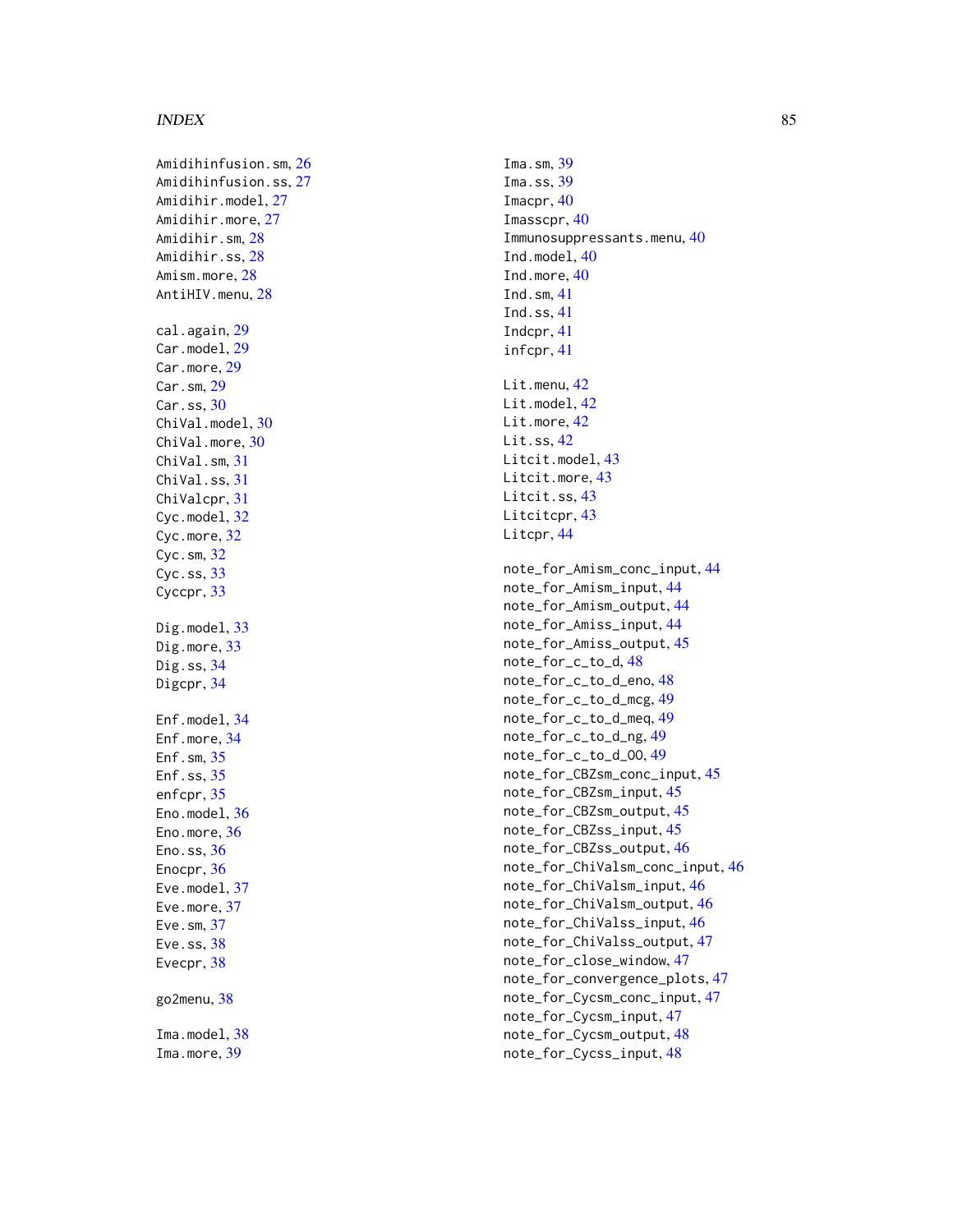note\_for\_Cycss\_output , [48](#page-47-0) note\_for\_d\_to\_c , [50](#page-49-0) note\_for\_d\_to\_c\_eno , [50](#page-49-0) note\_for\_d\_to\_c\_mcg , [50](#page-49-0) note\_for\_d\_to\_c\_meq , [50](#page-49-0) note\_for\_d\_to\_c\_ng , [51](#page-50-0) note\_for\_d\_to\_c\_OO , [51](#page-50-0) note\_for\_Dig\_input , [49](#page-48-0) note\_for\_Dig\_output , [50](#page-49-0) note\_for\_Enfsm\_conc\_input , [51](#page-50-0) note\_for\_Enfsm\_input , [51](#page-50-0) note\_for\_Enfsm\_output , [51](#page-50-0) note\_for\_Enfss\_input , [52](#page-51-0) note\_for\_Enfss\_output , [52](#page-51-0) note\_for\_Eno\_input , [52](#page-51-0) note\_for\_Eno\_output , [52](#page-51-0) note\_for\_Evesm\_conc\_input , [52](#page-51-0) note\_for\_Evesm\_input , [53](#page-52-0) note\_for\_Evesm\_output , [53](#page-52-0) note\_for\_Evess\_input , [53](#page-52-0) note\_for\_Evess\_output , [53](#page-52-0) note\_for\_Imasm\_conc\_input , [53](#page-52-0) note\_for\_Imasm\_input , [54](#page-53-0) note\_for\_Imasm\_output , [54](#page-53-0) note\_for\_Imass\_input , [54](#page-53-0) note\_for\_Imass\_output , [54](#page-53-0) note\_for\_Indsm\_conc\_input , [54](#page-53-0) note\_for\_Indsm\_input , [55](#page-54-0) note\_for\_Indsm\_output , [55](#page-54-0) note\_for\_Indss\_input , [55](#page-54-0) note\_for\_Indss\_output , [55](#page-54-0) note\_for\_infusion\_c\_to\_d , [56](#page-55-0) note\_for\_infusion\_d\_to\_c , [56](#page-55-0) note\_for\_infusionR\_c\_to\_d , [55](#page-54-0) note\_for\_infusionR\_d\_to\_c , [56](#page-55-0) note\_for\_Lit\_input , [57](#page-56-0) note\_for\_Lit\_output , [57](#page-56-0) note\_for\_Litcit\_input , [56](#page-55-0) note\_for\_Litcit\_output , [56](#page-55-0) note\_for\_ocIR\_input , [57](#page-56-0) note\_for\_OO\_conc\_input , [57](#page-56-0) note\_for\_OO\_input , [57](#page-56-0) note\_for\_OO\_output , [58](#page-57-0) note\_for\_Phe\_input , [58](#page-57-0) note\_for\_Phe\_output , [58](#page-57-0) note\_for\_plot , [58](#page-57-0) note\_for\_Ritsm\_conc\_input , [58](#page-57-0) note\_for\_Ritsm\_input , [59](#page-58-0)

note\_for\_Ritsm\_output , [59](#page-58-0) note\_for\_Ritss\_input , [59](#page-58-0) note\_for\_Ritss\_output , [59](#page-58-0) note\_for\_Tacsm\_conc\_input , [59](#page-58-0) note\_for\_Tacsm\_input , [60](#page-59-0) note\_for\_Tacsm\_output , [60](#page-59-0) note\_for\_Tacss\_input , [60](#page-59-0) note\_for\_Tacss\_output , [60](#page-59-0) note\_for\_Thecr\_output , [61](#page-60-0) note\_for\_Thecrss\_input , [60](#page-59-0) note\_for\_Theinfusionsm\_input , [61](#page-60-0) note\_for\_Theinfusionsm\_output , [61](#page-60-0) note\_for\_Theinfusionss\_input , [61](#page-60-0) note\_for\_Theinfusionss\_output , [62](#page-61-0) note\_for\_Theirsm\_input , [62](#page-61-0) note\_for\_Theirsm\_output , [62](#page-61-0) note\_for\_Theirss\_input , [62](#page-61-0) note\_for\_Theirss\_output , [63](#page-62-0) note\_for\_Thesm\_conc\_input , [63](#page-62-0) note\_for\_Valsm\_conc\_input , [63](#page-62-0) note\_for\_Valsm\_input , [63](#page-62-0) note\_for\_Valsm\_output , [63](#page-62-0) note\_for\_Valss\_input , [64](#page-63-0) note\_for\_Valss\_output , [64](#page-63-0) note\_for\_Vansm\_conc\_input , [64](#page-63-0) note\_for\_Vansm\_input , [64](#page-63-0) note\_for\_Vansm\_output , [64](#page-63-0) note\_for\_Vanss\_input , [65](#page-64-0) note\_for\_Vanss\_output , [65](#page-64-0)

Phe.more, [68](#page-67-0) Phe.ss, <mark>[69](#page-68-0)</mark> Phecpr, [69](#page-68-0) PheDemo, [69](#page-68-0) Phelimit, [69](#page-68-0)